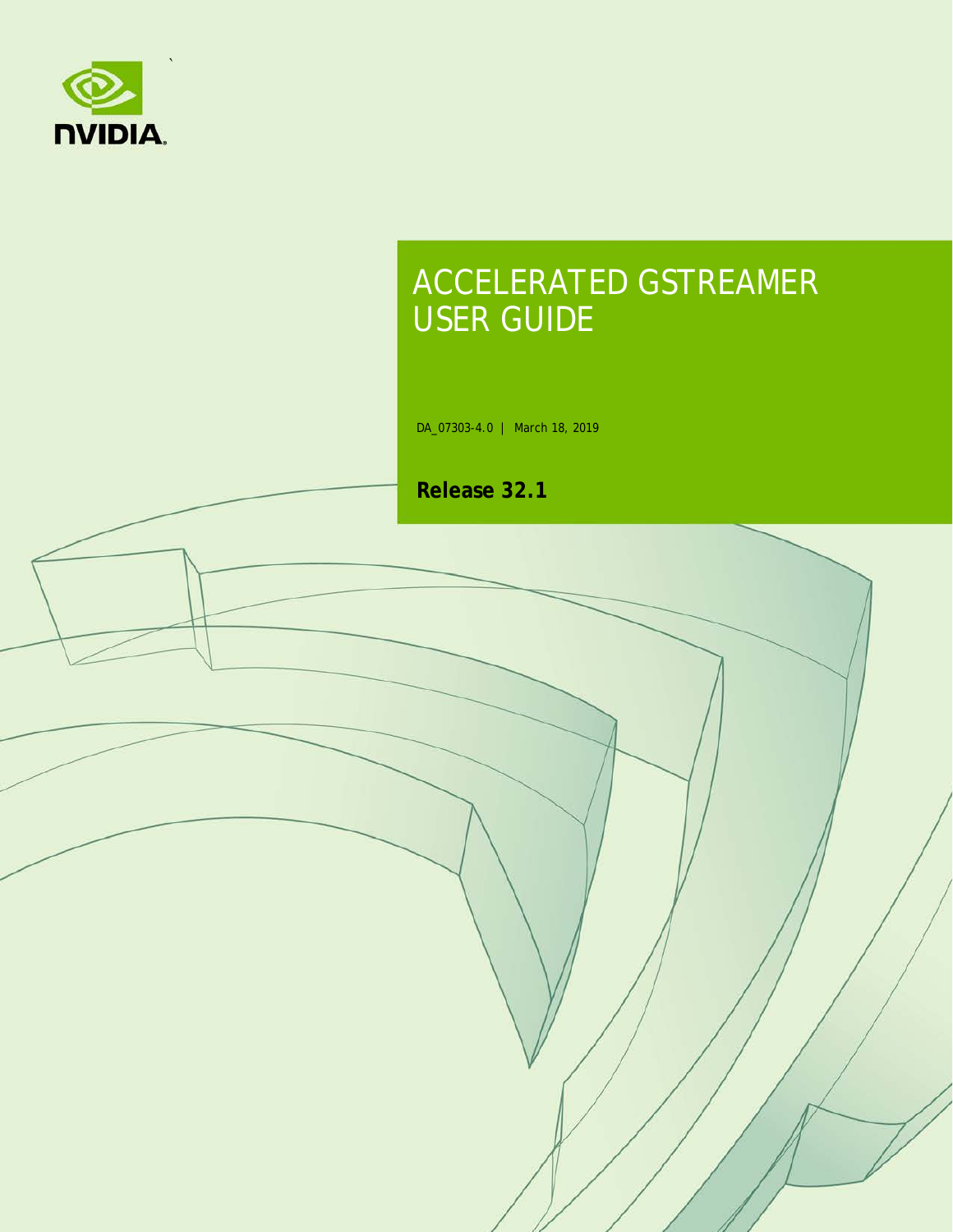### **DOCUMENT CHANGE HISTORY**

| <b>Version</b> | Date        | <b>Authors</b> | <b>Description of Change</b>                                                                                                                                                                                       |
|----------------|-------------|----------------|--------------------------------------------------------------------------------------------------------------------------------------------------------------------------------------------------------------------|
| v1.0           | 01 May 2015 | <b>NVIDIA</b>  | Initial release.                                                                                                                                                                                                   |
| V1.1           | 30 Jun 2015 | mzensius       | Added rotation and scaling commands, other<br>new content.                                                                                                                                                         |
| v1.2           | 03 Nov 2015 | emilyh         | Changes for 23.1                                                                                                                                                                                                   |
| v1.3           | 19 Nov 2015 | mzensius       | Added note for display export.                                                                                                                                                                                     |
| V1.4           | 17 Dec 2015 | hlang          | Updated gst-nvivafilter sample pipelines.<br>Updated steps to build gstreamer manually.                                                                                                                            |
| v1.5           | 08 Jan 2016 | kstone         | Added nvvidconv interpolation method.                                                                                                                                                                              |
| v1.5           | 29 Jan 2016 | hlang          | Additional syntax changes for 23.2 release                                                                                                                                                                         |
| v2.0           | 11 May 2016 | mzensius       | Minor change to nvgstcapture options.                                                                                                                                                                              |
| v3.0           | 11 Aug 2016 | mzensius       | Versioned for 24.2 release. GStreamer-0.10<br>content removed. Also Adds Video Cropping<br>example, interpolation methods for video<br>scaling, EGLStream producer example, and an<br>EGL Image transform example. |
| V3.1           | 06 Oct 2016 | mzensius       | Minor updates to video encoder features.                                                                                                                                                                           |
| V3.1.1         | 21 Nov 2016 | mzensius       | Changed title of document.                                                                                                                                                                                         |
| V3.2           | 12 Jan 2017 | mzensius       | Adds H.264/H.265 encoder documentation.<br>Also corrects the GStreamer-1.0 installation<br>procedure.                                                                                                              |
| 3.2            | 03 Mar 2017 | hlang          | Update date/moniker for L4T 27.1 release. No<br>other updates.                                                                                                                                                     |
| 3.3            | 13 Jul 2017 | mzensius       | Minor edit to command syntax, and update of<br>date/moniker for L4T 28.1 release.                                                                                                                                  |
| 3.4            | 01 Dec 2017 | mzensius       | Includes support for NVIDIA® Jetson™ TX1,<br>previously documented elsewhere. Also<br>includes Overlay Sink information, and<br>formatting enhancements.                                                           |
| 3.5            | 23 Feb 2018 | kstone         | Added support for the nvarguscamerasrc<br>plugin. Corrected erroneous path. Reformatted<br>commands for line breaks.                                                                                               |
| 3.5            | 28 Feb 2018 | hlang          | Update the GStreamer installation and setup<br>table to add nvcompositor.                                                                                                                                          |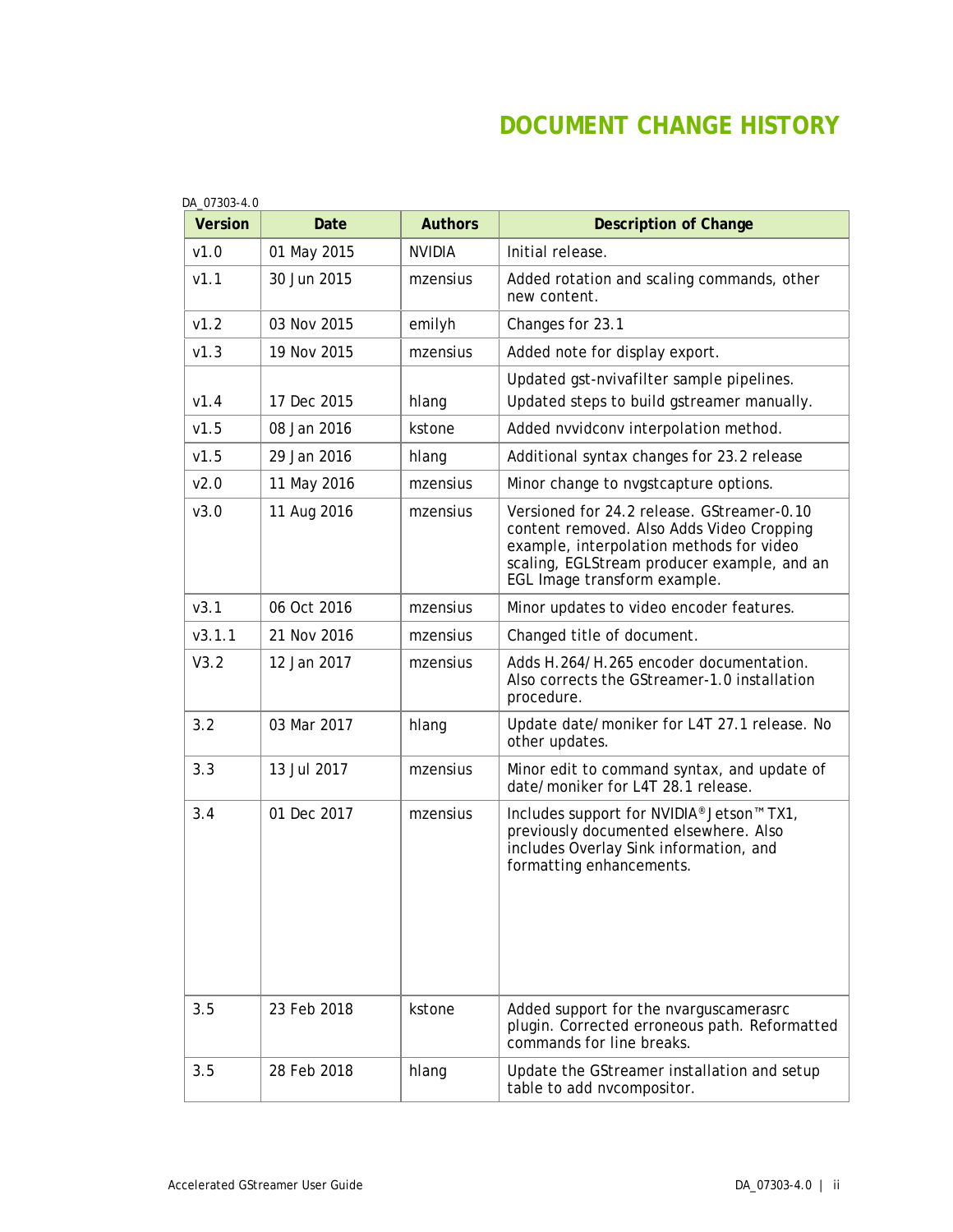| 3.6 | 20 April 2018   | kstone        | Added prerequisites for Video Composition.                                                                                                        |
|-----|-----------------|---------------|---------------------------------------------------------------------------------------------------------------------------------------------------|
| 3.7 | 23 July 2018    | jsachs        | Add steps to be performed when testing<br>Wayland based GST plugin, playing video, or<br>running Wayland based apps on Wayland<br>display server. |
| 3.8 | 29 August 2018  | jsachs        | Updates for L4T release 31 & GStreamer<br>version 1.14.                                                                                           |
| 3.9 | 2 November 2018 | <b>Jsachs</b> | Updates for L4T release 31.1. Jetson TX1 and<br>TX2 not supported.                                                                                |
| 4.0 | 18 March 2019   | jsachs        | Updates for L4T release 32.1. Jetson™ TX2 and<br>Jetson Nano <sup>™</sup> supported.                                                              |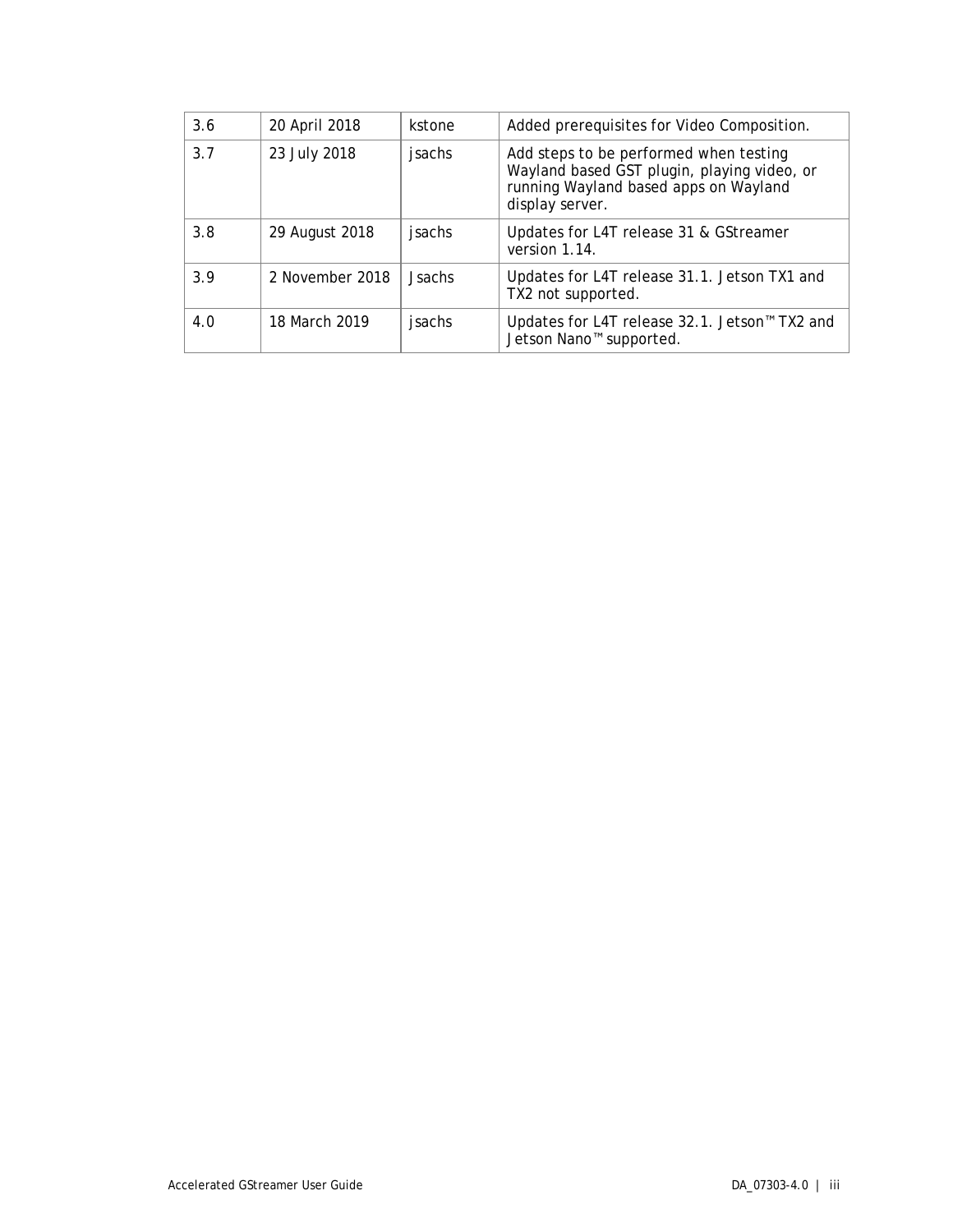### **TABLE OF CONTENTS**

| Supported H.264/H.265/VP8/VP9 Encoder Features with GStreamer-1.0 12 |  |
|----------------------------------------------------------------------|--|
|                                                                      |  |
|                                                                      |  |
|                                                                      |  |
|                                                                      |  |
|                                                                      |  |
|                                                                      |  |
|                                                                      |  |
|                                                                      |  |
|                                                                      |  |
|                                                                      |  |
|                                                                      |  |
|                                                                      |  |
|                                                                      |  |
|                                                                      |  |
|                                                                      |  |
|                                                                      |  |
|                                                                      |  |
|                                                                      |  |
|                                                                      |  |
|                                                                      |  |
|                                                                      |  |
|                                                                      |  |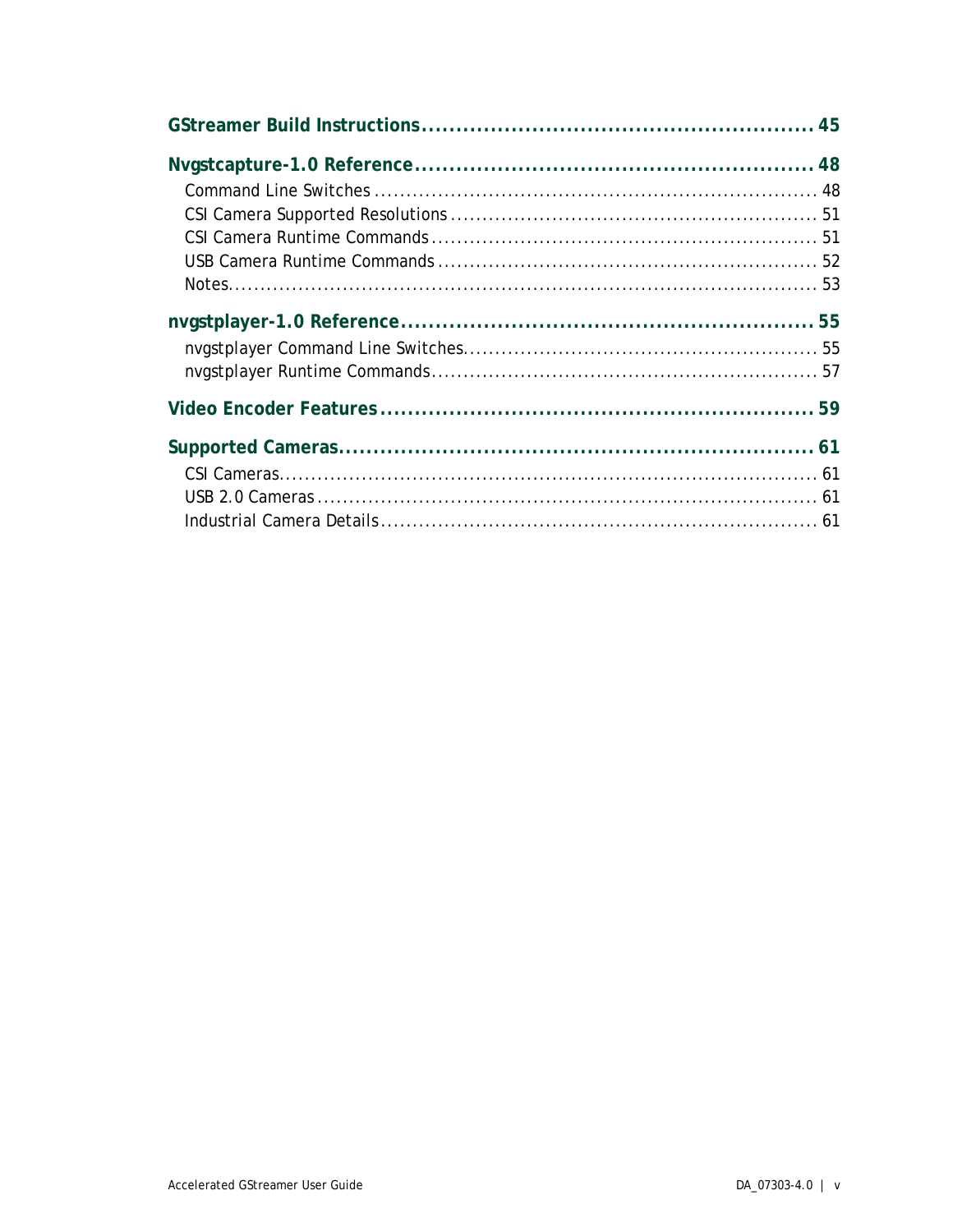## <span id="page-5-0"></span>ACCELERATED GSTREAMER USER GUIDE

This document is a user guide for the GStreamer version 1.0 based accelerated solution included in NVIDIA® Tegra® Linux Driver Package (**L4T**) for NVIDIA® Jetson AGX Xavier™ devices.

**Note References to GStreamer version 1.0 apply to GStreamer version 1.14.**

### <span id="page-5-1"></span>GSTREAMER-1.0 INSTALLATION AND SETUP

This section describes how to install and configure GStreamer.

To install GStreamer-1.0

Install GStreamer-1.0 on the platform with the following commands:

```
sudo add-apt-repository universe
sudo add-apt-repository multiverse
sudo apt-get update
sudo apt-get install gstreamer1.0-tools gstreamer1.0-alsa \
  gstreamer1.0-plugins-base gstreamer1.0-plugins-good \
  gstreamer1.0-plugins-bad gstreamer1.0-plugins-ugly \
  gstreamer1.0-libav
sudo apt-get install libgstreamer1.0-dev \
   libgstreamer-plugins-base1.0-dev \
   libgstreamer-plugins-good1.0-dev \
  libgstreamer-plugins-bad1.0-dev
```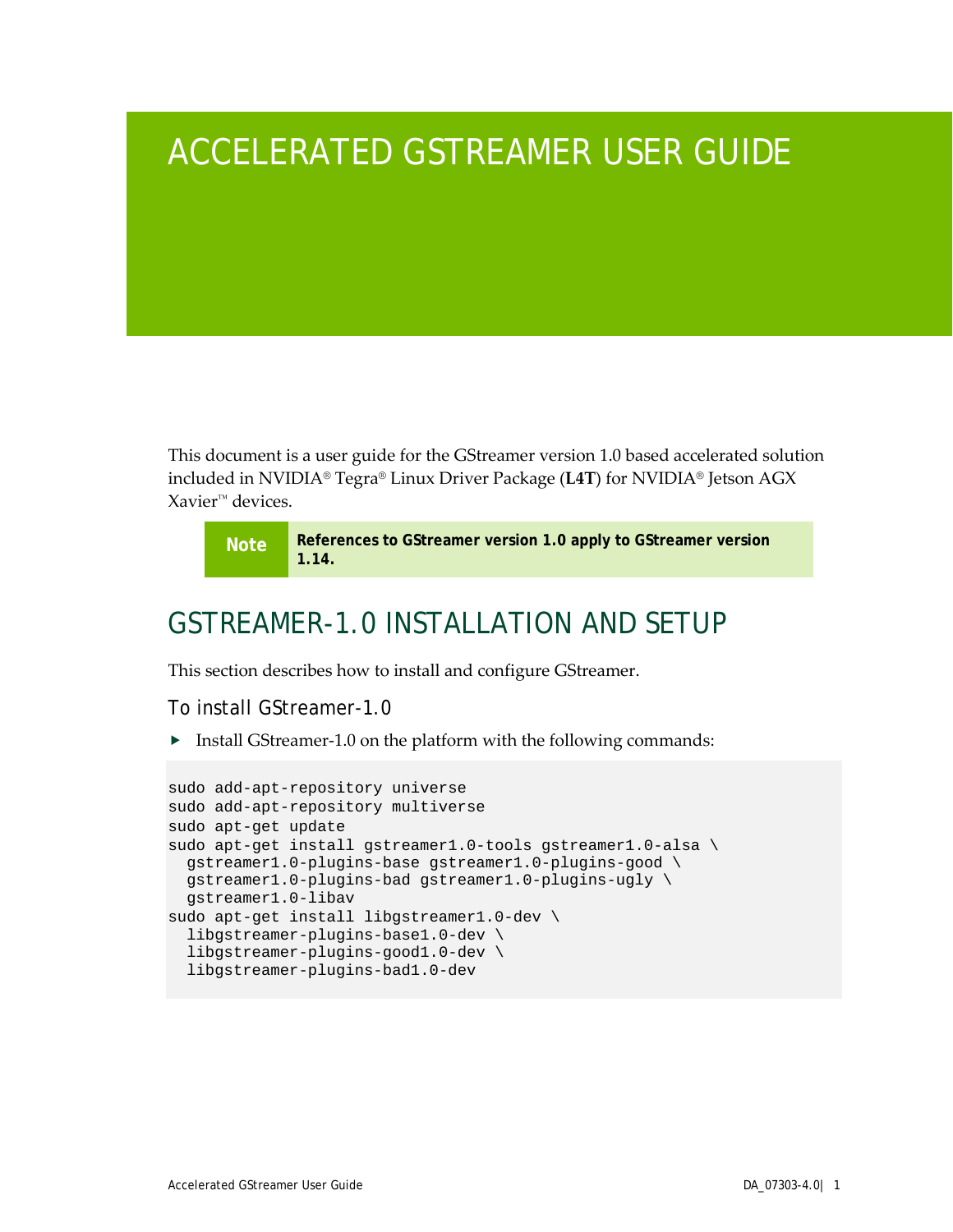To check the GStreamer-1.0 version

Check the GStreamer-1.0 version with the following command:

gst-inspect-1.0 --version

### GStreamer-1.0 Plugin Reference

**Note The gst-omx plugin is deprecated in Linux for Tegra (L4T) Release 32.1. Use the gst-v4l2 plugin instead.**

GStreamer version 1.0 includes the following gst-omx video decoders:

| <b>Video Decoder</b> | <b>Description</b>             |
|----------------------|--------------------------------|
| omxh265dec           | OpenMAX IL H.265 Video decoder |
| omxh264dec           | OpenMAX IL H.264 Video decoder |
| omxmpeg4videodec     | OpenMAX IL MPEG4 Video decoder |
| omxmpeg2videodec     | OpenMAX IL MPEG2 Video decoder |
| omxvp8dec            | OpenMAX IL VP8 Video decoder   |
| omxvp9dec            | OpenMAX IL VP9 video decoder   |

GStreamer version 1.0 includes the following gst-v4l2 video decoders:

| <b>Video Encoders</b> | <b>Description</b>       |
|-----------------------|--------------------------|
|                       | V4L2 H.265 Video decoder |
|                       | V4L2 H.264 Video decoder |
| nvv4l2decoder         | V4L2 VP8 video decoder   |
|                       | V4L2 VP9 video decoder   |
|                       | V4L2 MPEG4 video decoder |
|                       | V4L2 MPEG2 video decoder |

GStreamer version 1.0 includes the following gst-omx video encoders:

| <b>Video Encoders</b> | <b>Description</b>                                                                                                                                                                                                             |
|-----------------------|--------------------------------------------------------------------------------------------------------------------------------------------------------------------------------------------------------------------------------|
| omxh264enc            | OpenMAX IL H.264/AVC video encoder                                                                                                                                                                                             |
| omxh265enc            | OpenMAX IL H.265/AVC video encoder                                                                                                                                                                                             |
| omxvp8enc             | OpenMAX IL VP8 video encoder (supported with NVIDIA <sup>®</sup><br>Jetson <sup>™</sup> TX2/TX2i and NVIDIA <sup>®</sup> Jetson Nano <sup>™</sup> ; not supported<br>with NVIDIA <sup>®</sup> Jetson AGX Xavier <sup>™</sup> ) |
| omxvp9enc             | OpenMAX IL VP9 video encoder (supported with Jetson TX2<br>and Jetson AGX Xavier; not supported with Jetson Nano)                                                                                                              |

GStreamer version 1.0 includes the following gst-v4l2 video encoders: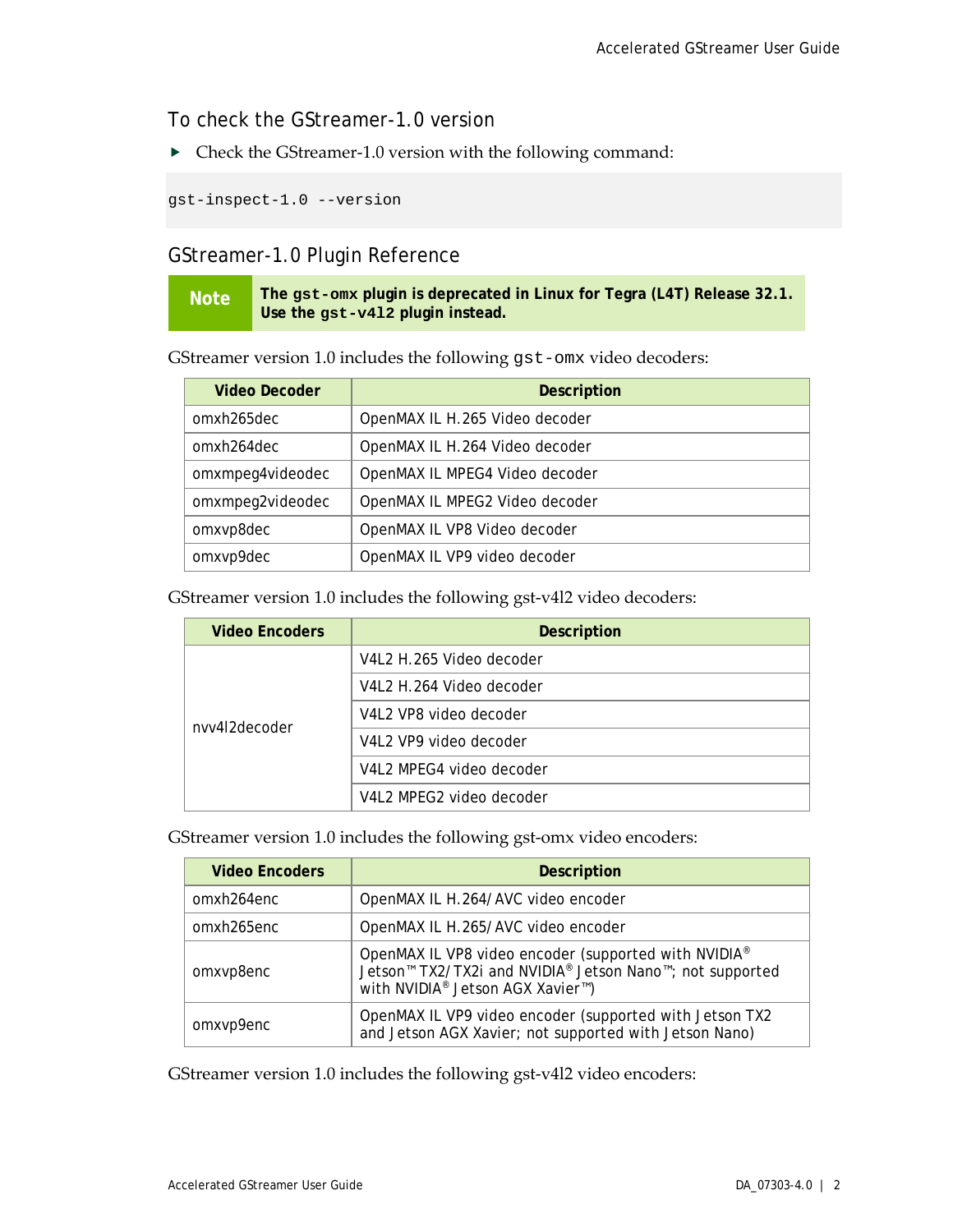| <b>Video Encoders</b> | <b>Description</b>                                                                                               |
|-----------------------|------------------------------------------------------------------------------------------------------------------|
| nvv4l2h264enc         | V4I2 H.264 video encoder                                                                                         |
| nvv4l2h265enc         | V412 H.265 video encoder                                                                                         |
| nvv4l2vp8enc          | V4I2 VP8 video encoder (supported with Jetson TX2/TX2i and<br>Jetson Nano; not supported with Jetson AGX Xavier) |
| nvv4l2vp9enc          | V4I2 VP9 video encoder (supported with Jetson AGX Xavier and<br>Jetson; not supported with Jetson Nano)          |

GStreamer version 1.0 includes the following gst-omx video sink:

| Video Sink    | <b>Description</b>           |
|---------------|------------------------------|
| nvoverlaysink | OpenMAX IL videosink element |

GStreamer version 1.0 includes the following EGL image video sink:

| Video Sink    | <b>Description</b>                                               |
|---------------|------------------------------------------------------------------|
| nvegIglessink | EGL/GLES videosink element, both the X11 and<br>Wayland backends |
| ny3dsink      | EGL/GLES videosink element                                       |

GStreamer version 1.0 includes the following DRM video sink:

| Video Sink     | Description           |
|----------------|-----------------------|
| nydrmyideosink | DRM videosink element |

**Note The nvoverlaysink plugin is deprecated in L4T Release 32.1. Use nvdrmvideosink and nv3dsink instead for render pipelines with gst-v4l2 decoder.**

GStreamer version 1.0 includes the following proprietary NVIDIA plugins:

| <b>NVIDIA Proprietary Plugin</b> | <b>Description</b>                                                                  |
|----------------------------------|-------------------------------------------------------------------------------------|
| nvarguscamerasrc                 | Camera plugin for ARGUS API                                                         |
| nvvidconv                        | Video format conversion & scaling                                                   |
| nvcompositor                     | Video compositor                                                                    |
| nvegIstreamsrc                   | Acts as GStreamer Source Component, accepts<br>EGLStream from EGLStream producer    |
| nvvideosink                      | Video Sink Component. Accepts YUV-1420 format and<br>produces EGLStream (RGBA)      |
| nvegItransform                   | Video transform element for NVMM to EGLimage<br>(supported with nveglglessink only) |

GStreamer version 1.0 includes the following libjpeg based JPEG image video encode/decode plugins: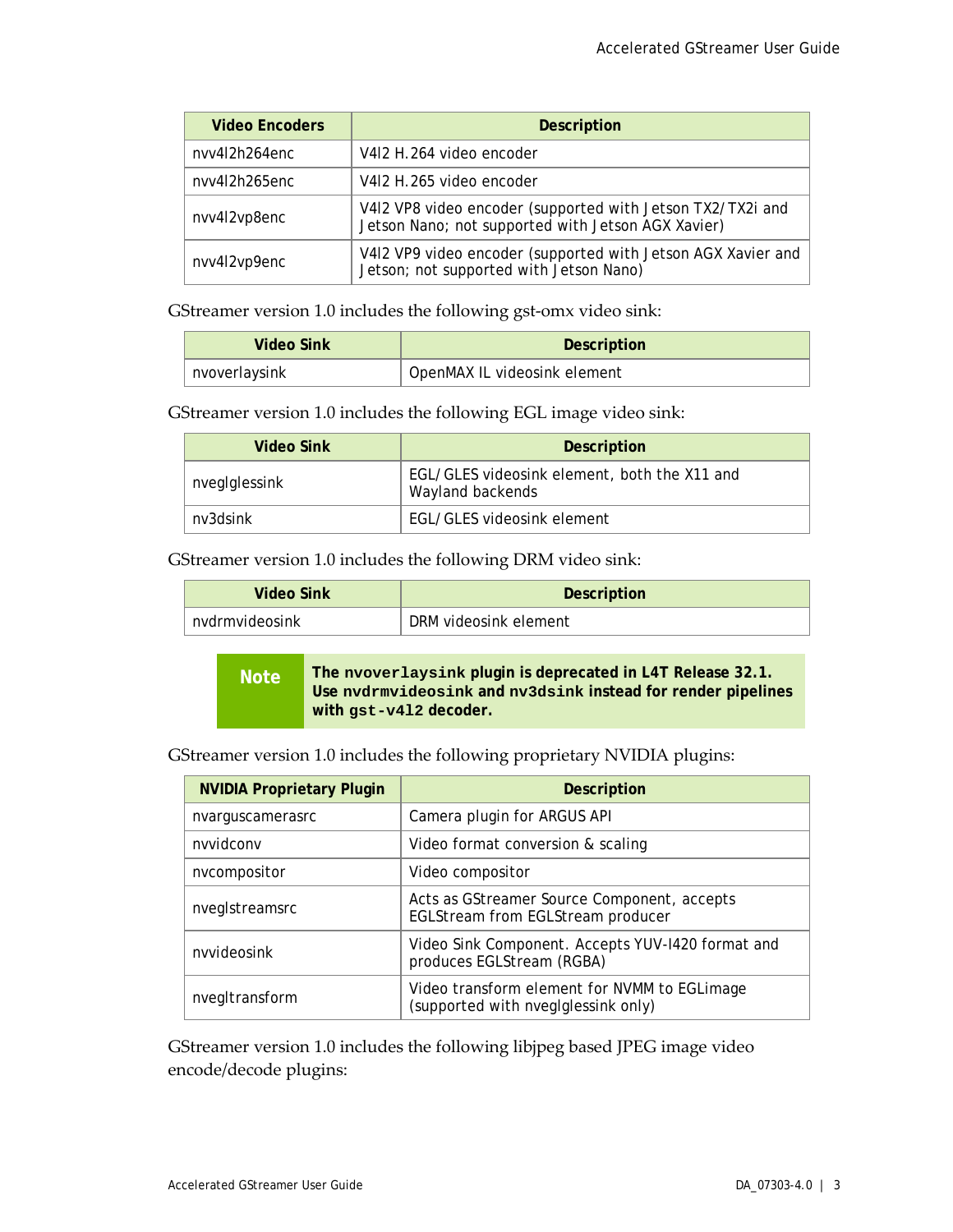| JPEG      | <b>Description</b>   |
|-----------|----------------------|
| nvjpegenc | JPEG encoder element |
| nvjpegdec | JPEG decoder element |

| <b>Note</b> | Execute this command on the target before starting the video<br>decode pipeline using gst-launch or nvgstplayer. |
|-------------|------------------------------------------------------------------------------------------------------------------|
|             | $export DISPLAY = 0$                                                                                             |
|             | Start the X server with xinit &, if it is not already running.                                                   |

### <span id="page-8-0"></span>DECODE EXAMPLES

The examples in this section show how you can perform audio and video decode with GStreamer.

**Note GStreamer version 0.10 support is deprecated in Linux for Tegra (L4T) Release 24.2. Use of GStreamer version 1.0 is recommended for development.**

### <span id="page-8-1"></span>Audio Decode Examples Using gst-launch-1.0

The following examples show how you can perform audio decode using GStreamer-1.0.

### AAC Decode (OSS Software Decode)

```
gst-launch-1.0 filesrc location=<filename.mp4> ! \
  qtdemux name=demux demux.audio_0 ! \
  queue ! avdec_aac ! audioconvert ! alsasink -e
```
### AMR-WB Decode (OSS Software Decode)

```
gst-launch-1.0 filesrc location=<filename.mp4> ! \
  qtdemux name=demux demux.audio_0 ! queue ! avdec_amrwb ! \
  audioconvert ! alsasink -e
```
### AMR-NB Decode (OSS Software Decode)

```
gst-launch-1.0 filesrc location=<filename.mp4> ! \
  qtdemux name=demux demux.audio_0 ! queue ! avdec_amrnb ! \
  audioconvert ! alsasink -e
```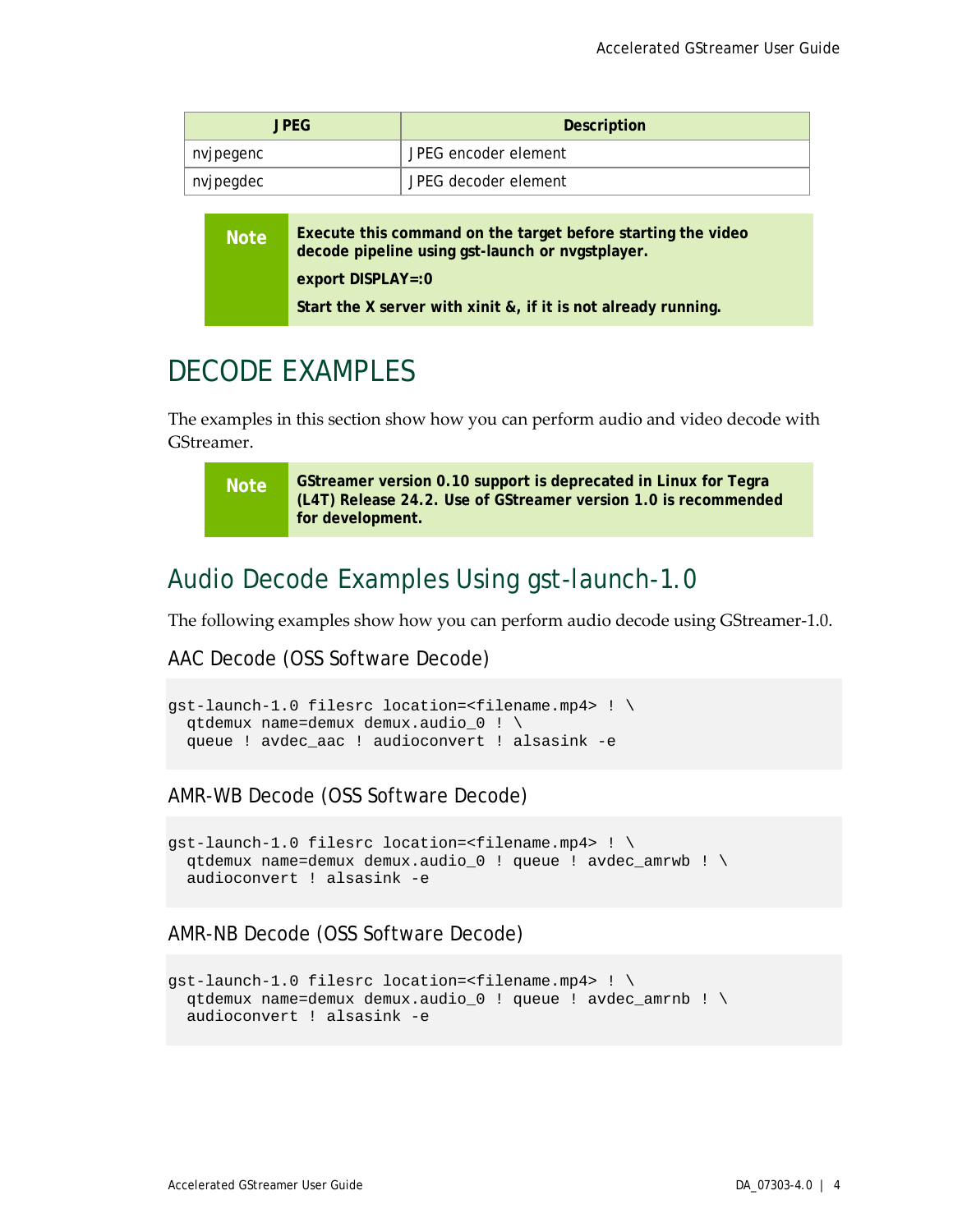#### MP3 Decode (OSS Software Decode)

```
gst-launch-1.0 filesrc location=<filename.mp3> ! mpegaudioparse ! \
  avdec_mp3 ! audioconvert ! alsasink -e
```
**Note To route audio over HDMI, set the alsasink property device as follows: hw:Tegra,3**

### <span id="page-9-0"></span>Video Decode Examples Using gst-launch-1.0

The following examples show how you can perform video decode on GStreamer-1.0.

### <span id="page-9-1"></span>Video Decode Using gst-omx

The following examples show how you can perform video decode using the gst-omx plugin on GStreamer-1.0.

#### H.264 Decode (NVIDIA Accelerated Decode)

```
gst-launch-1.0 filesrc location=<filename.mp4> ! \
  qtdemux name=demux demux.video_0 ! queue ! h264parse ! omxh264dec ! \
  nveglglessink -e
```
### H.265 Decode (NVIDIA Accelerated Decode)

```
gst-launch-1.0 filesrc location=<filename.mp4> ! \
  qtdemux name=demux demux.video_0 ! queue ! h265parse ! omxh265dec ! \
  nvoverlaysink -e
```
#### 10-bit H.265 Decode (NVIDIA Accelerated Decode)

```
gst-launch-1.0 filesrc location=<filename_10bit.mkv> ! \
  matroskademux ! h265parse ! omxh265dec ! nvvidconv ! \
 'video/x-raw(memory:NVMM), format=(string)NV12' ! \
  nvoverlaysink -e
```
#### 12-bit H.265 Decode (NVIDIA Accelerated Decode)

```
gst-launch-1.0 filesrc location=<filename_12bit.mkv> ! \
  matroskademux ! h265parse ! omxh265dec ! nvvidconv ! \
 'video/x-raw(memory:NVMM), format=(string)NV12' ! \
  nvoverlaysink -e
```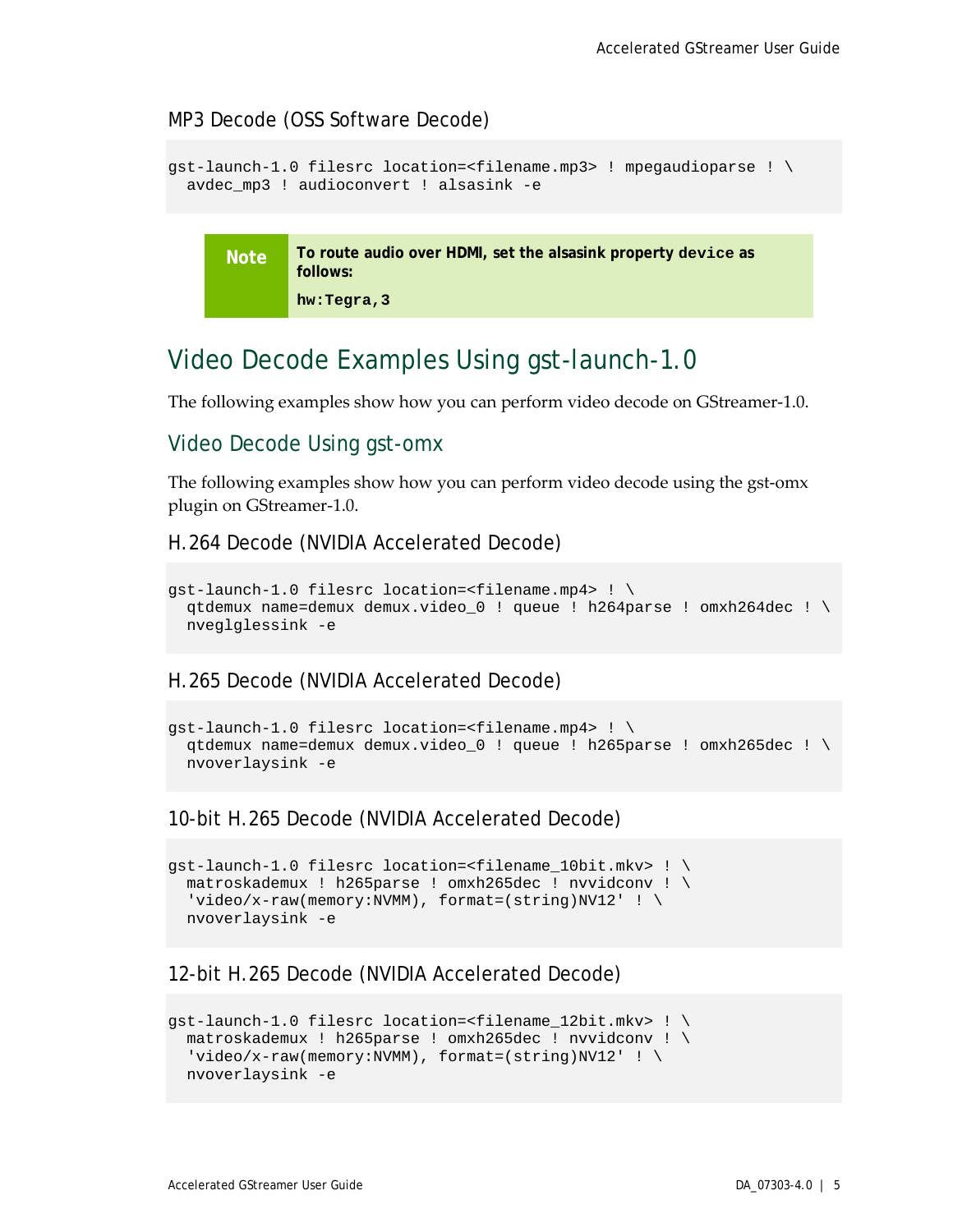```
Note For decode use cases with low memory allocation requirements (e.g. on 
        Jetson Nano), use the enable-low-outbuffer property of the gst-
        omx decoder plugin.
```
**For an example, see the pipeline below.**

```
gst-launch-1.0 filesrc location=<filename.mp4> ! \
  qtdemux ! h265parse ! omxh265dec enable-low-outbuffer=1 ! \
'video/x- raw(memory:NVMM), format=(string)NV12' ! fakesink sync=1 -e
```
**Note To enable max perf mode, use the disable-dvfs property of the gstomx decoder plugin. Expect increased power consumption in max perf mode.**

**For an example, see the pipeline below.**

```
gst-launch-1.0 filesrc location=<filename.mp4> ! \
  qtdemux ! h265parse ! omxh265dec disable-dvfs=1 ! \
'video/x-raw(memory:NVMM), format=(string)NV12' ! fakesink sync=1 -e
```
#### VP8 Decode (NVIDIA Accelerated Decode)

```
gst-launch-1.0 filesrc location=<filename.mp4> ! \
  qtdemux name=demux demux.video_0 ! queue ! omxvp8dec ! \
  nvoverlaysink -e
```


**For example, refer to the pipeline below.**

```
gst-launch-1.0 filesrc location=<filename.mp4> ! \
  qtdemux name=demux demux.video_0 ! queue ! omxvp8dec ! \
  nvoverlaysink display-id=1 -e
```
#### VP9 Decode (NVIDIA Accelerated Decode)

```
gst-launch-1.0 filesrc location=<filename.mp4> ! \
  matroskademux name=demux demux.video_0 ! queue ! omxvp9dec ! \
  nvoverlaysink display-id=1 -e
```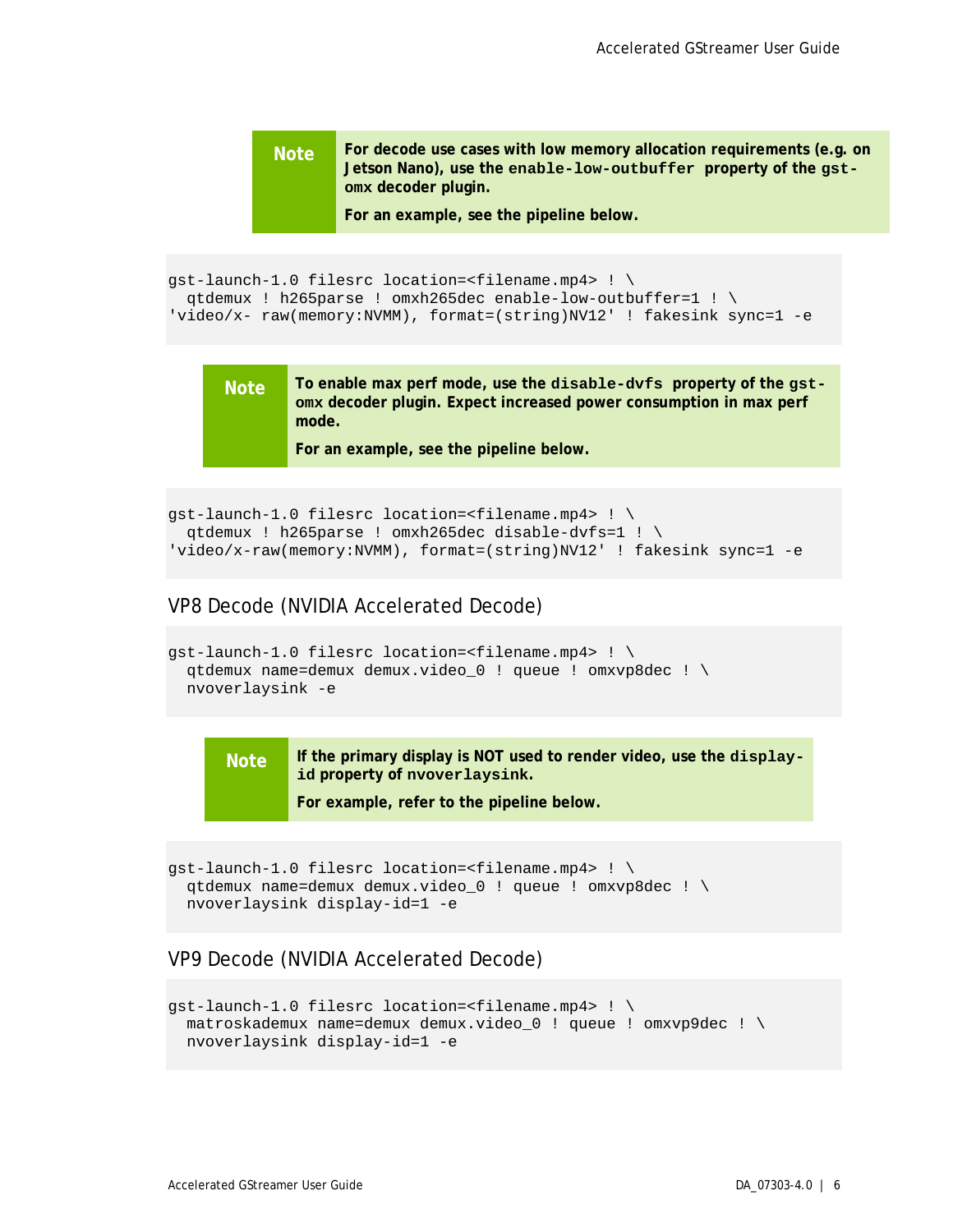#### MPEG-4 Decode (NVIDIA Accelerated Decode)

```
gst-launch-1.0 filesrc location=<filename.mp4> ! \
  qtdemux name=demux demux.video_0 ! queue ! mpeg4videoparse ! \
  omxmpeg4videodec ! nveglglessink -e
```
MPEG-2 Decode (NVIDIA Accelerated Decode)

```
gst-launch-1.0 filesrc location=<filename.ts> ! \
  tsdemux name=demux demux.video_0 ! queue ! mpegvideoparse ! \
  omxmpeg2videodec ! nveglglessink -e
```
### <span id="page-11-0"></span>Video Decode Using gst-v4l2

The following examples show how you can perform video decode using gst-v4l2 plugin on GStreamer-1.0.

H.264 Decode (NVIDIA Accelerated Decode)

```
gst-launch-1.0 filesrc location=<filename_h264.mp4> ! \
 qtdemux ! queue ! h264parse ! nvv4l2decoder ! nv3dsink -e
```


**Note To enable max perf mode, use the enable-max-performance property of the gst-v4l2 decoder plugin. Expect increased power consumption in max perf mode.**

**For an example, see the pipeline below.**

```
gst-launch-1.0 filesrc location=<filename_h264.mp4> ! \
  qtdemux ! queue ! h264parse ! nvv4l2decoder \
  enable-max-performance=1 ! nv3dsink -e
```
#### H.265 Decode (NVIDIA Accelerated Decode)

```
gst-launch-1.0 filesrc location=<filename_h265.mp4> ! \
 qtdemux ! queue ! h265parse ! nvv4l2decoder ! nv3dsink -e
```
#### 10-bit H.265 Decode (NVIDIA Accelerated Decode)

```
gst-launch-1.0 filesrc location=<filename_10bit.mkv> ! \
  matroskademux ! queue ! h265parse ! nvv4l2decoder ! nvvidconv ! \
   'video/x-raw(memory:NVMM), format=(string)NV12' ! nv3dsink -e
```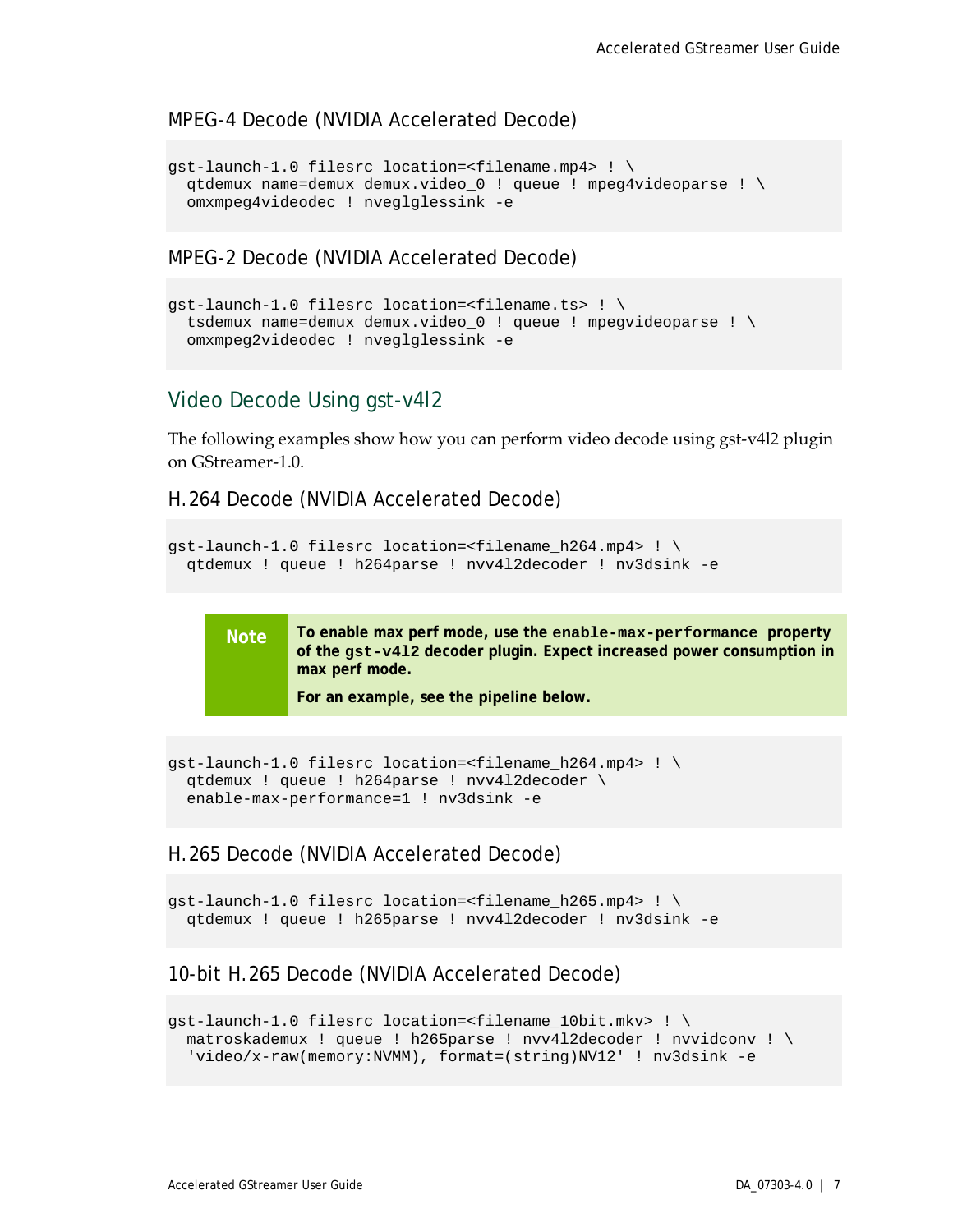#### 12-bit H.265 Decode (NVIDIA Accelerated Decode)

```
gst-launch-1.0 filesrc location=<filename_12bit.mkv> ! \
  matroskademux ! queue ! h265parse ! nvv4l2decoder ! nvvidconv ! \
   'video/x-raw(memory:NVMM), format=(string)NV12' ! nv3dsink -e
```
#### VP9 Decode (NVIDIA Accelerated Decode)

```
gst-launch-1.0 filesrc location=<filename_vp9.mkv> ! \
 matroskademux ! queue ! nvv4l2decoder ! nv3dsink -e
```
#### VP8 Decode (NVIDIA Accelerated Decode)

```
gst-launch-1.0 filesrc location=<filename_vp8.mkv> ! \
 matroskademux ! queue ! nvv4l2decoder ! nv3dsink -e
```
MPEG-4 Decode (NVIDIA Accelerated Decode)

```
qst-launch-1.0 filesrc location=<filename mpeg4.mp4> ! \setminus qtdemux ! queue ! mpeg4videoparse ! nvv4l2decoder ! nv3dsink -e
```
#### MPEG-2 Decode (NVIDIA Accelerated Decode)

```
gst-launch-1.0 filesrc location=<filename_mpeg2.ts> ! \
  tsdemux ! queue ! mpegvideoparse ! nvv4l2decoder ! nv3dsink -e
```
### <span id="page-12-0"></span>Image Decode Examples Using gst-launch-1.0

The following examples show how you can perform JPEG decode on GStreamer-1.0.

```
gst-launch-1.0 filesrc location=<filename.jpg> ! nvjpegdec ! \
   imagefreeze ! xvimagesink -e
```
### <span id="page-12-1"></span>ENCODE EXAMPLES

The examples in this section show how you can perform audio and video encode with GStreamer.

### <span id="page-12-2"></span>Audio Encode Examples Using gst-launch-1.0

The following examples show how you can perform audio encode on GStreamer-1.0.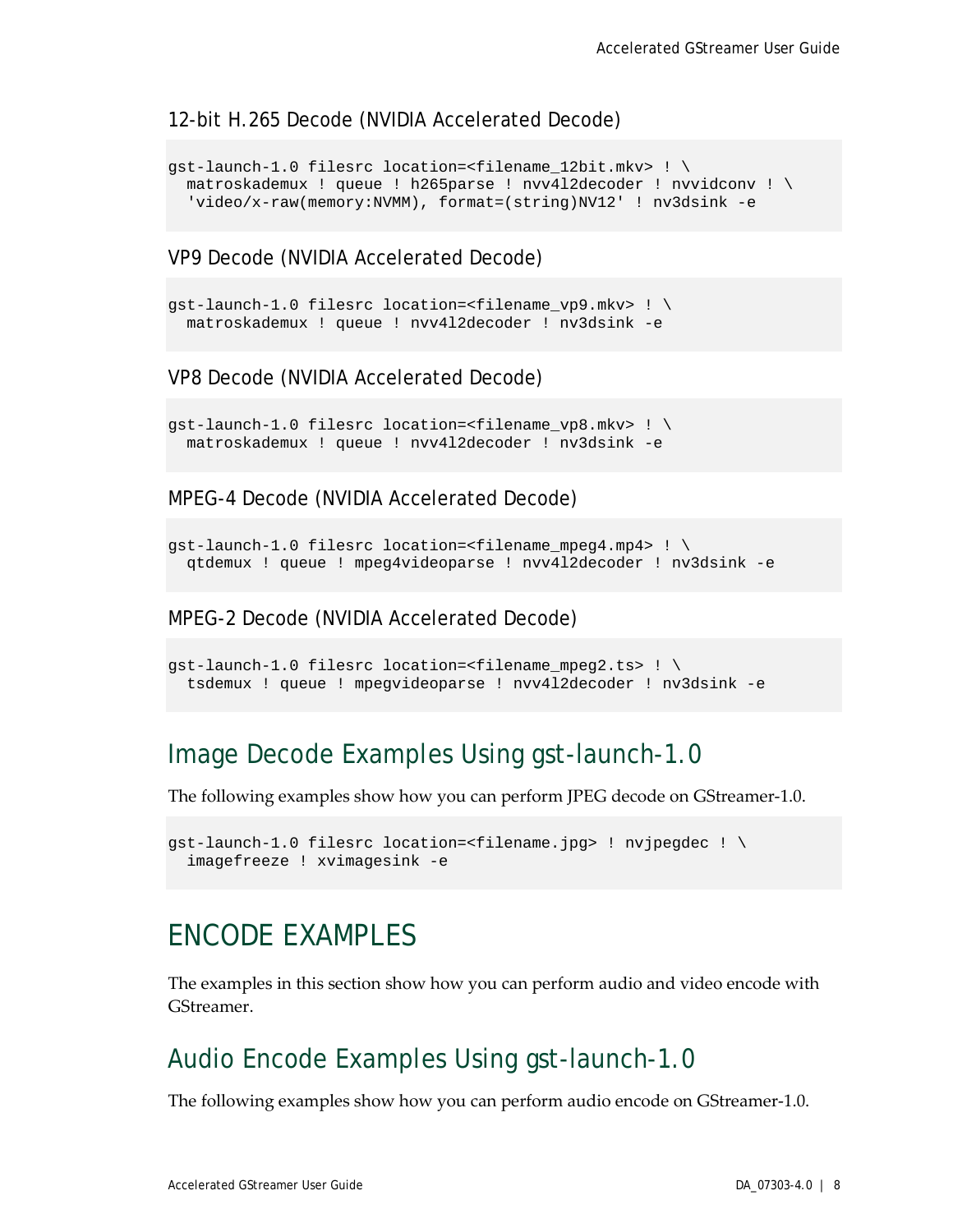#### AAC Encode (OSS Software Encode)

```
gst-launch-1.0 audiotestsrc ! \
  'audio/x-raw, format=(string)S16LE,
 layout=(string)interleaved, rate=(int)44100, channels=(int)2' ! \setminus voaacenc ! qtmux ! filesink location=test.mp4 -e
```
AMR-WB Encode (OSS Software Encode)

```
gst-launch-1.0 audiotestsrc ! \
  'audio/x-raw, format=(string)S16LE, layout=(string)interleaved, \setminusrate=(int)16000, channels=(int)1' ! voamrwbenc ! qtmux ! \setminus filesink location=test.mp4 -e
```
### <span id="page-13-0"></span>Video Encode Examples Using gst-launch-1.0

The following examples show how you can perform video encode with GStreamer-1.0.

#### <span id="page-13-1"></span>Video Encode Using gst-omx

The following examples show how you can perform video encode using the gst-omx plugin with GStreamer-1.0.

#### H.264 Encode (NVIDIA Accelerated Encode)

```
gst-launch-1.0 videotestsrc ! \
 'video/x-raw, format=(string)I420, width=(int)640, \setminusheight=(int)480' ! omxh264enc ! \setminus'video/x-h264, stream-format=(string)byte-stream' ! h264parse ! \setminus qtmux ! filesink location=test.mp4 -e
```
#### H.265 Encode (NVIDIA Accelerated Encode)

```
gst-launch-1.0 videotestsrc ! \
  'video/x-raw, format=(string)I420, width=(int)640, \setminus height=(int)480' ! omxh265enc ! filesink location=test.h265 -e
```
#### 10-bit H.265 Encode (NVIDIA Accelerated Encode)

```
gst-launch-1.0 nvarguscamerasrc ! \
  video/x-raw(memory:NVMM), width=(int)1920, height=(int)1080, \
 format=(string)NV12, framerate=(fraction)30/1' ! \
  nvvidconv ! 'video/x-raw(memory:NVMM), format=(string)I420_10LE' ! 
  omxh265enc ! matroskamux ! filesink location=test_10bit.mkv -e
```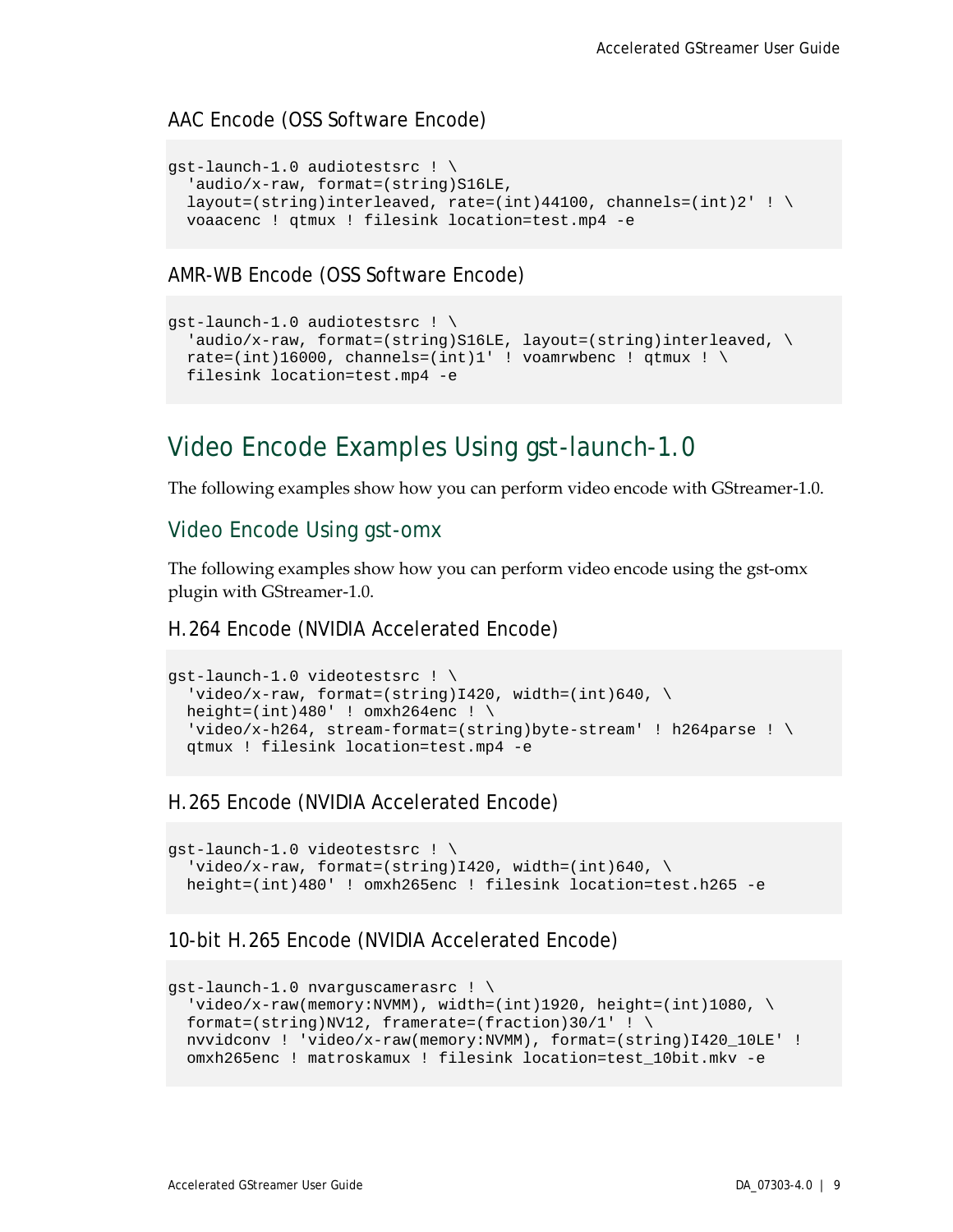VP8 Encode (NVIDIA Accelerated, Supported with Jetson TX2/TX2i and Jetson Nano)

```
gst-launch-1.0 videotestsrc ! \
  'video/x-raw, format=(string)I420, width=(int)640, \setminus height=(int)480' ! omxvp8enc ! matroskamux ! \
 filesink location=test.mkv -e
```
VP9 Encode (NVIDIA Accelerated, Supported with Jetson TX2 and Jetson AGX Xavier)

```
gst-launch-1.0 videotestsrc ! \
  'video/x-raw, format=(string)I420, width=(int)640, \
  height=(int)480' ! omxvp9enc ! matroskamux ! \
 filesink location=test.mkv -e
```
MPEG-4 Encode (OSS Software Encode)

```
gst-launch-1.0 videotestsrc ! \
  'video/x-raw, format=(string)I420, width=(int)640, \setminusheight=(int)480' ! avenc_mpeg4 ! qtmux ! \setminusfilesink location=test.mp4 -e
```
H.263 Encode (OSS Software Encode)

```
gst-launch-1.0 videotestsrc ! \
  'video/x-raw, format=(string)I420, width=(int)704, \setminus height=(int)576' ! avenc_h263 ! qtmux ! filesink location=test.mp4 -e
```
### <span id="page-14-0"></span>Video Encode Using gst-v4l2

The following examples show how you can perform video encode using gst-v4l2 plugin with GStreamer-1.0.

H.264 Encode (NVIDIA Accelerated Encode)

```
gst-launch-1.0 nvarguscamerasrc ! \
  'video/x-raw(memory:NVMM), width=(int)1920, height=(int)1080, \
 format=(string)NV12, framerate=(fraction)30/1' ! nvv412h264enc ! \setminusbitrate-8000000 ! h264parse ! qtmux ! filesink \
  location=<filename_h264.mp4> -e
```
**Note To enable max perf mode, use the maxperf-enable property of the gst-v4l2 encoder plugin. Expect increased power consumption in max perf mode.**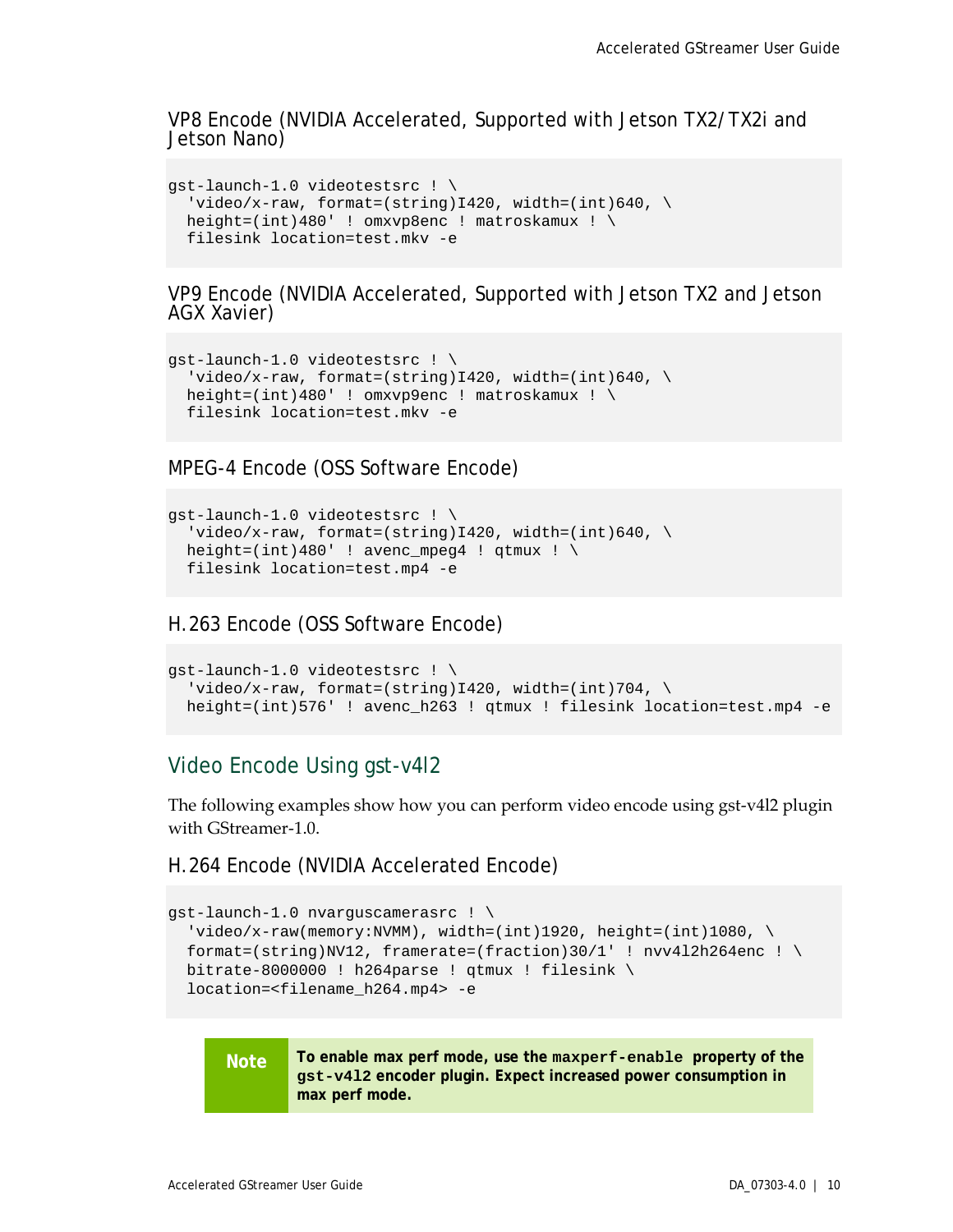#### **For an example, see the pipeline below.**

```
gst-launch-1.0 nvarguscamerasrc ! \
 video/x-raw(memory:NUMM), width=(int)1920, height=(int)1080, \
 format=(string)NV12, framerate=(fraction)30/1' ! nvd12h264enc \setminus maxperf-enable=1 bitrate=8000000 ! h264parse ! qtmux ! filesink \
  location=<filename_h264.mp4> -e
```
#### H.265 Encode (NVIDIA Accelerated Encode)

```
gst-launch-1.0 nvarguscamerasrc ! \
  video/x-raw(memory:NVMM), width=(int)1920, height=(int)1080, \
  format=(string)NV12, framerate=(fraction)30/1' ! nvv4l2h265enc \
 bitrate=8000000 ! h265parse ! qtmux ! filesink \
  location=<filename_h265.mp4> -e
```
#### VP9 Encode (NVIDIA Accelerated Encode)

```
gst-launch-1.0 nvarguscamerasrc ! \
   'video/x-raw(memory:NVMM), width=(int)1920, height=(int)1080, \
 format=(string)NV12, framerate=(fraction)30/1' ! nvv4l2vp9enc \
 bitrate=8000000 ! matroskamux ! filesink \
  location=<filename_vp9.mkv> -e
```
#### VP9 Encode with IVF Headers (NVIDIA Accelerated Encode)

```
gst-launch-1.0 nvarguscamerasrc ! \
  'video/x-raw(memory:NVMM), width=(int)1920, height=(int)1080, \
 format=(string)NV12, framerate=(fraction)30/1' ! nvv4l2vp9enc \
   enable-headers=1 bitrate=8000000 ! filesink \
  location=<filename_vp9.vp9> -e
```
#### VP8 Encode (NVIDIA Accelerated Encode)

```
gst-launch-1.0 nvarguscamerasrc ! \
  'video/x-raw(memory:NVMM), width=(int)1920, height=(int)1080, \
 format=(string)NV12, framerate=(fraction)30/1' ! nvv4l2vp8enc \
  bitrate=8000000 ! matroskamux ! filesink \
  location=<filename_vp8.mkv> -e
```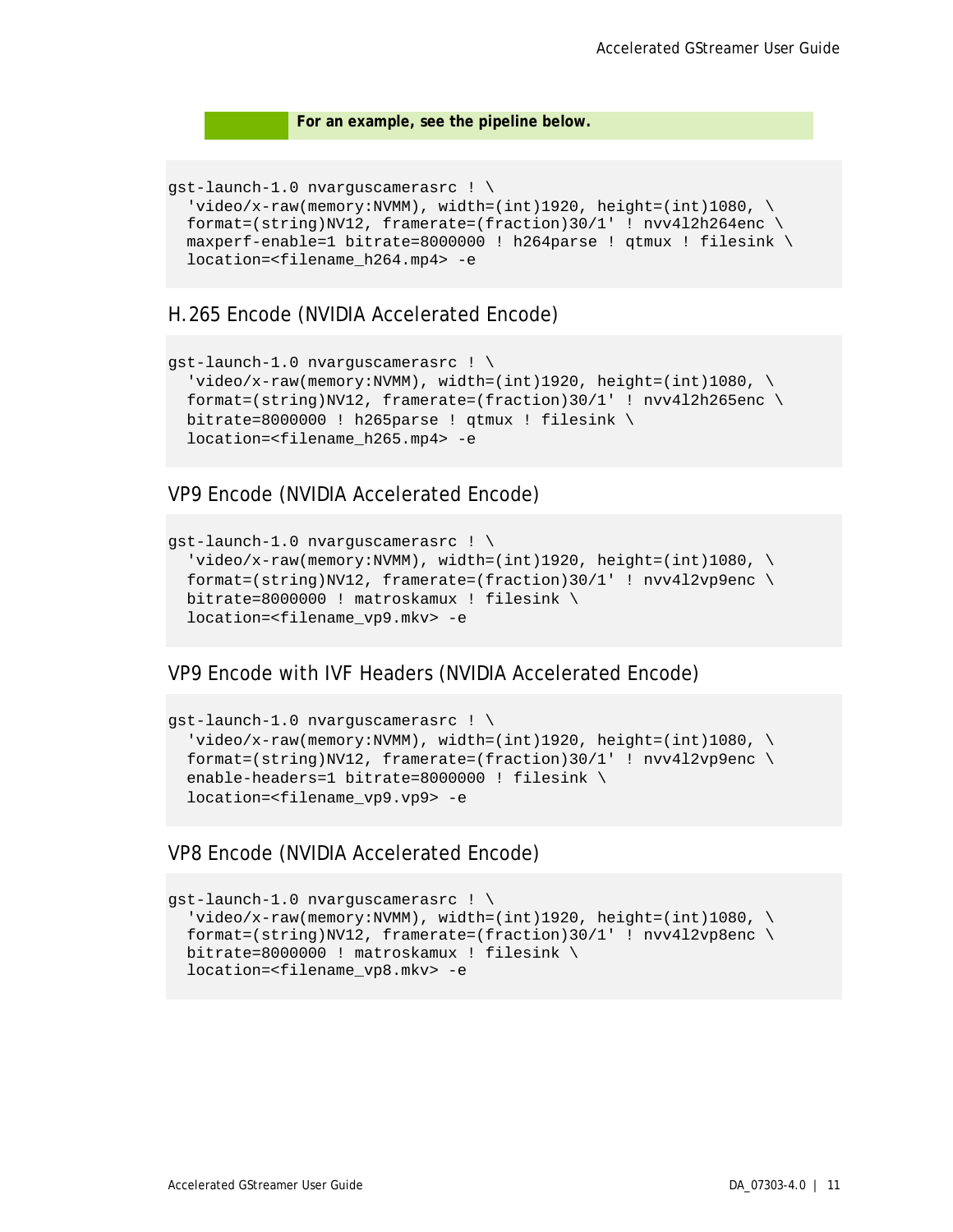#### VP8 Encode with IVF Headers (NVIDIA Accelerated Encode)

```
gst-launch-1.0 nvarguscamerasrc ! \
  video/x-raw(memory:NVMM), width=(int)1920, height=(int)1080, \
  format=(string)NV12, framerate=(fraction)30/1' ! nvv4l2vp8enc \
  enable-headers=1 bitrate=8000000 ! filesink \
   location=<filename_vp8.vp8> -e
```
### <span id="page-16-0"></span>Image Encode Examples Using gst-launch-1.0

The following examples show how you can perform JPEG encode on GStreamer-1.0 .

Image Encode

```
gst-launch-1.0 videotestsrc num-buffers=1 ! \
  'video/x-raw, width=(int)640, height=(int)480, \
  format=(string)I420' ! nvjpegenc ! filesink location=test.jpg -e
```
### <span id="page-16-1"></span>Supported H.264/H.265/VP8/VP9 Encoder Features with GStreamer-1.0

This section describes example gst-launch-1.0 usage for features supported by the NVIDIA accelerated H.264/H.265/VP8/VP9 encoders.

### <span id="page-16-2"></span>Features Supported Using gst-omx

This section describes example gst-launch-1.0 usage for features supported by the NVIDIA accelerated H.264/H.265/VP8/VP9 gst-omx encoders.

**Note Display detailed information on omxh264enc or omxh265enc encoder properties with the gst-inspect-1.0 [omxh264enc | omxh265enc | omxvp8enc | omxvp9enc] command.**

#### Set I-Frame Interval

```
gst-launch-1.0 videotestsrc num-buffers=200 ! \
  'video/x-raw, width=(int)1280, height=(int)720, \setminusformat=(string)I420' ! omxh264enc iframeinterval=100 ! qtmux ! \
 filesink location=test.mp4 -e
```
Set Temporal-Tradeoff (Rate at Which the Encoder Should Drop Frames)

```
gst-launch-1.0 videotestsrc num-buffers=200 ! \
 'video/x-raw, width=(int)1280, height=(int)720, \setminus
```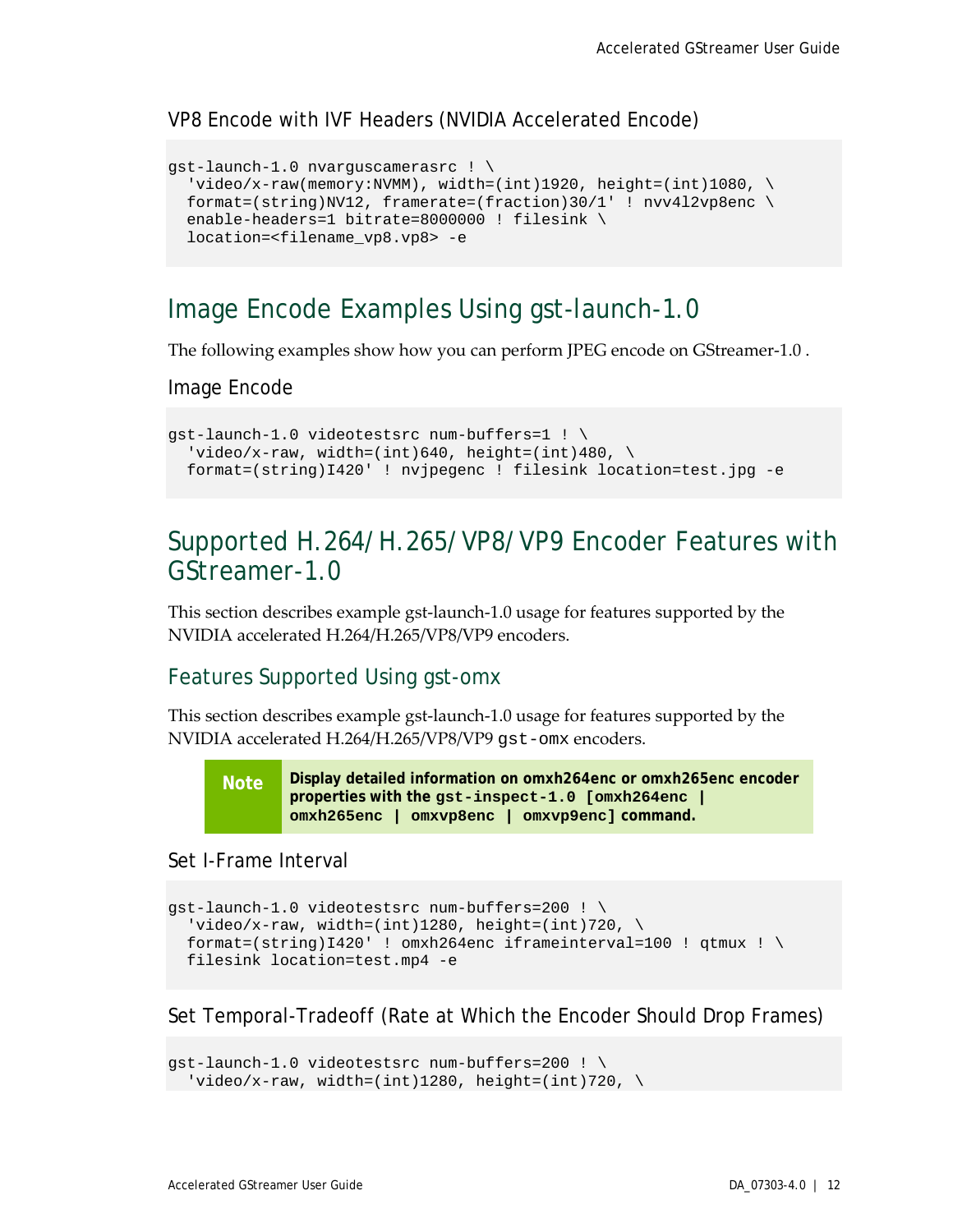```
format=(string)I420' ! omxh264enc temporal-tradeoff=1 ! qtmux ! \
filesink location=test.mp4 -e
```
Configuring temporal tradeoff causes the encoder to intentionally, periodically, drop input frames. The following modes are supported:

| Mode | <b>Description</b> |
|------|--------------------|
|      | Disable            |
|      | Drop 1 in 5 frames |
|      | Drop 1 in 3 frames |
|      | Drop 1 in 2 frames |
|      | Drop 2 in 3 frames |

Set Rate Control Mode

```
gst-launch-1.0 videotestsrc num-buffers=200 ! \
  'video/x-raw, width=(int)1280, height=(int)720, \
 format=(string)I420' ! omxh264enc control-rate=1 ! qtmux ! \
 filesink location=test.mp4 -e
```
The following modes are supported:

| Mode | <b>Description</b>                                                                                       |
|------|----------------------------------------------------------------------------------------------------------|
|      | Disable                                                                                                  |
|      | Variable bit rate                                                                                        |
|      | Constant bit rate                                                                                        |
|      | Variable bit rate with frame skip. The encoder skips<br>frames as necessary to meet the target bit rate. |
|      | Constant bit rate with frame skip                                                                        |

#### Set Peak Bitrate

```
gst-launch-1.0 videotestsrc num-buffers=200 is-live=true ! \
  'video/x-raw,width=1280,height=720,format=I420' ! \
 omxh264enc bitrate=6000000 peak-bitrate=6500000 ! qtmux ! \
 filesink location=test.mp4 -e
```
It takes effect only in variable bit rate(control-rate=1) mode. By default, the value is configured as (1.2\*bitrate).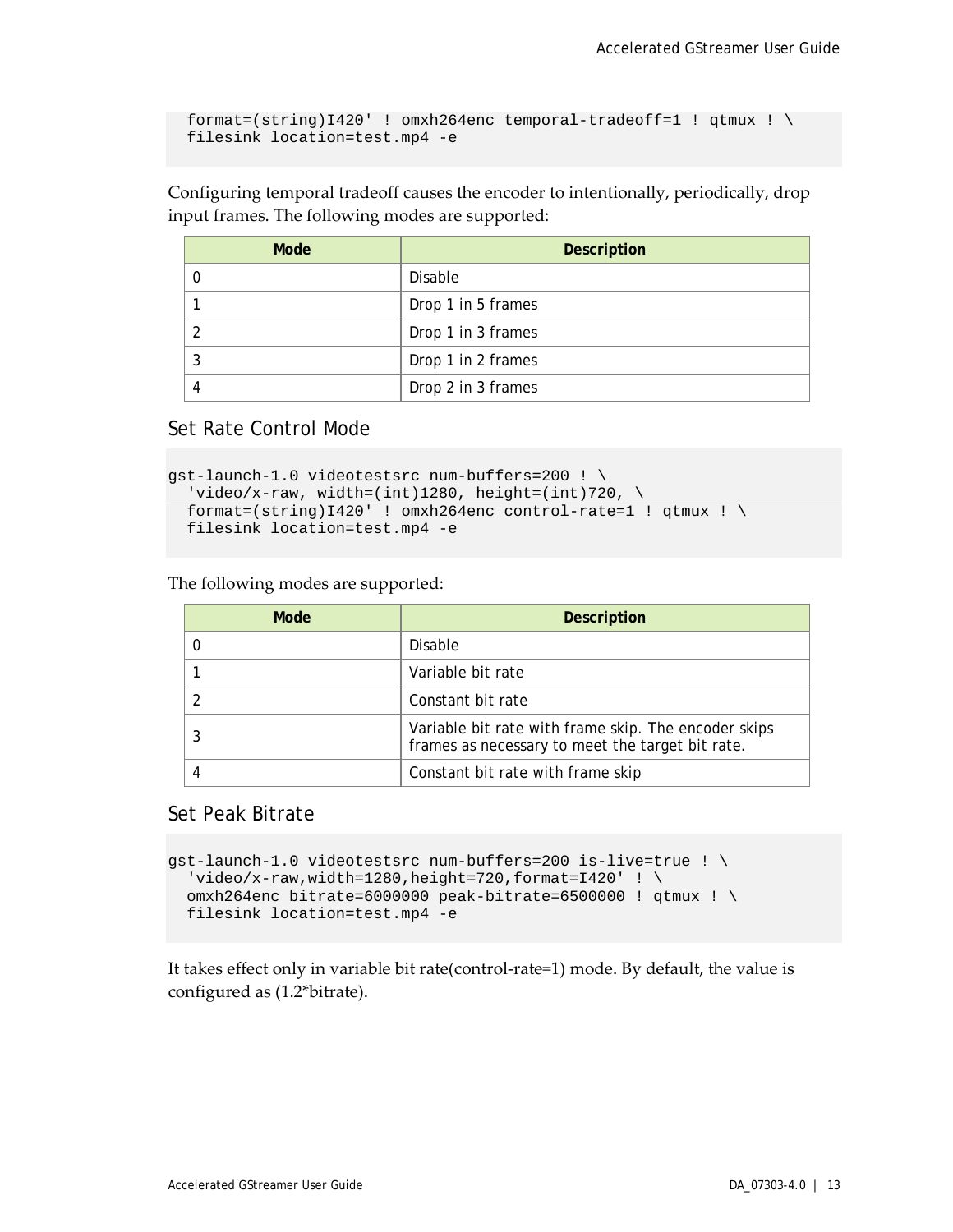### Set Quantization Range for I, P and B Frame

The format for the range is the following:

```
"<I_range>:<P_range>:<B_range>"
```
Where  $\langle I_{\text{range}} \rangle$ ,  $\langle I_{\text{range}} \rangle$  and  $\langle I_{\text{range}} \rangle$  are each expressed as hyphenated values, as shown in the following example:

```
gst-launch-1.0 videotestsrc num-buffers=200 ! \
 'video/x-raw, width=(int)1280, height=(int)720, \setminusformat=(string)I420' ! \
 omxh264enc qp-range="10,30:10,35:10,35" ! qtmux ! \
 filesink location=test.mp4 -e
```
The range of B frames does not take effect if the number of B frames is 0.

Set Hardware Preset Level

```
gst-launch-1.0 videotestsrc num-buffers=200 ! \
  'video/x-raw, width=(int)1280, height=(int)720, \setminus format=(string)I420' ! omxh264enc preset-level=0 ! qtmux ! \
 filesink location=test.mp4 -e
```
The following modes are supported:

| <b>Mode</b> | <b>Description</b>                                                                                                                                                                                                                                      |
|-------------|---------------------------------------------------------------------------------------------------------------------------------------------------------------------------------------------------------------------------------------------------------|
| 0           | <b>UltraFastPreset</b>                                                                                                                                                                                                                                  |
|             | FastPreset<br>Only Integer Pixel (integer-pel) block motion is<br>estimated. For I/P macroblock mode decision, only<br>Intra 16 x 16 cost is compared with Inter modes costs.<br>Supports Intra 16 x 16 and Intra 4 x 4 modes.                          |
| 2           | MediumPreset<br>Supports up to Half Pixel (half-pel) block motion<br>estimation. For an I/P macroblock mode decision, only<br>Intra 16 x 16 cost is compared with Inter modes costs.<br>Supports Intra 16 x 16 and Intra 4 x 4 modes.                   |
| 3           | SlowPreset<br>Supports up to Quarter Pixel (Qpel) block motion<br>estimation. For an I/P macroblock mode decision, Intra<br>4 x 4 as well as Intra 16 x 16 cost is compared with<br>Inter modes costs. Supports Intra 16 x 16 and Intra 4 x<br>4 modes. |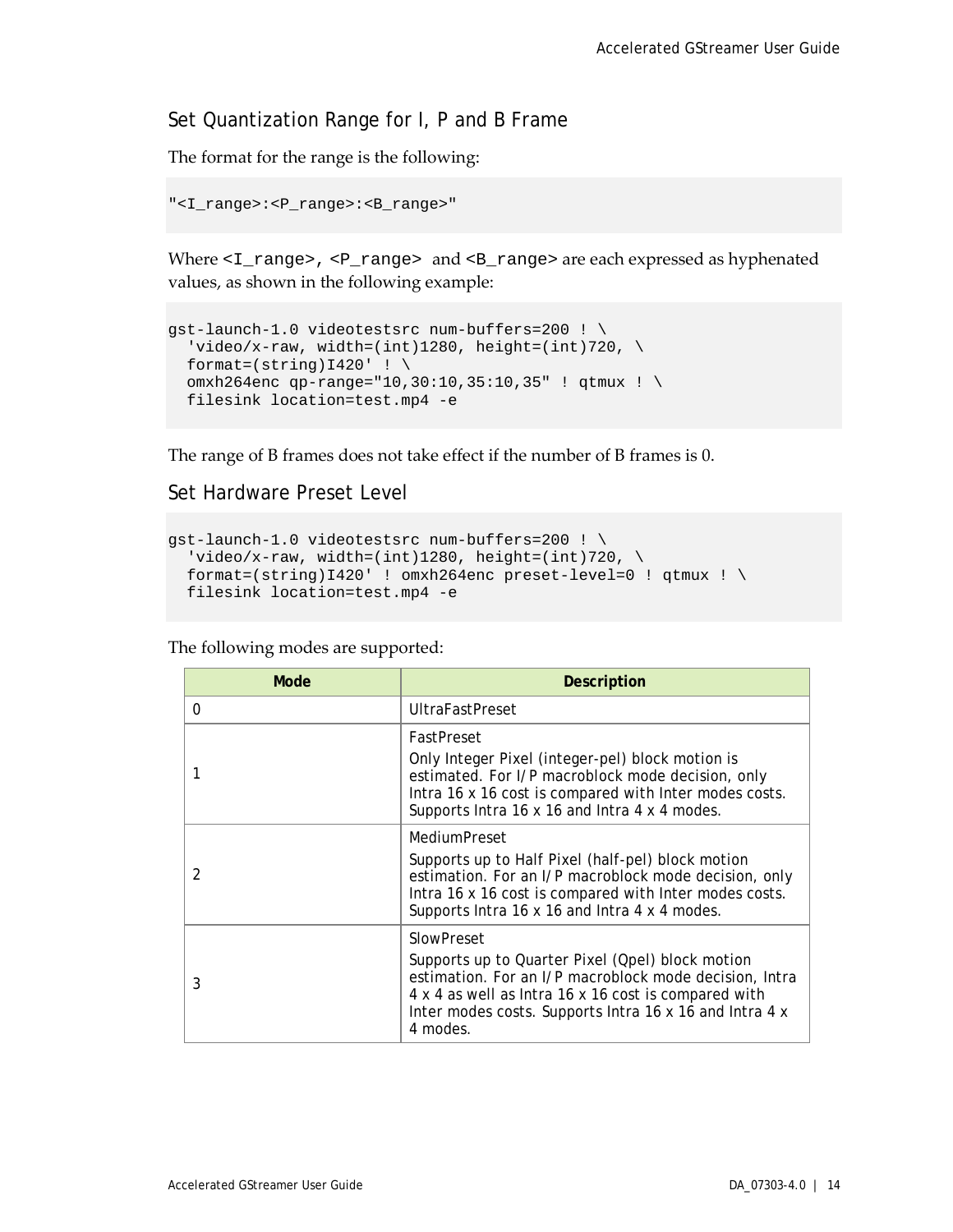#### Set Profile

```
gst-launch-1.0 videotestsrc num-buffers=200 ! \
  'video/x-raw, width=(int)1280, height=(int)720, \
  format=(string)I420' ! omxh264enc profile=8 ! qtmux ! \setminusfilesink location=test.mp4 -e
```
From omxh264enc, the following profiles are supported:

| <b>Profile</b> | <b>Description</b> |
|----------------|--------------------|
|                | Baseline profile   |
|                | Main profile       |
|                | High profile       |

Set Level

```
gst-launch-1.0 videotestsrc num-buffers=200 is-live=true ! \
 'video/x-raw, format=(string)I420, width=(int)256, height=(int)256, \setminusframerate=(fraction)30/1' ! omxh264enc bitrate=40000 !\
 'video/x-h264, level=(string)2.2' ! qtmux ! \setminusfilesink location= test.mp4 -e
```
From omxh264enc, the following levels are supported: 1, 1b, 1.2, 1.3, 2, 2.1, 2.2, 3, 3.1, 3.2, 4, 4.1, 4.2, 5, 5.1, and 5.2.

From omxh265enc, the following levels are supported: main1, main2, main2.1, main3, main3.1, main4, main4.1, main5, high1, high2, high2.1, high3, high3.1, high4, high4.1, and high5.

Set Number of B Frames Between Two Reference Frames

```
gst-launch-1.0 videotestsrc num-buffers=200 ! \
  'video/x-raw, width=(int)1280, height=(int)720, \setminusformat=(string)I420' ! omxh264enc num-B-Frames=2 ! qtmux ! \setminusfilesink location=test.mp4 -e
```


Insert SPS and PPS at IDR

```
gst-launch-1.0 videotestsrc num-buffers=200 ! \
 'video/x-raw, width=(int)1280, height=(int)720, \
 format=(string)I420' ! omxh264enc insert-sps-pps=1 ! qtmux ! \setminusfilesink location=test.mp4 -e
```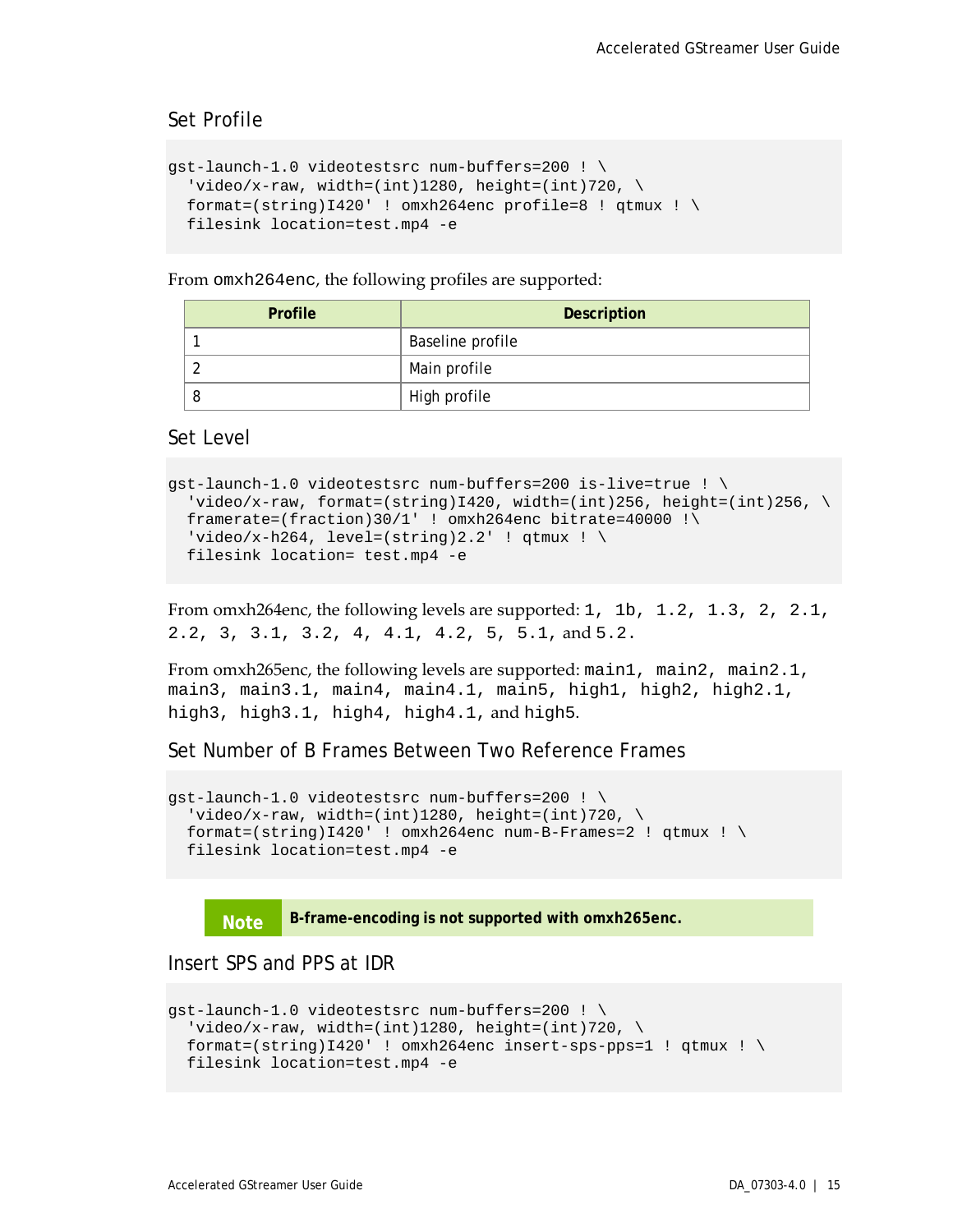If enabled, a sequence parameter set (SPS) and a picture parameter set (PPS) are inserted before each IDR frame in the H.264/H.265 stream.

Enable Two-Pass CBR

```
gst-launch-1.0 videotestsrc num-buffers=200 ! \
  'video/x-raw, width=(int)1280, height=(int)720, \
 format=(string)I420' ! omxh264enc EnableTwopassCBR=1
 control-rate=2 ! qtmux ! filesink location=test.mp4 -e
```
Two-pass CBR must be enabled along with constant bit rate (control-rate=2).

Set Virtual Buffer Size

```
gst-launch-1.0 videotestsrc num-buffers=200 ! \
  'video/x-raw, width=(int)1280, height=(int)720, \
 format=(string)I420' ! omxh264enc vbv-size=10 ! qtmux ! \setminusfilesink location=test.mp4 -e
```
If the buffer size of decoder or network bandwidth is limited, configuring virtual buffer size can cause video stream generation to correspond to the limitations according to the following formula:

```
virtual buffer size = vbv-size * (bitrate/fps)
```
Enable Stringent Bitrate

```
gst-launch-1.0 nvarguscamerasrc num-buffers=200 ! \
  'video/x-raw(memory:NVMM),width=1920,height=1080,
 format=(string)NV12' ! \setminusomxh264enc control-rate=2 vbv-size=1 EnableTwopassCBR=true \
  EnableStringentBitrate=true ! qtmux ! filesink location=test.mp4 -e
```
Stringent Bitrate must be enabled along with constant bit rate (control-rate=2), two-pass CBR being enabled, and virtual buffer size being set.

Slice-Header-Spacing with Spacing in Terms of MB

```
gst-launch-1.0 videotestsrc num-buffers=200 ! \
 'video/x-raw, width=(int)1280, height=(int)720, \backslashformat=(string)1420' ! \
 omxh264enc slice-header-spacing=200 bit-packetization=0 ! \
 qtmux ! filesink location=test.mp4 -e
```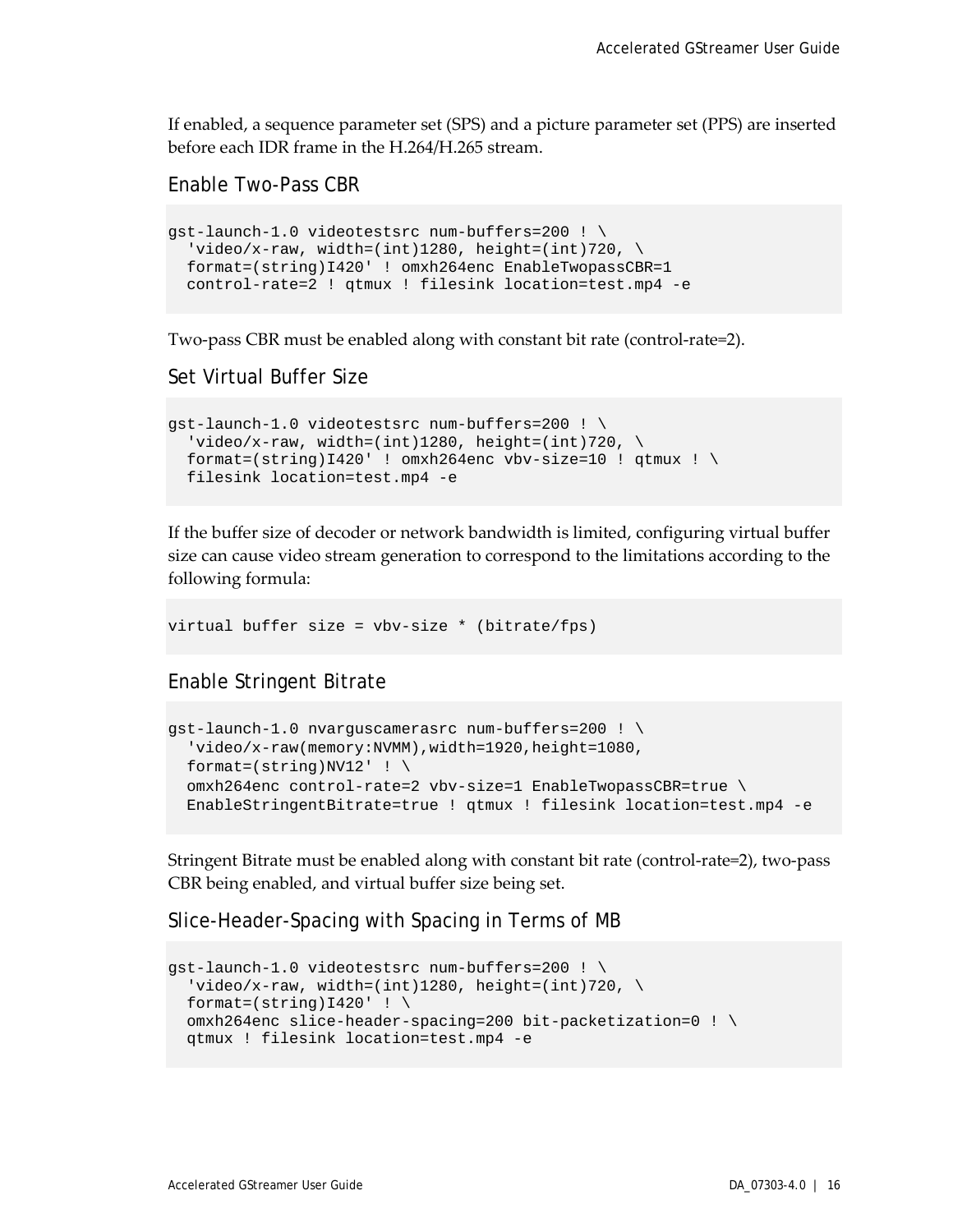The parameter bit-packetization=0 configures the network abstraction layer (NAL) packet as macroblock (MB)-based, and slice-header-spacing=200 configures each NAL packet as 200 MB at maximum.

### Slice Header Spacing with Spacing in Terms of Number of Bits

```
gst-launch-1.0 videotestsrc num-buffers=200 ! \
  'video/x-raw, width=(int)1280, height=(int)720, \setminusformat=(string)I420' ! \
 omxh264enc slice-header-spacing=1024 bit-packetization=1 ! \
 qtmux ! filesink location=test1.mp4 -e
```
The parameter bit-packetization=1 configures the network abstraction layer (NAL) packet as size-based, and slice-header-spacing=1024 configures each NAL packet as 1024 bytes at maximum.

### <span id="page-21-0"></span>Features Supported Using gst-v4l2

This section describes example gst-launch-1.0 usage for features supported by the NVIDIA accelerated H.264/H.265/VP8/VP9 gst-v4l2 encoders.

**Note Display detailed information on the nvv4l2h264enc, nvv4l2h265enc, or nvv4l2vp9enc encoder property with the gst-inspect-1.0 [nvv4l2h264enc | nvv4l2h265enc | nvv4l2vp8enc | nvv4l2vp9enc] command.**

Set I-Frame Interval (Supported with H.264/H.265/VP9 Encode)

```
gst-launch-1.0 videotestsrc num-buffers=300 ! \
  'video/x-raw, width=(int)1280, height=(int)720, \setminusformat=(string)I420, framerate=(fraction)30/1' ! nvvidconv ! \setminus'video/x-raw(memory:NVMM), format=(string)I420' ! nvv4l2h264enc \
  iframeinterval=100 ! h264parse ! qtmux ! filesink \
  location=<filename_h264.mp4> -e
```
This property sets encoding Intra Frame occurrence frequency.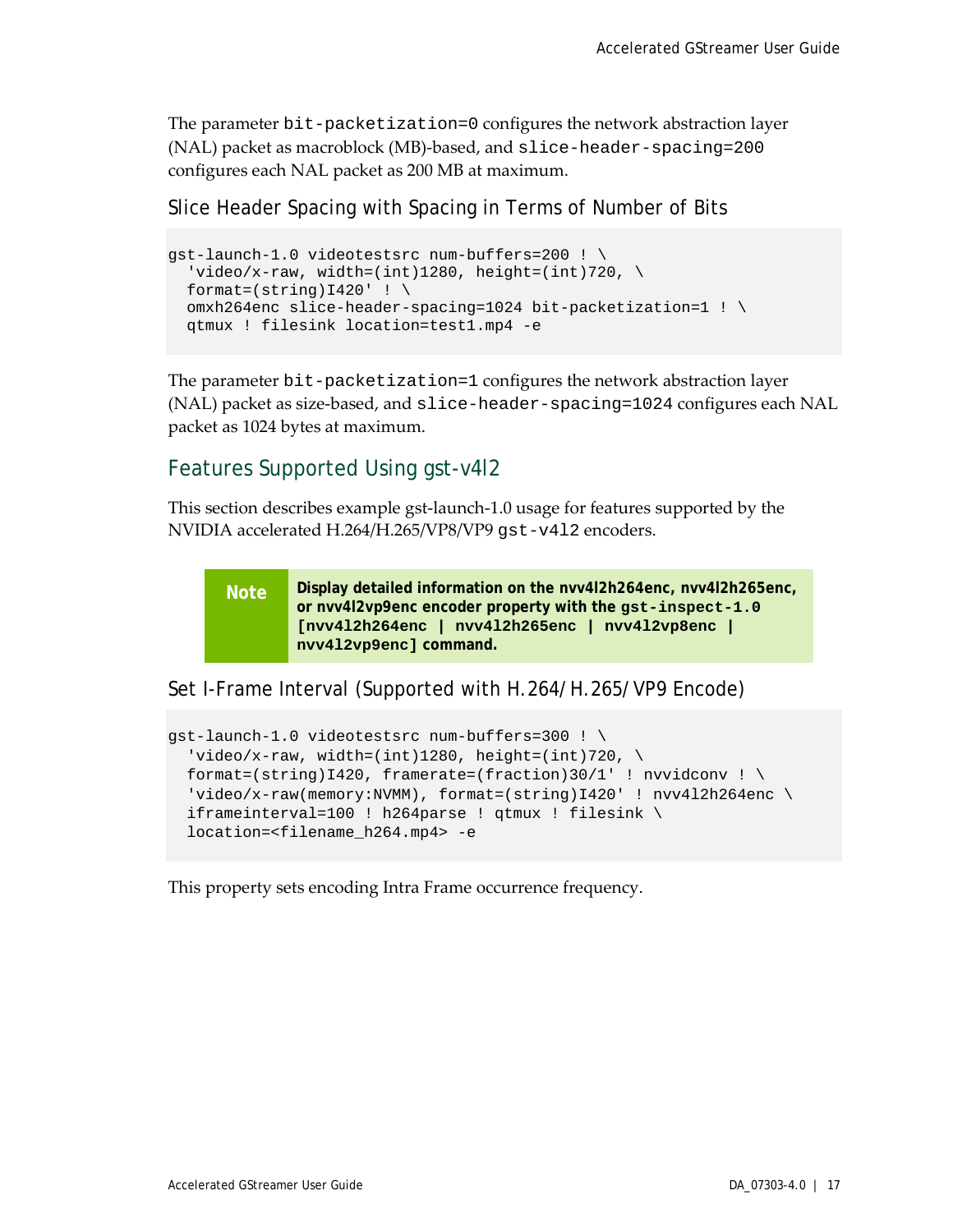## Set Rate Control Mode and Bitrate (Supported with H.264/H.265/VP9 Encode)

```
gst-launch-1.0 videotestsrc num-buffers=300 ! \
  'video/x-raw, width=(int)1280, height=(int)720, \
 format=(string)I420, framerate=(fraction)30/1' ! nvvidconv ! \setminus'video/x-raw(memory:NVMM), format=(string)I420' ! nvv4l2h264enc \
 control-rate=0 bitrate=30000000 ! h264parse ! qtmux ! filesink \
 location=<filename_h264_VBR.mp4> -e
gst-launch-1.0 videotestsrc num-buffers=300 ! \
  'video/x-raw, width=(int)1280, height=(int)720, \
 format=(string)I420, framerate=(fraction)30/1' ! nvvidconv ! \
  'video/x-raw(memory:NVMM), format=(string)I420' ! nvv4l2h264enc \
 control-rate=1 bitrate=30000000 ! h264parse ! qtmux ! filesink \
 location=<filename_h264_CBR.mp4> -e
```
The following modes are supported:

| Mode | Description             |
|------|-------------------------|
|      | Variable bit rate (VBR) |
|      | Constant bit rate (CBR) |

## Set Quantization Range for I, P and B frame (Supported with H.264/H.265 Encode)

```
gst-launch-1.0 videotestsrc num-buffers=300 ! \
  'video/x-raw, width=(int)1280, height=(int)720, \
 format=(string)I420, framerate=(fraction)30/1' ! nvvidconv ! \
  'video/x-raw(memory:NVMM), format=(string)I420' ! nvv4l2h264enc \
 ratecontrol-enable=0 quant-i-frames=30 quant-p-frames=30 \
   quant-b-frames=30 num-B-Frames=1 ! filesink \
 location=<filename_h264.264> -e
```
The range of B frames does not take effect if the number of B frames is 0.

Set Hardware Preset Level (Supported with H.264/H.265/VP9 Encode)

```
gst-launch-1.0 videotestsrc num-buffers=300 ! \
  'video/x-raw, width=(int)1280, height=(int)720, \setminusformat=(string)I420, framerate=(fraction)30/1' ! nvvidconv ! \
  'video/x-raw(memory:NVMM), format=(string)I420' ! nvv412h264enc \
  preset-level=4 MeasureEncoderLatency=1 ! 'video/x-h264, \
  stream-format=(string)byte-stream, alignment=(string)au' ! \
  filesink location=<filename_h264.264> -e
```
The following modes are supported: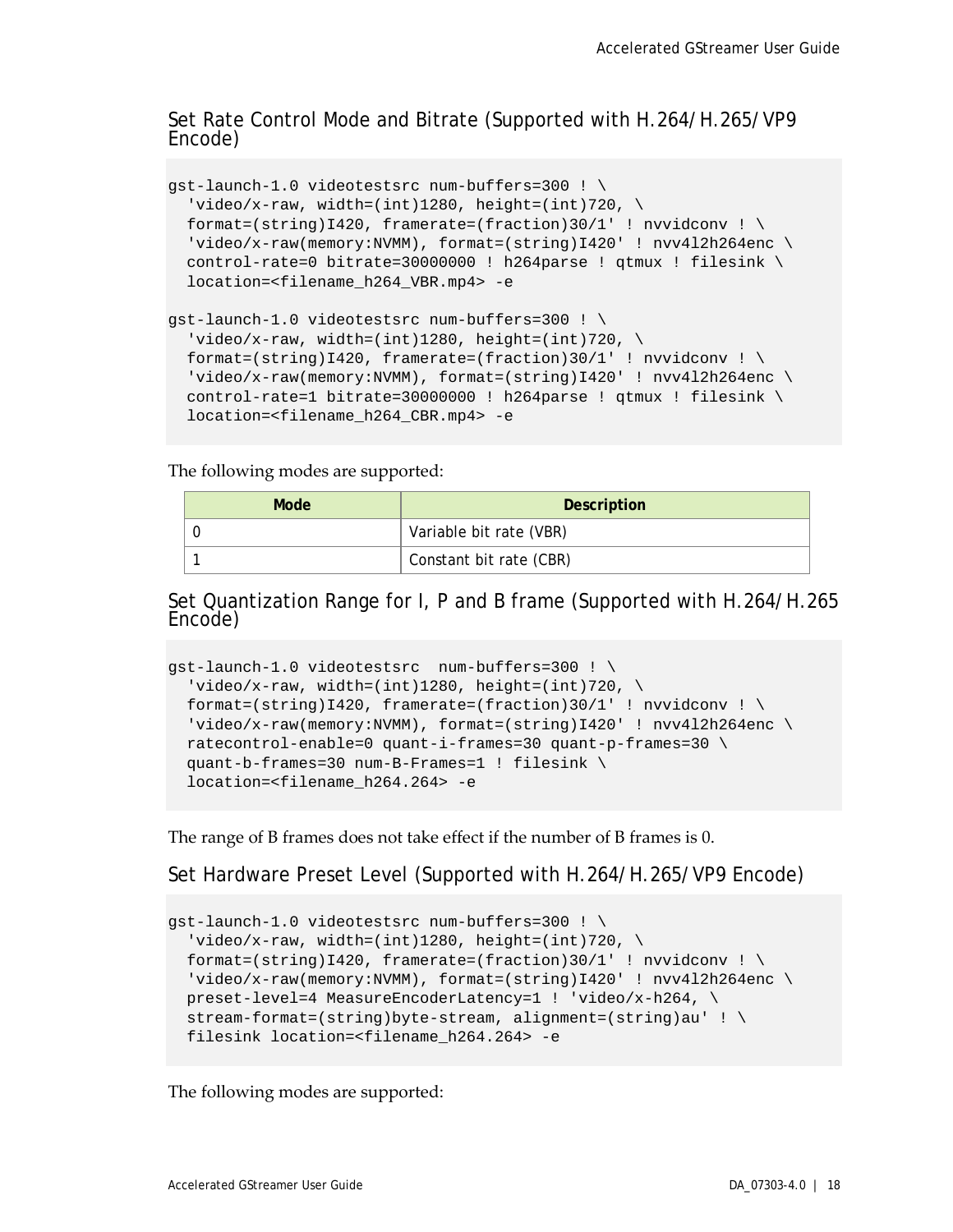| Mode          | <b>Description</b>                                                                                                                                                                                                                          |
|---------------|---------------------------------------------------------------------------------------------------------------------------------------------------------------------------------------------------------------------------------------------|
| 0             | <b>DisablePreset</b>                                                                                                                                                                                                                        |
| 1             | <b>UltraFastPreset</b>                                                                                                                                                                                                                      |
| $\mathcal{P}$ | <b>FastPreset</b><br>Only Integer Pixel (integer-pel) block motion is<br>estimated. For I/P macroblock mode decisions, only<br>Intra 16×16 cost is compared with intermode costs.<br>Supports intra 16×16 and intra 4×4 modes.              |
| 3             | <b>MediumPreset</b><br>Supports up to Half Pixel (half-pel) block motion<br>estimation. For I/P macroblock mode decisions, only<br>Intra 16×16 cost is compared with intermode costs.<br>Supports intra 16×16 and intra 4×4 modes.          |
| 4             | SlowPreset<br>Supports up to Quarter Pixel (Qpel) block motion<br>estimation. For I/P macroblock mode decisions, intra<br>4×4 as well as intra 16×16 cost is compared with<br>intermode costs. Supports intra 16×16 and intra 4×4<br>modes. |

### Set Profile (Supported with H.264 Encode)

```
gst-launch-1.0 videotestsrc num-buffers=300 ! \
  'video/x-raw, width=(int)1280, height=(int)720, \setminusformat=(string)I420, framerate=(fraction)30/1' ! nvvidconv ! \
  'video/x-raw(memory:NVMM), format=(string)I420' ! nvv4l2h264enc \
 profile=0 ! video/x-h264, stream-format=(string)byte-stream, \ \ \ \ \ \alignment=(string)au' ! filesink location=<filename_h264.264> -e
```
The following profiles are supported:

| <b>Profile</b> | Description      |
|----------------|------------------|
|                | Baseline profile |
|                | Main profile     |
|                | High profile     |

### Insert SPS and PPS at IDR (Supported with H.264 Encode)

```
gst-launch-1.0 videotestsrc num-buffers=300 ! \
 'video/x-raw, width=(int)1280, height=(int)720, \setminusformat=(string)I420, framerate=(fraction)30/1' ! nvvidconv ! \
  'video/x-raw(memory:NVMM), format=(string)I420' ! nvv4l2h264enc \
 insert-sps-pps=1 ! \
   'video/x-h264, stream-format=(string)byte-stream, \
 alignment=(string)au' ! filesink location=<filename_h264.264> -e
```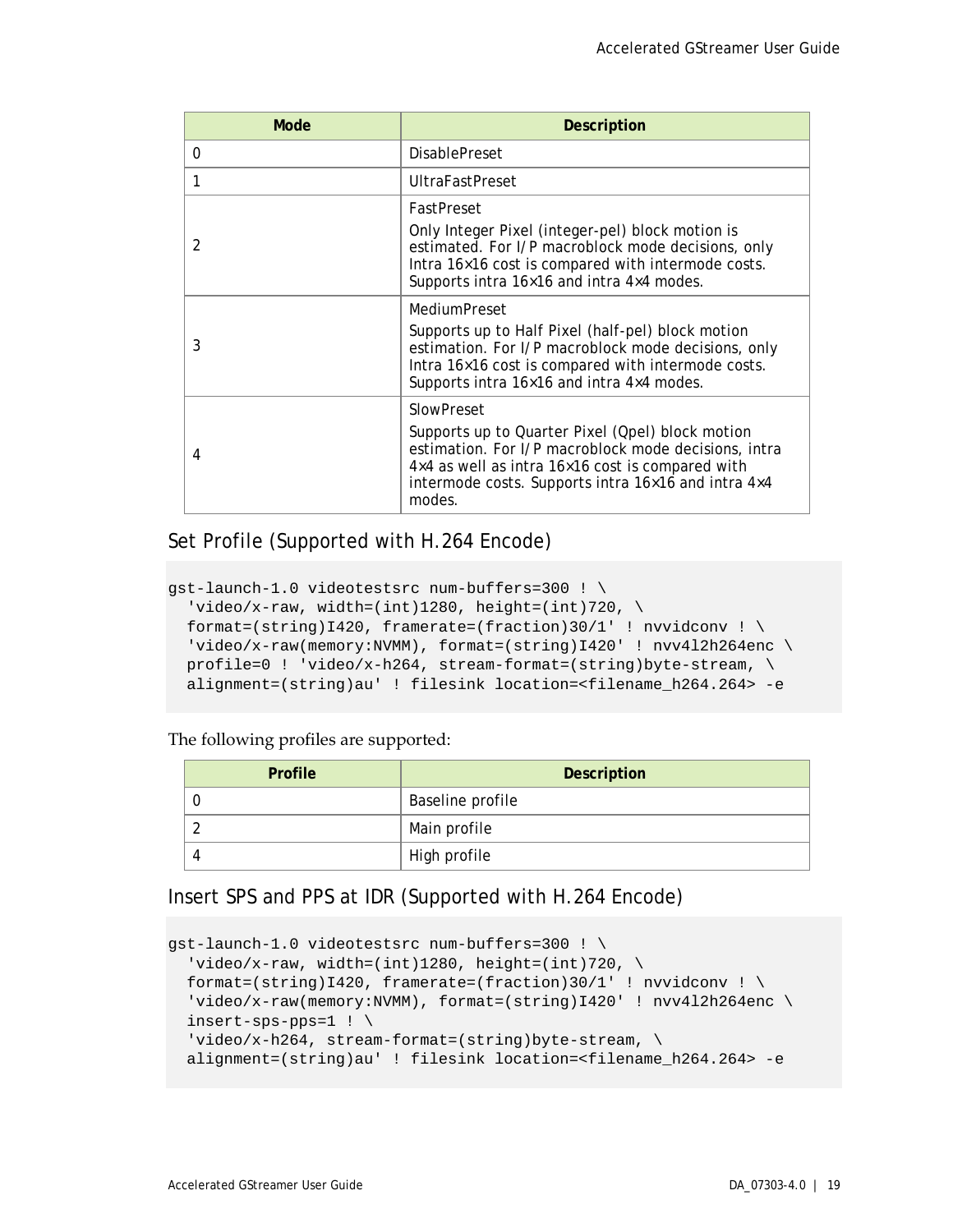If enabled, a sequence parameter set (SPS) and a picture parameter set (PPS) are inserted before each IDR frame in the H.264 stream.

Enable Two-Pass CBR (Supported with H.264/H.265 Encode)

```
gst-launch-1.0 videotestsrc num-buffers=300 ! \
  'video/x-raw, width=(int)1280, height=(int)720, \setminusformat=(string)I420, framerate=(fraction)30/1' ! nvvidconv ! \setminus'video/x-raw(memory:NVMM), format=(string)I420' ! nvv4l2h264enc \
 control-rate=1 bitrate=10000000 EnableTwopassCBR=1 ! \
  video/x-h264, stream-format=(string)byte-stream, \
  alignment=(string)au' ! filesink location=<filename_h264.264> -e
```
Two-pass CBR must be enabled along with constant bit rate (control-rate=1).

**Note For multi-instance encode with two-pass CBR enabled, enable max perf mode by using the maxperf-enable property of the gst-v4l2 encoder to achieve best performance. Expect increased power consumption in max perf mode.**

Slice-Header-Spacing with Spacing in Terms of MB (Supported with H.264/H.265 Encode)

```
gst-launch-1.0 videotestsrc num-buffers=300 ! \
  'video/x-raw, width=(int)1280, height=(int)720, \backslashformat=(string)I420, framerate=(fraction)30/1' ! nvvidconv ! \
  'video/x-raw(memory:NVMM), format=(string)I420' ! nvv4l2h264enc \
 slice-header-spacing=8 bit-packetization=0 ! 'video/x-h264, \
 stream-format=(string) byte-stream, alignment=(string)au' ! \ \ \ \ \ filesink location=<filename_h264.264> -e
```
The parameter bit-packetization=0 configures the network abstraction layer (NAL) packet as macroblock (MB)-based, and slice-header-spacing=8 configures each NAL packet as 8 MB at maximum.

Slice Header Spacing with Spacing in Terms of Number of Bits (Supported with H.264/H.265 Encode)

```
gst-launch-1.0 videotestsrc num-buffers=300 ! \
  'video/x-raw, width=(int)1280, height=(int)720, \setminusformat=(string)I420, framerate=(fraction)30/1' ! nvvidconv ! \
  'video/x-raw(memory:NVMM), format=(string)I420' ! nvv4l2h264enc \
 slice-header-spacing=1400 bit-packetization=1 ! 'video/x-h264, \
  stream-format=(string)byte-stream, alignment=(string)au' ! \
  filesink location=<filename_h264.264> -e
```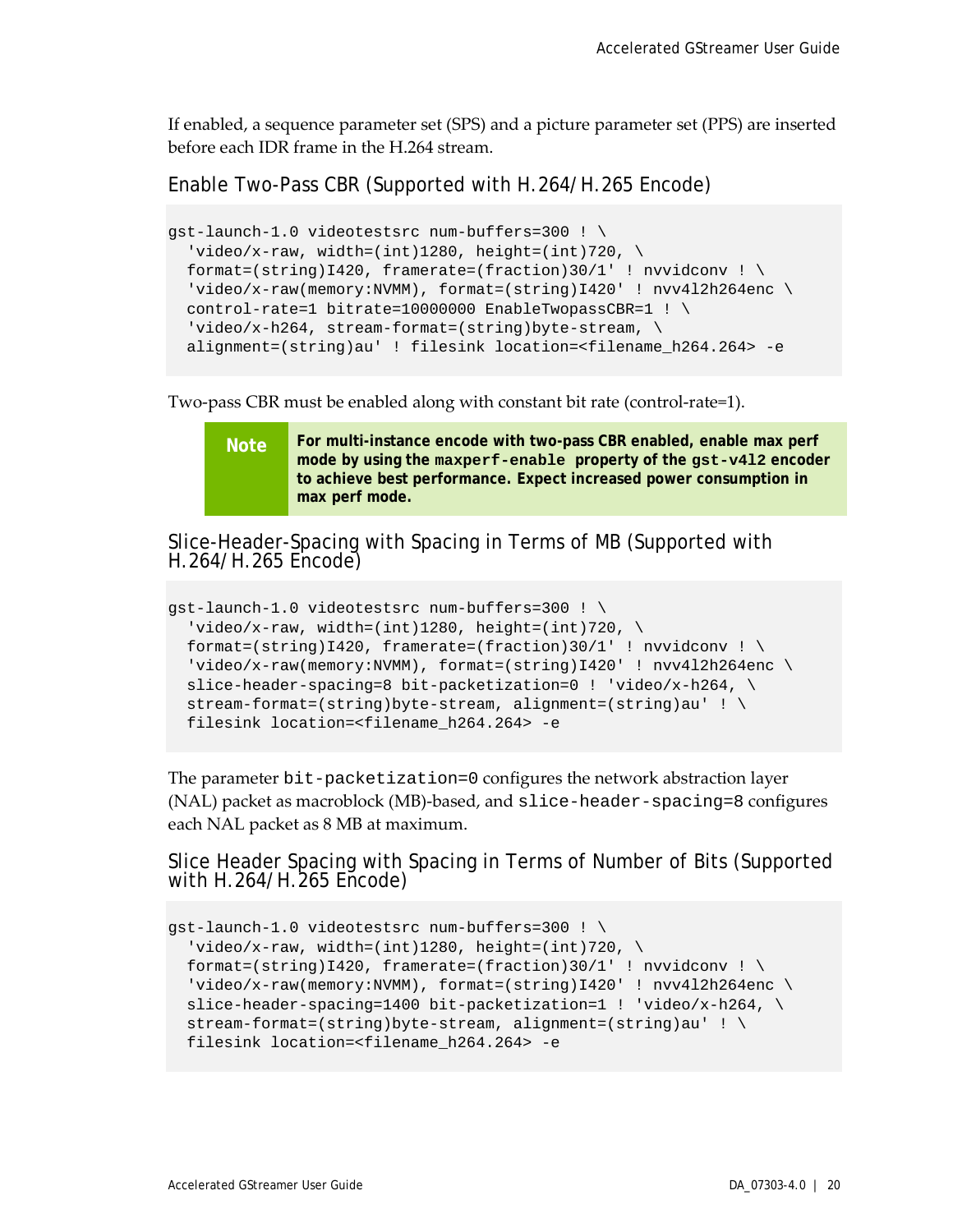The parameter bit-packetization=1 configures the network abstraction layer (NAL) packet as size-based, and slice-header-spacing=1400 configures each NAL packet as 1400 bytes at maximum.

Enable Cabac-Entropy-Coding (Supported with H.264 Encode for Main or High Profile)

```
gst-launch-1.0 videotestsrc num-buffers=300 ! \
  'video/x-raw, width=(int)1280, height=(int)720, \
  format=(string)I420, framerate=(fraction)30/1' ! nvvidconv ! \setminus'video/x-raw(memory:NVMM), format=(string)I420' ! nvv4l2h264enc \
 profile=2 cabac-entropy-coding=1 ! 'video/x-h264, \
 stream-format=(string)byte-stream, alignment=(string)au' ! \setminus filesink location=<filename_h264.264> -e
```
The following entropy coding types are supported:

| <b>Entropy Coding Type</b> | <b>Description</b> |
|----------------------------|--------------------|
|                            | CAVLC              |
|                            | CABAC              |

Set Number of B Frames Between Two Reference Frames (Supported with H.264 Encode)

```
gst-launch-1.0 videotestsrc num-buffers=300 ! \
  'video/x-raw, width=(int)1280, height=(int)720, \setminusformat=(string)I420, framerate=(fraction)30/1' ! nvvidconv ! \setminus'video/x-raw(memory:NVMM), format=(string)I420' ! nvv4l2h264enc \
  num-B-Frames=1 ! 'video/x-h264, stream-format=(string)byte-stream, \
 alignment=(string)au' ! filesink location=<filename_h264.264> -e
```
This property sets the number of B frames between two reference frames.

**Note For multi-instance encode with num-B-Frames=2, enable max perf mode by specifying the maxperf-enable property of the gst-v4l2 encoder for best performance. Expect increased power consumption in max perf mode.**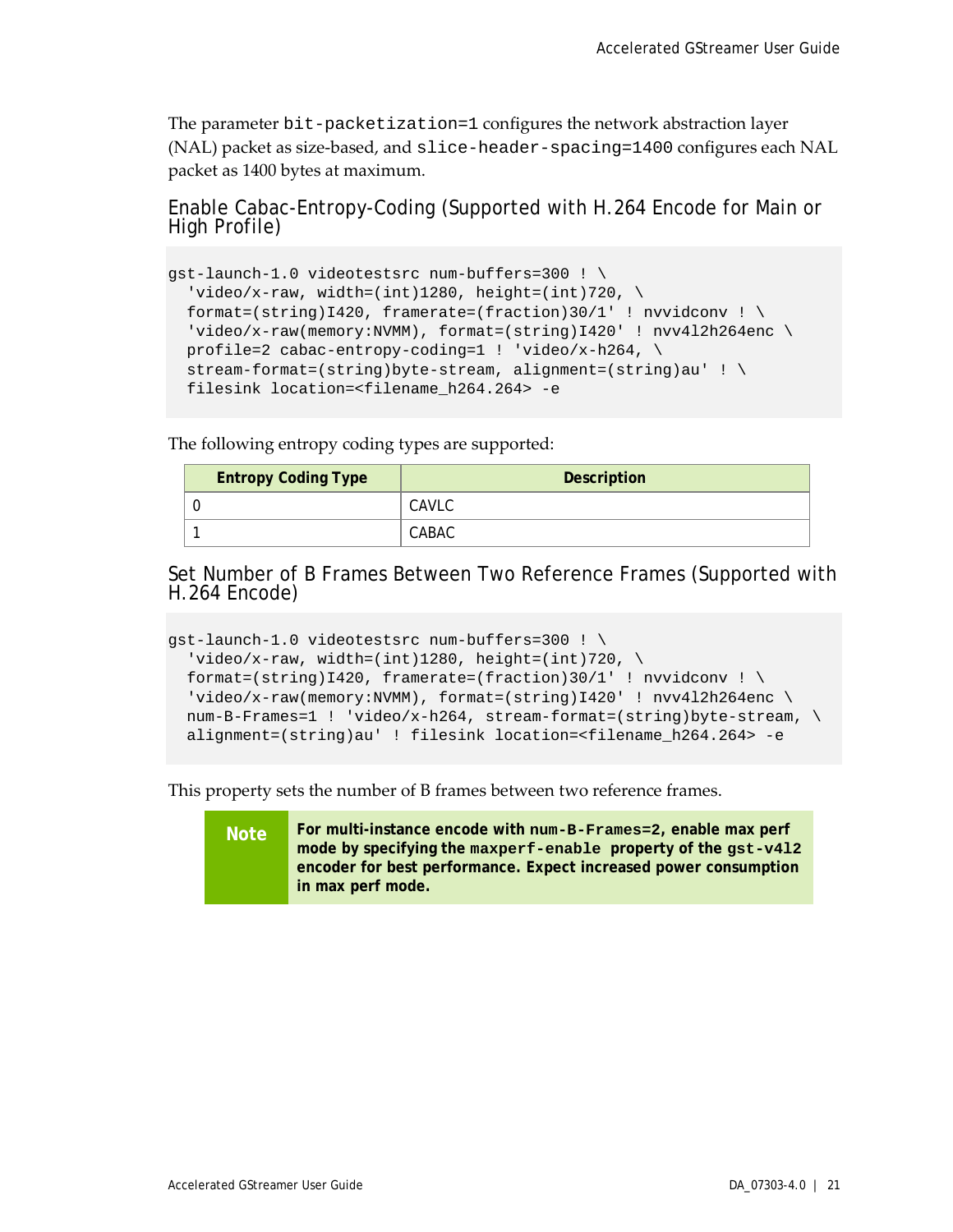### Set qp-range (Supported with H.264/H.265 Encode)

```
gst-launch-1.0 videotestsrc num-buffers=300 ! \
  'video/x-raw, width=(int)1280, height=(int)720, \setminusformat=(string)I420, framerate=(fraction)30/1' ! nvvidconv ! \setminus'video/x-raw(memory:NVMM), format=(string)I420' ! nvv4l2h264enc \
 qp-range="24,24:28,28:30,30" num-B-Frames=1 ! 'video/x-h264, \
  stream-format=(string)byte-stream, alignment=(string)au' ! filesink \
 location=<filename_h264.264> -e
```
This property sets qunatization range for P, I and B frames.

Enable MVBufferMeta (Supported with H.264/H.265 Encode)

```
gst-launch-1.0 videotestsrc num-buffers=300 ! \
  'video/x-raw, width=(int)1280, height=(int)720, \setminusformat=(string)I420, framerate=(fraction)30/1' ! nvvidconv ! \setminus'video/x-raw(memory:NVMM), format=(string)I420' ! nvv412h264enc \
 EnableMVBufferMeta=1 ! 'video/x-h264, \
   stream-format=(string)byte-stream, alignment=(string)au' ! \
  filesink location=<filename_h264.264> -e
```
This property enables motion vector metadata for encoding.

Insert AUD (Supported with H.264/H.265 Encode)

```
gst-launch-1.0 videotestsrc num-buffers=300 ! \
  'video/x-raw, width=(int)1280, height=(int)720, \backslashformat=(string)I420, framerate=(fraction)30/1' ! nvvidconv ! \setminus'video/x-raw(memory:NVMM), format=(string)I420' ! nvv412h264enc \
 insert -aud =1 ! video/x-h264, stream-formate(sstring)byte-stream, \Diamondalignment=(string)au' ! filesink location=<filename_h264.264> -e
```
This property inserts an H.264/H.265 Access Unit Delimiter (AUD).

Insert VUI (Supported with H.264/H.265 Encode)

```
gst-launch-1.0 videotestsrc num-buffers=300 ! \
  'video/x-raw, width=(int)1280, height=(int)720, \backslashformat=(string)I420, framerate=(fraction)30/1' ! nvvidconv ! \
  'video/x-raw(memory:NVMM), format=(string)I420' ! nvv4l2h264enc \
 insert-vui=1 ! video/x-h264, stream-format=(string)byte-stream, \ \ \ \ \ \ \alignment=(string)au' ! filesink location=<filename_h264.264> -e
```
This property inserts H.264/H.265 Video Usability Information (VUI) in SPS.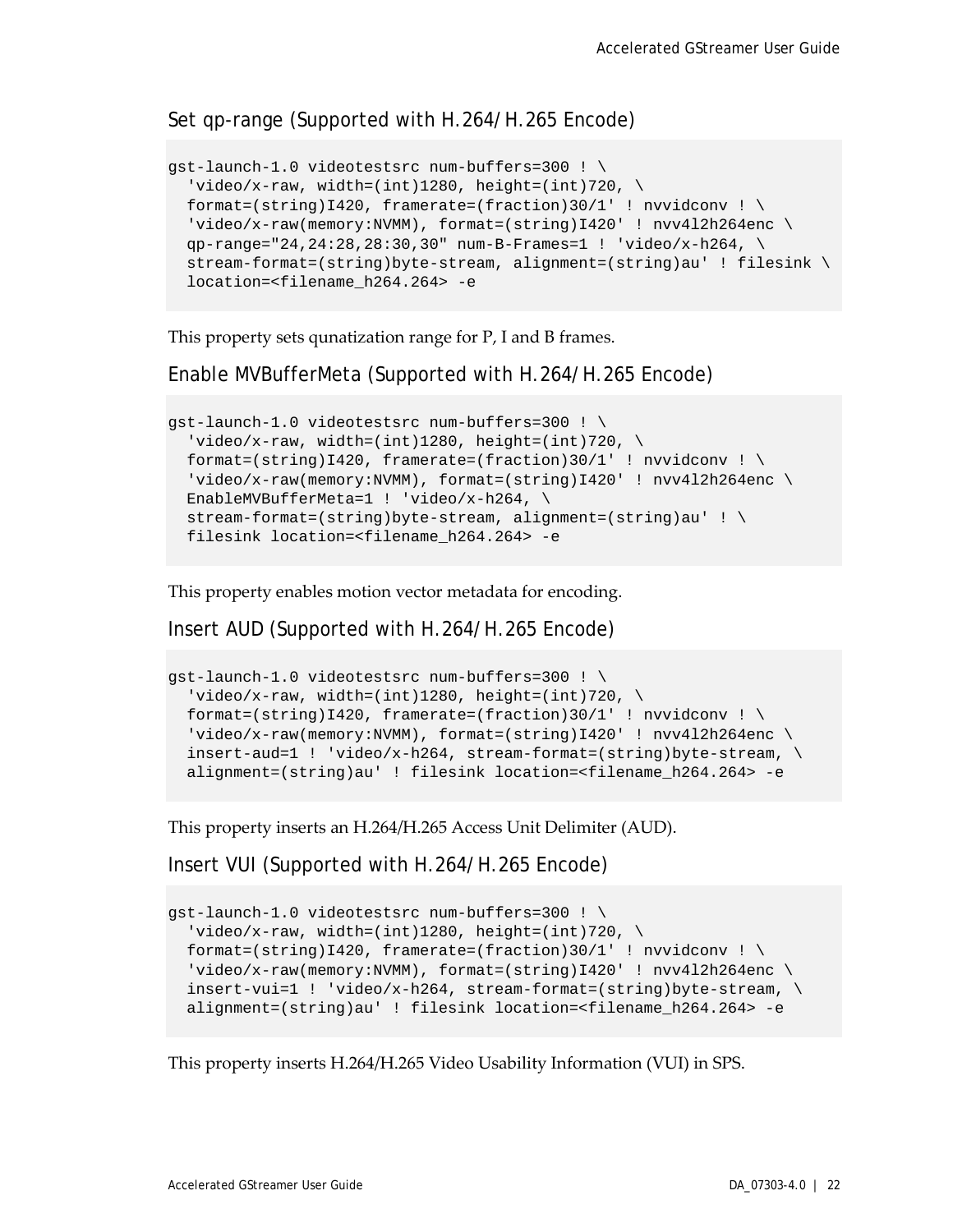### <span id="page-27-0"></span>CAMERA CAPTURE WITH GSTREAMER-1.0

For nvgstcapture-1.0 usage information enter the following command:

nvgstcapture-1.0 --help

**Note nvgstcapture-1.0 application default only supports ARGUS API using nvarguscamerasrc plugin. Legacy nvcamerasrc plugin support is deprecated.**

For more information, see [Nvgstcapture-1.0 Option Reference](#page-52-0) in this guide.

Capture using nvarguscamerasrc and preview display with overlaysink:

```
gst-launch-1.0 nvarguscamerasrc ! 'video/x-raw(memory:NVMM), \
 width=(int)1920, height=(int)1080, format=(string)NV12, \setminus framerate=(fraction)30/1' ! nvoverlaysink -e
```
**Note For multi-instance encode with num-B-Frames=2, enable max perf mode by specifying the maxperf-enable property of the gst-v4l2 encoder for best performance. Expect increased power consumption in max perf mode.**

```
gst-launch-1.0 nvarguscamerasrc maxperf=1 ! \
  video/x-raw(memory:NVMM), width=(int)1920, height=(int)1080, \
 format=(string)NV12, framerate=(fraction)30/1' ! nvv412h265enc \setminuscontrol-rate=1 bitrate=8000000 ! 'video/x-h265, \
  stream-format=(string)byte-stream' ! h265parse ! qtmux ! filesink \
 location=test.mp4 -e
```
The nvgstcapture-1.0 application uses the v4l2src plugin to capture still images and video.

The following table shows USB camera support.

| <b>USB Camera Support</b> | <b>Feature</b>                                         |
|---------------------------|--------------------------------------------------------|
| YUV                       | Preview display                                        |
|                           | Image capture (VGA, 640 x 480)                         |
|                           | Video capture (480p, 720p, H.264/H.265/VP8/VP9 encode) |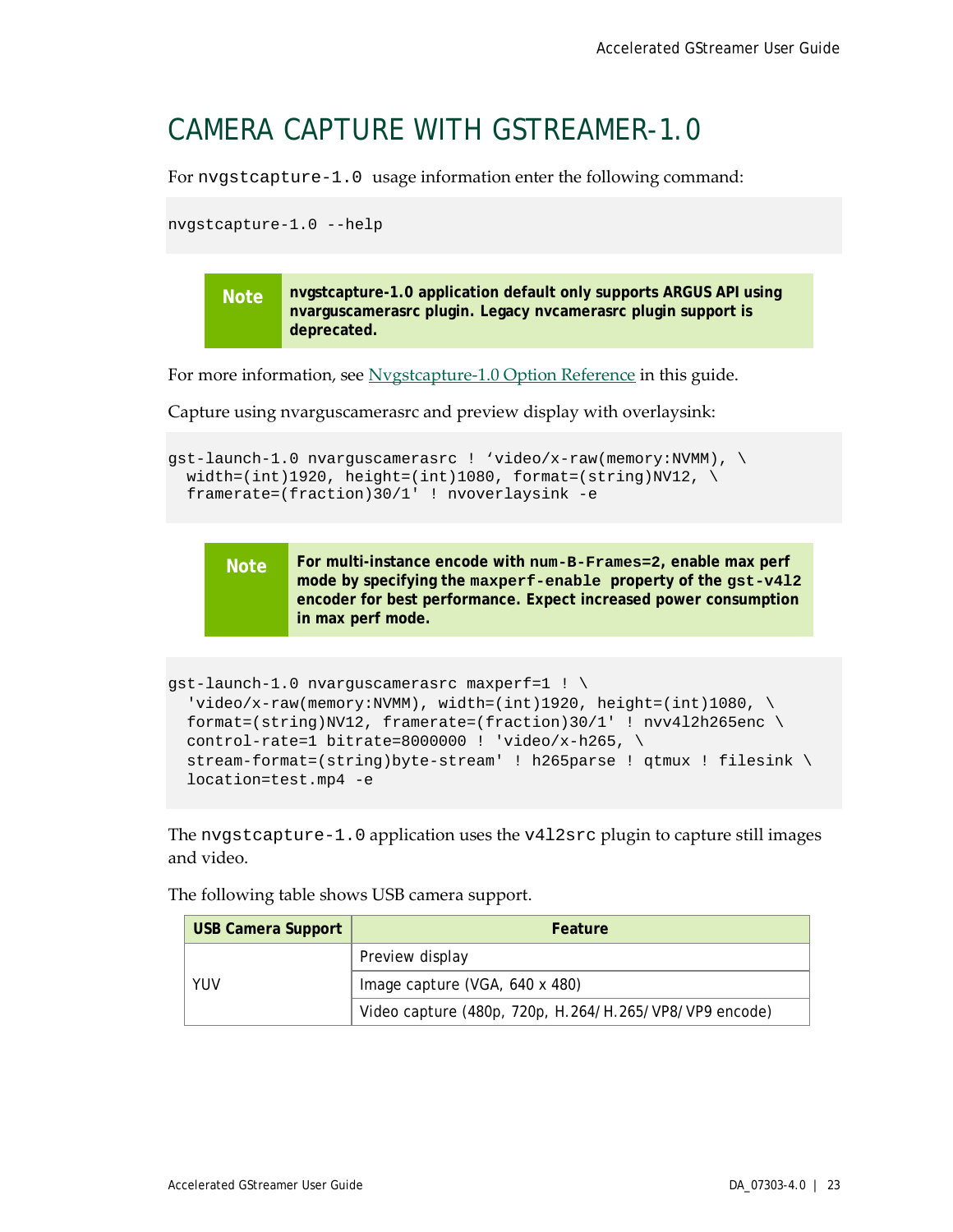raw-yuv Capture (I420 Format) and Preview Display with xvimagesink

```
gst-launch-1.0 v4l2src device="/dev/video0" ! \
  "video/x-raw, width=640, height=480, format=(string)YUY2" ! \setminusxvimagesink -e
```
### <span id="page-28-0"></span>VIDEO PLAYBACK WITH GSTREAMER-1.0

For nvgstplayer-1.0 usage information enter the following command:

```
nvgstplayer-1.0 --help
```
Video can be output to HD displays using the HDMI connector on the platform. The GStreamer-1.0 application supports currently the following video sinks:

**Note The nvoverlaysink plugin is deprecated in L4T Release 32.1. Use the nvdrmvideosink plugin for development.**

Overlay Sink (Video playback on overlay in full-screen mode)

```
gst-launch-1.0 filesrc location=<filename.mp4> ! \
 qtdemux name=demux ! h264parse ! omxh264dec ! nvoverlaysink -e
```
Overlay Sink (Video playback using overlay parameters)

| Note: | The following steps are required to use the "overlay" property on<br>Jetson-TX2.                                                                                                                                                                                                                                                                                                                                              |
|-------|-------------------------------------------------------------------------------------------------------------------------------------------------------------------------------------------------------------------------------------------------------------------------------------------------------------------------------------------------------------------------------------------------------------------------------|
|       | 1. Set win_mask with the following commands:                                                                                                                                                                                                                                                                                                                                                                                  |
|       | $\#$ sudo -s<br># cd /sys/class/graphics/fb0<br># echo 4 > blank // Blanks monitor for changing<br>#<br>// display setting.<br># echo 0x0 > device/win_mask<br>#<br>// Clears current window setting.<br>#<br>// window setting.<br>echo $0x3f$ > device/win_mask<br>#<br>#<br>// Assigns all 6 overlay windows<br>#<br>// in display controller to<br>#<br>// display $0$ (fb $0$ ).<br># echo 0 > blank // Unblank display. |
|       | 2. Stop X11 using following command:                                                                                                                                                                                                                                                                                                                                                                                          |
|       | \$ sudo systemctl stop gdm                                                                                                                                                                                                                                                                                                                                                                                                    |
|       | \$ sudo loginctl terminate-seat seat0                                                                                                                                                                                                                                                                                                                                                                                         |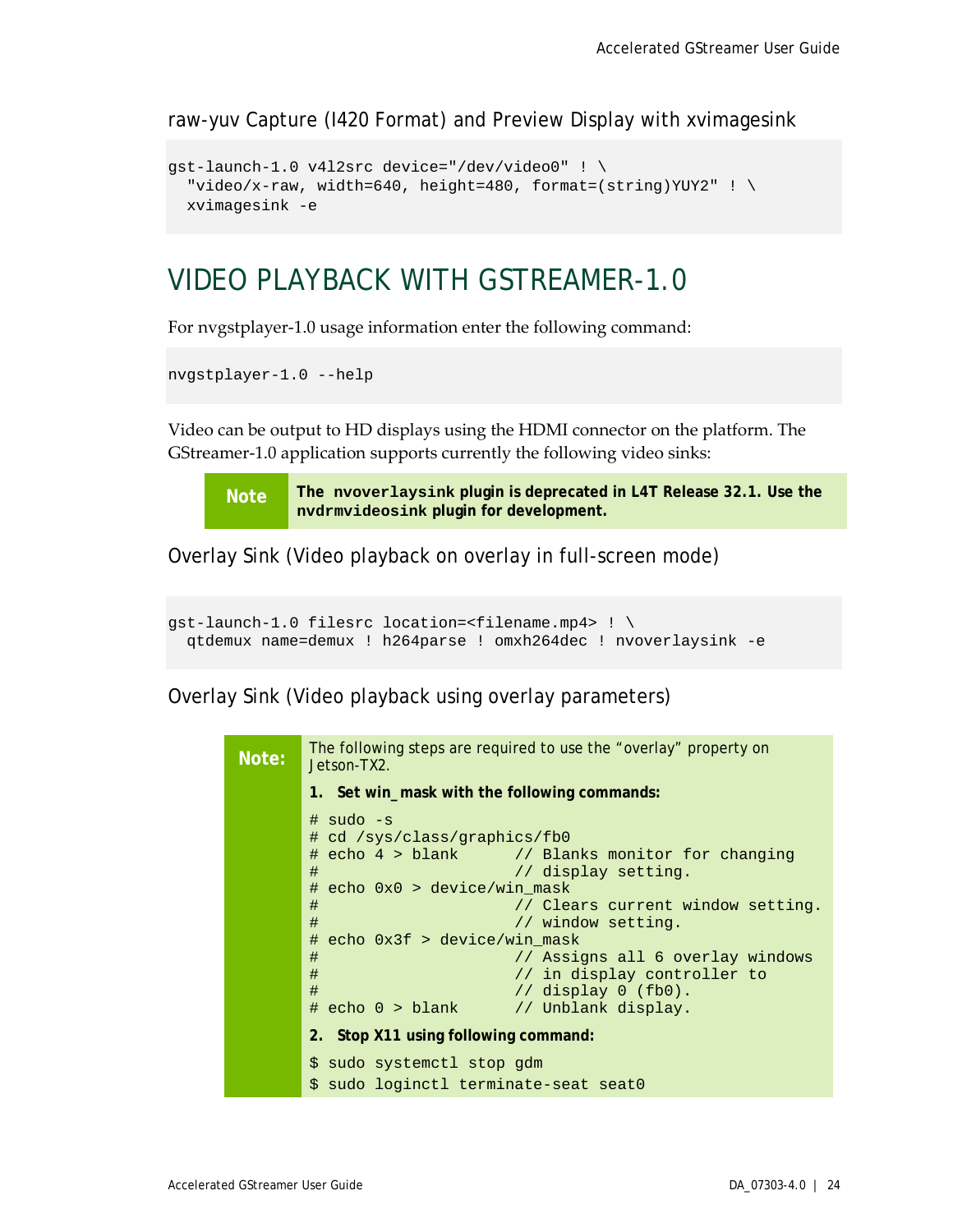**For more introduction about the overlay windows in the display controller, please refer to the** *TX2 Technical Reference Manual* **(TRM).**

**To use all 6 overlays X11 must be disabled, since it occupies one window. Disabling X11 also helps avoid memory bandwidth contention when using a non X11 overlay.**

```
gst-launch-1.0 filesrc location=<filename_1080p.mp4> ! \
 qtdemux ! h264parse ! omxh264dec \
 nvoverlaysink overlay-x=100 overlay-y=100 overlay-w=640 \
 overlay-h=480 overlay=1 \
  overlay-depth=0 & gst-launch-1.0 filesrc \
 location=<filename_1080p.mp4> ! qtdemux ! h264parse ! omxh264dec ! \setminusnvoverlaysink overlay-x=250 overlay-y=250 overlay-w=640 \
 overlay-h=480 overlay=2 overlay-depth=1 -e
qst-launch-1.0 filesrc location=<filename 1080p.mp4> ! \setminusqtdemux ! h264parse ! omxh264dec \
 nvoverlaysink overlay-x=100 overlay-y=100 overlay-w=640 \
 overlay-h=480 overlay=1 overlay-depth=2 & gst-launch-1.0 filesrc \
  location=<filename_1080p.mp4> ! qtdemux ! h264parse ! omxh264dec ! \
 nvoverlaysink overlay-x=250 overlay-y=250 overlay-w=640 \
```
nveglglessink (Windowed video playback, NVIDIA EGL/GLES videosink using default X11 backend)

overlay-h=480 overlay=2 overlay-depth=1 -e

Use the following command to start the GStreamer pipeline using nveglglesink with the default X11 backend:

```
gst-launch-1.0 filesrc location=<filename.mp4> ! \
 qtdemux name=demux ! h264parse ! omxh264dec ! nveglglessink -e
```
This nvgstplayer-1.0 application supports specific window position and dimensions for windowed playback:

```
nvgstplayer-1.0 -i <filename> --window-x=300 --window-y=300 \
  --window-width=500 --window-height=500
```
nveglglessink (Windowed video playback, NVIDIA EGL/GLES videosink using Wayland backend)

You can also use nveglglsink with the Wayland backend, instead of the default X11 backend.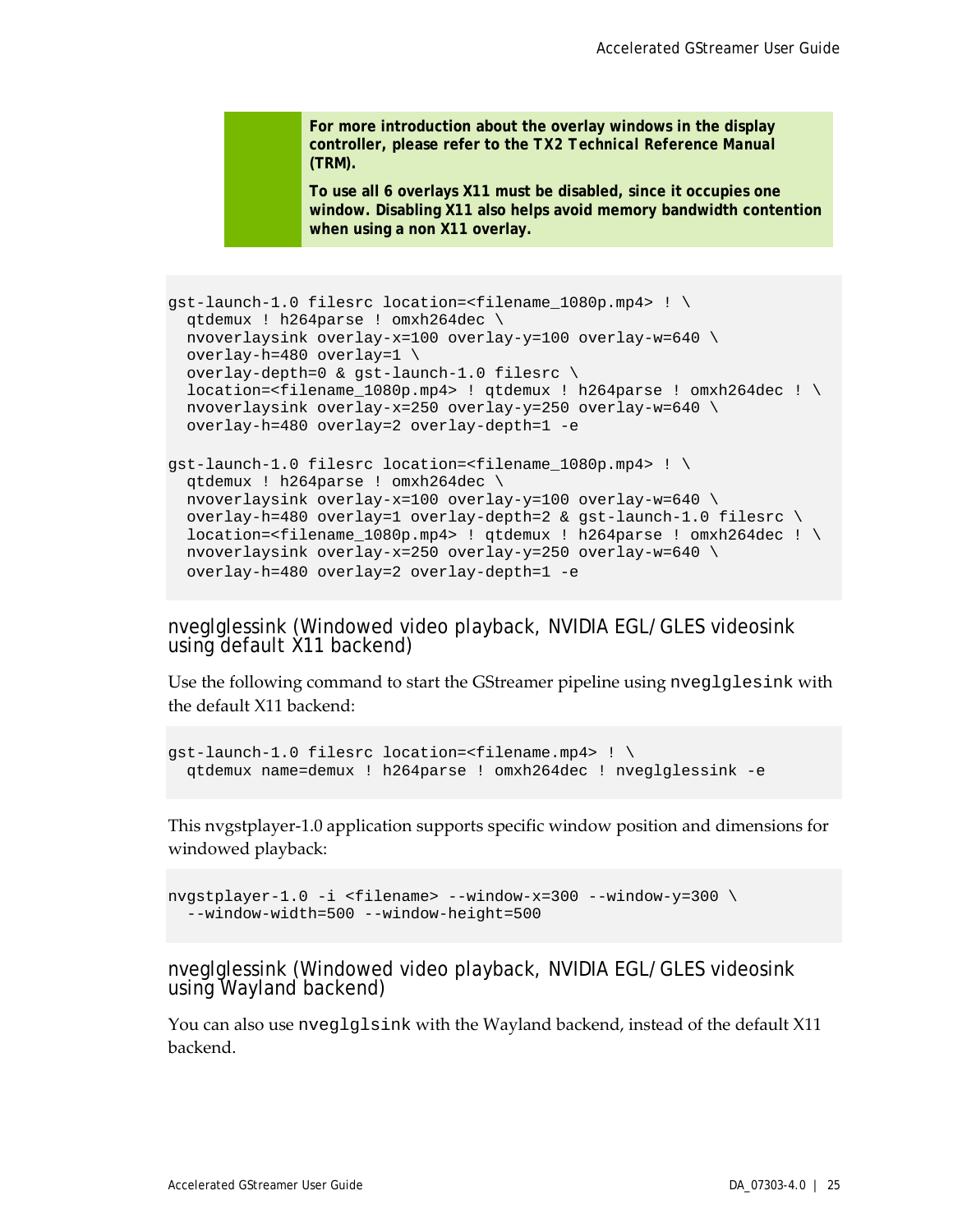Ubuntu 16.04 does not support the Wayland display server. That is, there is no UI support to switch to Wayland from Xorg. You must start the Wayland server (Weston) using the target's shell before performing any Weston based operation.

*To start Weston:*

The following steps are required before you first run the GStreamer pipeline with the Wayland backend. They are not required on subsequent runs.

1. Stop the display manager:

sudo systemctl stop gdm sudo loginctl terminate-seat seat0

2. Unset the DISPLAY environment variable:

unset DISPLAY

3. Create a temporary xdg directory:

```
mkdir /tmp/xdg
chmod 700 /tmp/xdg
```
4. Start the Weston compositor:

```
sudo XDG_RUNTIME_DIR=/tmp/xdg weston --idle-time=0 &
```
*To run the GStreamer pipeline with the Wayland backend:*

Use the following command to start the GStreamer pipeline using nveglglesink with the Wayland backend:

```
sudo XDG_RUNTIME_DIR=/tmp/xdg gst-launch-1.0 filesrc \
 location=<filename.mp4> ! qtdemux name=demux ! h264parse ! \
  omxh264dec ! nveglglessink winsys=wayland
```
### DRM Video Sink (Video playback using DRM)

This sink element uses DRM to render video on connected displays.

1. Stop the display manager:

```
sudo systemctl stop gdm
sudo loginctl terminate-seat seat0
```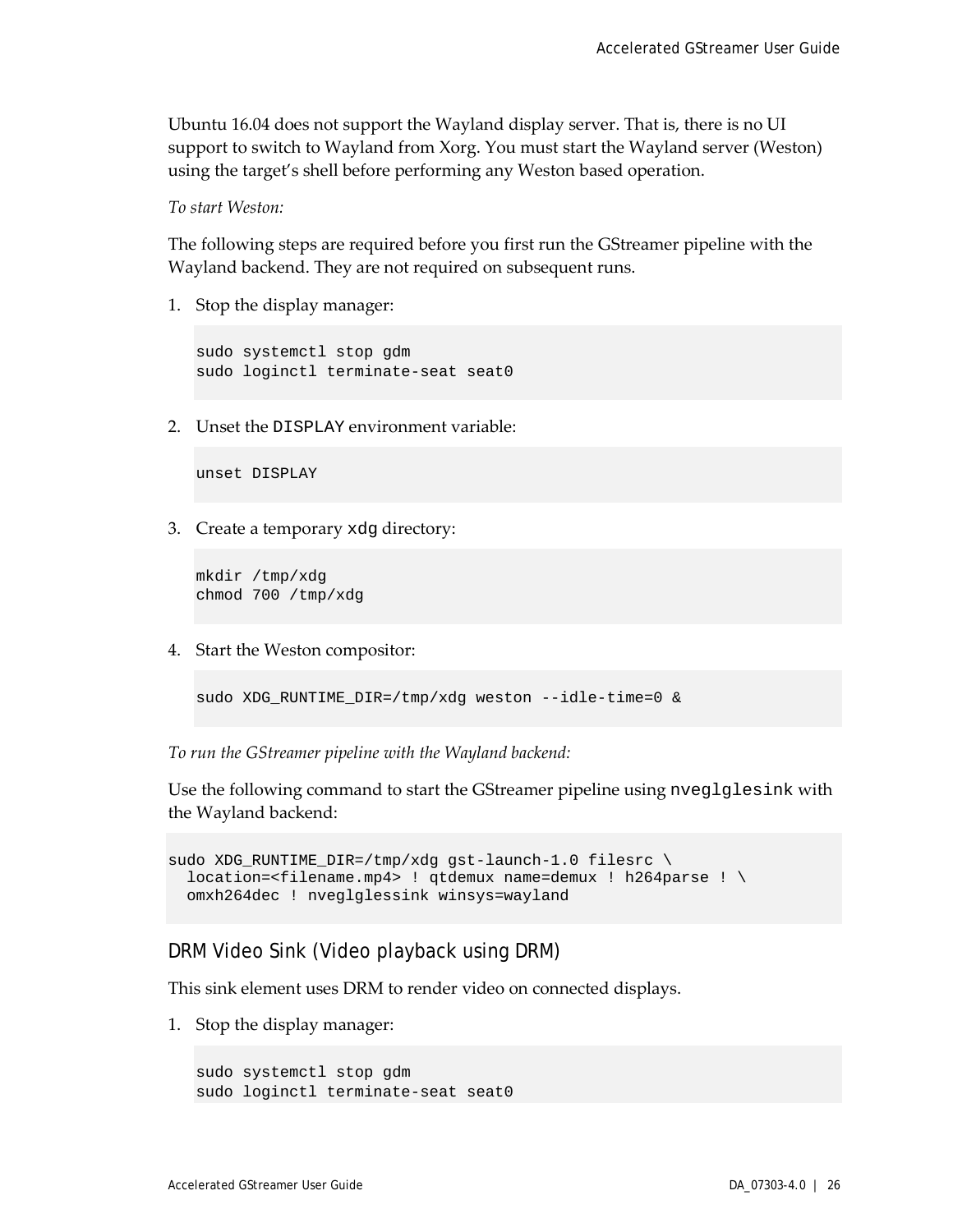2. Enter this command to start the GStreamer pipeline using nvdrmvideosink:

```
gst-launch-1.0 filesrc location=<filename.mp4> ! \
   qtdemux! queue ! h264parse !nvv4l2decoder ! nvdrmvideosink -e
```
#### **Properties**

nvdrmvideosink supports the following properties:

| Property name | <b>Description</b>                          |
|---------------|---------------------------------------------|
| conn id       | Set connector ID for display.               |
| plane_id      | Set plane ID.                               |
| set_mode      | Set default mode (resolution) for playback. |

The following command illustrates the use of these properties:

```
gst-launch-1.0 filesrc location=<filename.mp4> ! \
  qtdemux! queue ! h264parse ! ! nvv4l2decoder ! nvdrmvideosink \
  conn_id=0 plane_id=1 set_mode=0 -e
```
nv3dsink Video Sink (Video playback using 3D graphics API)

This video sink element works with NVMM buffers and renders using the 3D graphics rendering API. It performs better than nveglglessink with NVMM buffers.

The following command starts the gstreamer pipeline using nv3dsink:

```
gst-launch-1.0 filesrc location=<filename.mp4> ! \
  qtdemux ! queue ! h264parse ! nvv4l2decoder ! nv3dsink -e
```
### <span id="page-31-0"></span>VIDEO FORMAT CONVERSION WITH GSTREAMER-1.0

The NVIDIA proprietary nvvidconv GStreamer-1.0 plugin allows conversion between OSS (raw) video formats and NVIDIA video formats. The nvvidconv plugin currently supports the format conversions described in this section

### <span id="page-31-1"></span>raw-yuv Input Formats

Currently nvvidconv supports the I420, UYVY, YUY2, YVYU, NV12, BGRx, and RGBA raw-yuv input formats.

Using the gst-omx encoder: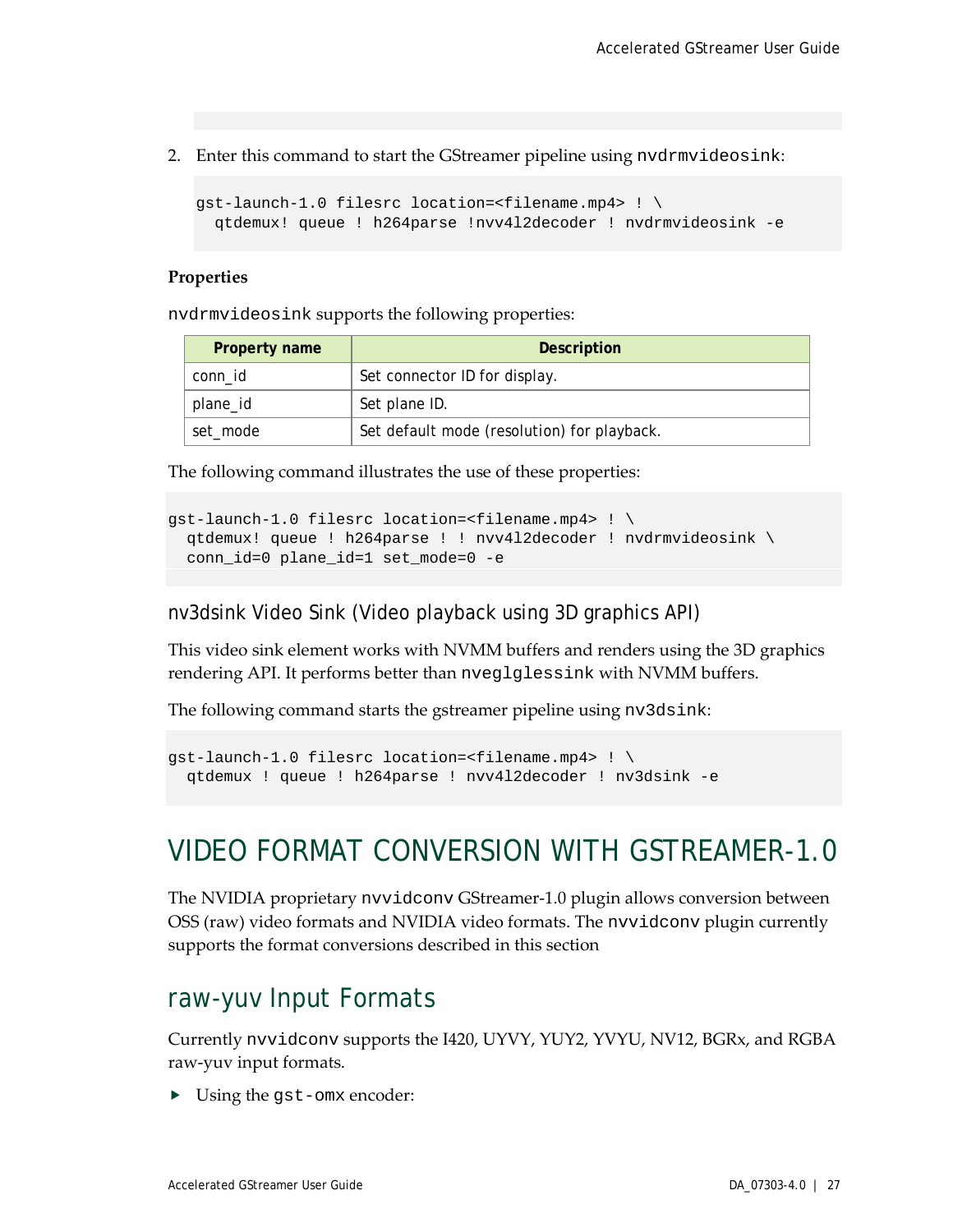```
gst-launch-1.0 videotestsrc ! 'video/x-raw, format=(string)UYVY, \
  width=(int)1280, height=(int)720' ! nvvidconv ! \setminusvideo/x-raw(memory:NUMM), format=(string)I420' ! omxh264enc ! \
  'video/x-h264, stream-format=(string)byte-stream' ! h264parse ! \setminus qtmux ! filesink location=test.mp4 -e
Using the gst-v4l2 encoder:
qst-lawch-1.0 videotestsrc ! 'video/x-raw, format=(string)UYVY, \
  width=(int)1280, height=(int)720' ! nvvidconv ! \
  'video/x-raw(memory:NVMM), format=(string)I420' ! \
   nvv4l2h264enc ! 'video/x-h264, \
   stream-format=(string)byte-stream' ! h264parse ! \
   qtmux ! filesink location=test.mp4 -e
```
### <span id="page-32-0"></span>raw-yuv Output Formats

Currently nvvidconv supports the I420, UYVY, YUY2, YVYU, NV12, BGRx, and RGBA raw-yuv output formats.

Using the gst-omx decoder:

```
gst-launch-1.0 filesrc location=640x480_30p.mp4 ! qtdemux ! queue ! 
\overline{\phantom{0}}h264parse ! omxh264dec ! nvvidconv ! \
   'video/x-raw, format=(string)UYVY' ! videoconvert ! xvimagesink -e
```
▶ Using the gst-v412 decoder:

```
gst-launch-1.0 filesrc location=640x480_30p.mp4 ! qtdemux ! \
   queue ! h264parse ! nvv4l2decoder ! nvvidconv ! \
   'video/x-raw, format=(string)UYVY' ! videoconvert ! xvimagesink -e
```
### <span id="page-32-1"></span>NVIDIA INPUT AND OUTPUT FORMATS

Currently e supports NVIDIA input and output formats for format conversion as described in the following table:

| Input Format                                | <b>Output Format</b>            |
|---------------------------------------------|---------------------------------|
| NV12                                        | NV12                            |
| 1420<br>1420_10LE<br>1420_12LE<br>P010_10LE | 1420<br>1420_10LE               |
| UYVY<br>YUY2                                | <b>UYVY</b><br>YUY <sub>2</sub> |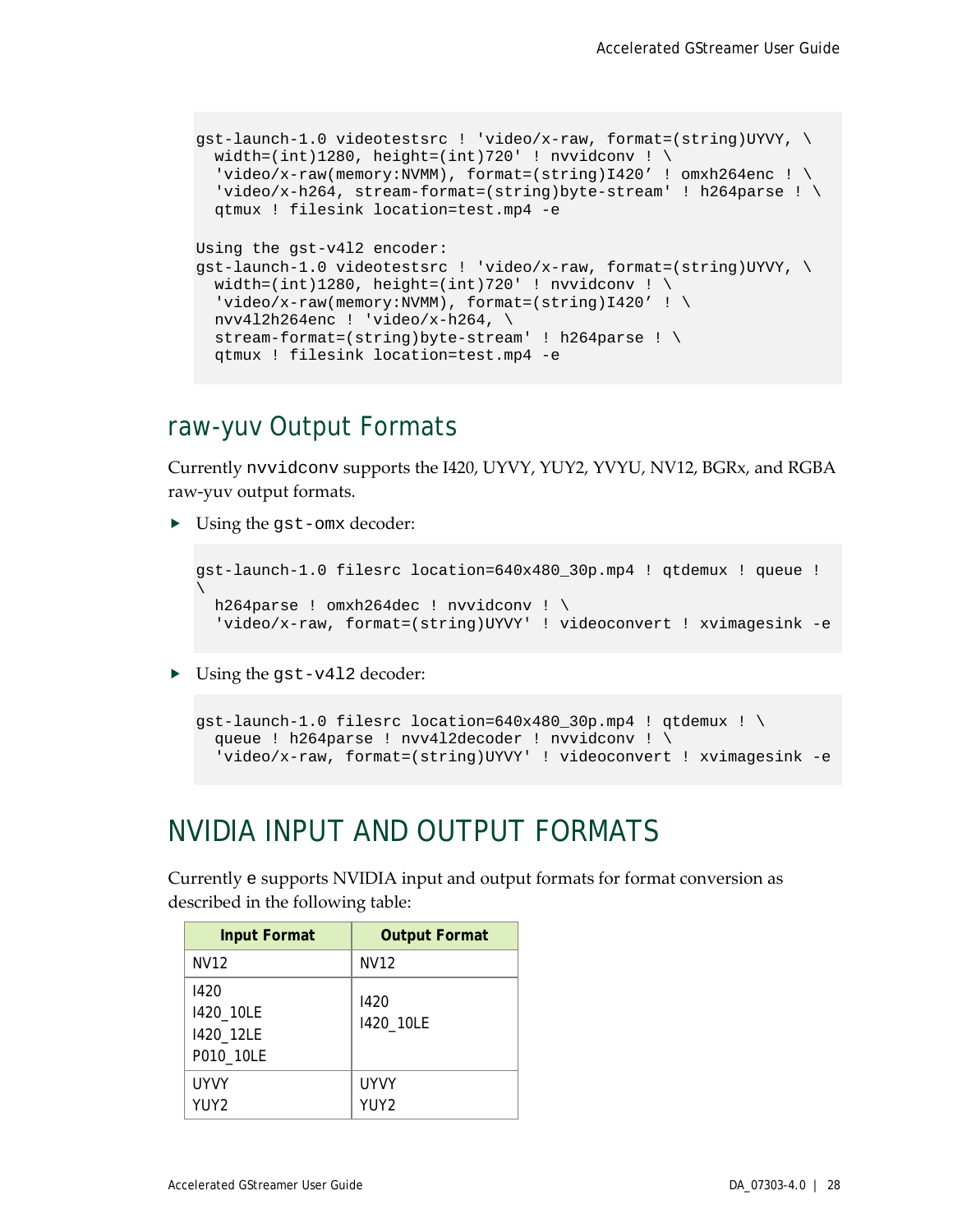| <b>Input Format</b> | <b>Output Format</b> |
|---------------------|----------------------|
| YVYU                | <b>YVYU</b>          |
| <b>BGRx</b>         | <b>BGRx</b>          |
| RGBA                | RGBA                 |

Uses these commands to convert between NVIDIA formats:

```
qst-launch-1.0 filesrc location=1280x720 30p.mp4 ! qtdemux ! \setminush264parse ! omxh264dec ! nvvidconv ! \
   'video/x-raw(memory:NVMM), format=(string)RGBA' ! nvoverlaysink -e
qst-launch-1.0 filesrc location=1280x720 30p.mp4 ! qtdemux ! \setminush264parse ! nvv4l2decoder ! nvvidconv ! \
   'video/x-raw(memory:NVMM), format=(string)RGBA' ! nvdrmvideosink -e
gst-launch-1.0 nvarguscamerasrc ! \
  video/x-raw(memory:NVMM), width=(int)1920, height=(int)1080, \
 format=(string)NV12, framerate=(fraction)30/1' ! nvvidconv ! \
  video/x-raw(memory:NVMM), format=(string)I420' ! omxh264enc ! \
  qtmux ! filesink location=test.mp4 -e
gst-launch-1.0 nvarguscamerasrc ! \
  video/x-raw(memory:NVMM), width=(int)1920, height=(int)1080, \
 format=(string)NV12, framerate=(fraction)30/1' ! nvvidconv ! \
  'video/x-raw(memory:NVMM), format=(string)I420' ! nvv412h264enc ! \
h264parse ! qtmux ! filesink location=test.mp4 -e
```
### <span id="page-33-0"></span>VIDEO SCALING WITH GSTREAMER-1.0

The NVIDIA proprietary nvvidconv GStreamer-1.0 plugin also allows you to perform video scaling. The nvvidconv plugin currently supports scaling with the format conversions described in this section.

### <span id="page-33-1"></span>raw-yuv Input Formats

Currently nvvidconv supports the I420, UYVY, YUY2, YVYU, NV12, BGRx, and RGBA raw-yuv input formats for scaling.

Using the gst-omx encoder: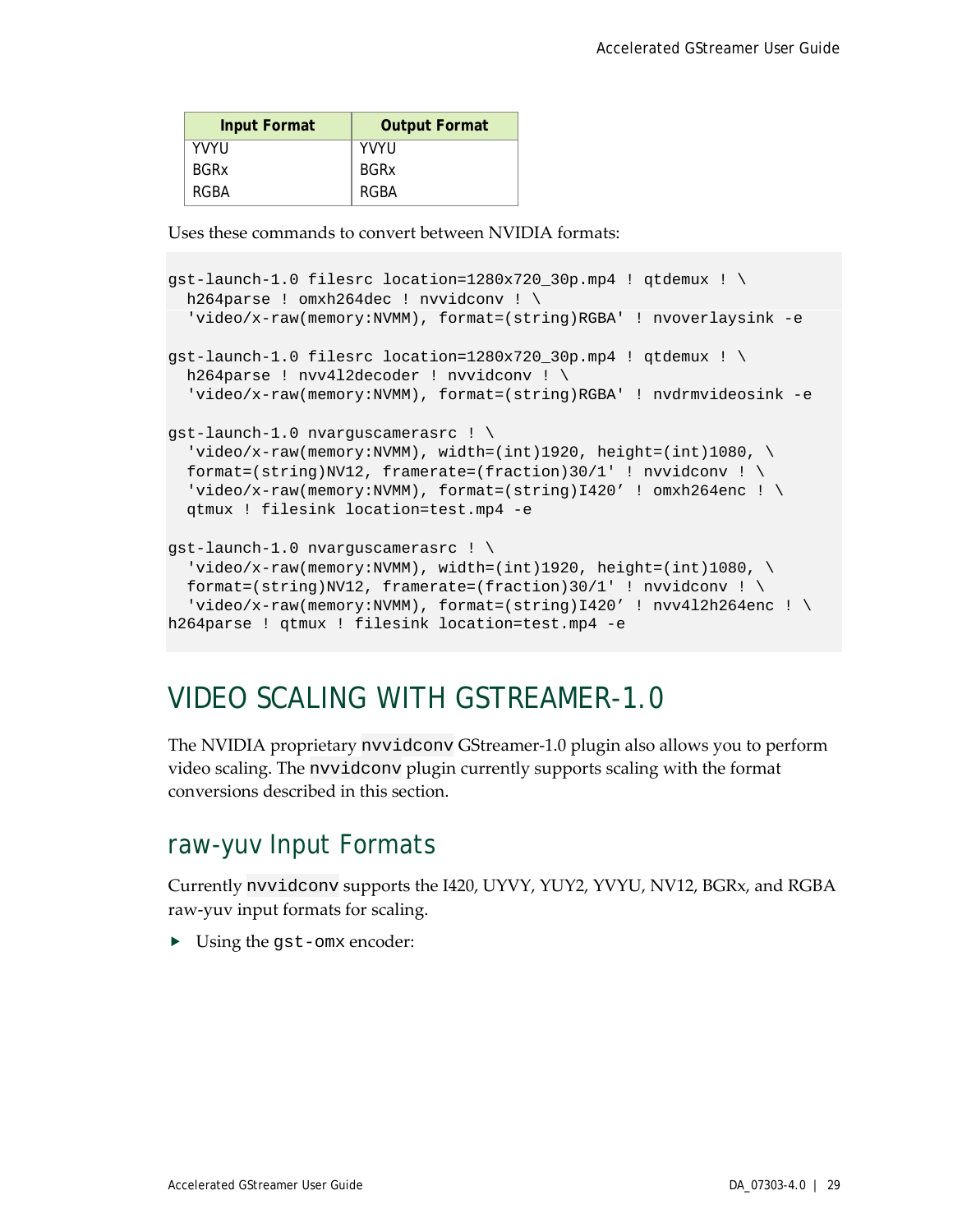```
gst-launch-1.0 videotestsrc ! \
  'video/x-raw, format=(string)I420, width=(int)1280, \setminusheight=(int)720' ! nvvidconv ! \setminus'video/x-raw(memory:NVMM), width=(int)640, height=(int)480, \setminusformat=(string)I420' ! omxh264enc ! \
   'video/x-h264, stream-format=(string)byte-stream' ! h264parse ! \
   qtmux ! filesink location=test.mp4 -e
```
▶ Using the gst-v412 encoder:

```
gst-launch-1.0 videotestsrc ! \
 'video/x-raw, format=(string)I420, width=(int)1280, \setminusheight=(int)720' ! nvvidconv ! \setminus'video/x-raw(memory:NVMM), width=(int)640, height=(int)480, \
 format=(string)I420' ! nvv412h264enc ! \
  'video/x-h264, stream-format=(string)byte-stream' ! h264parse ! \setminus qtmux ! filesink location=test.mp4 -e
```
### <span id="page-34-0"></span>raw-yuv Output Formats

Currently nvvidconv supports the I420, UYVY, YUY2, YVYU, NV12, BGRx, and RGBA raw-yuv output formats for scaling.

Using the gst-omx decoder:

```
gst-launch-1.0 filesrc location=1280x720_30p.mp4 ! qtdemux ! queue ! 
\overline{\phantom{0}}h264parse ! omxh264dec ! nvvidconv ! \
 'video/x-raw, format=(string)I420, width=640, height=480' ! \
  xvimagesink -e
```
▶ Using the gst-v412 decoder:

```
qst-launch-1.0 filesrc location=1280x720 30p.mp4 ! qtdemux ! \backslash queue ! h264parse ! nvv4l2decoder ! nvvidconv ! \
  'video/x-raw, format=(string)I420, width=640, height=480' ! \setminus xvimagesink -e
```
### <span id="page-34-1"></span>NVIDIA Input and Output Formats

Currently nvvidconv supports the NVIDIA input and output formats for scaling described in the following table:

| <b>Input Format</b> | <b>Output Format</b> |
|---------------------|----------------------|
| NV12                | NV <sub>12</sub>     |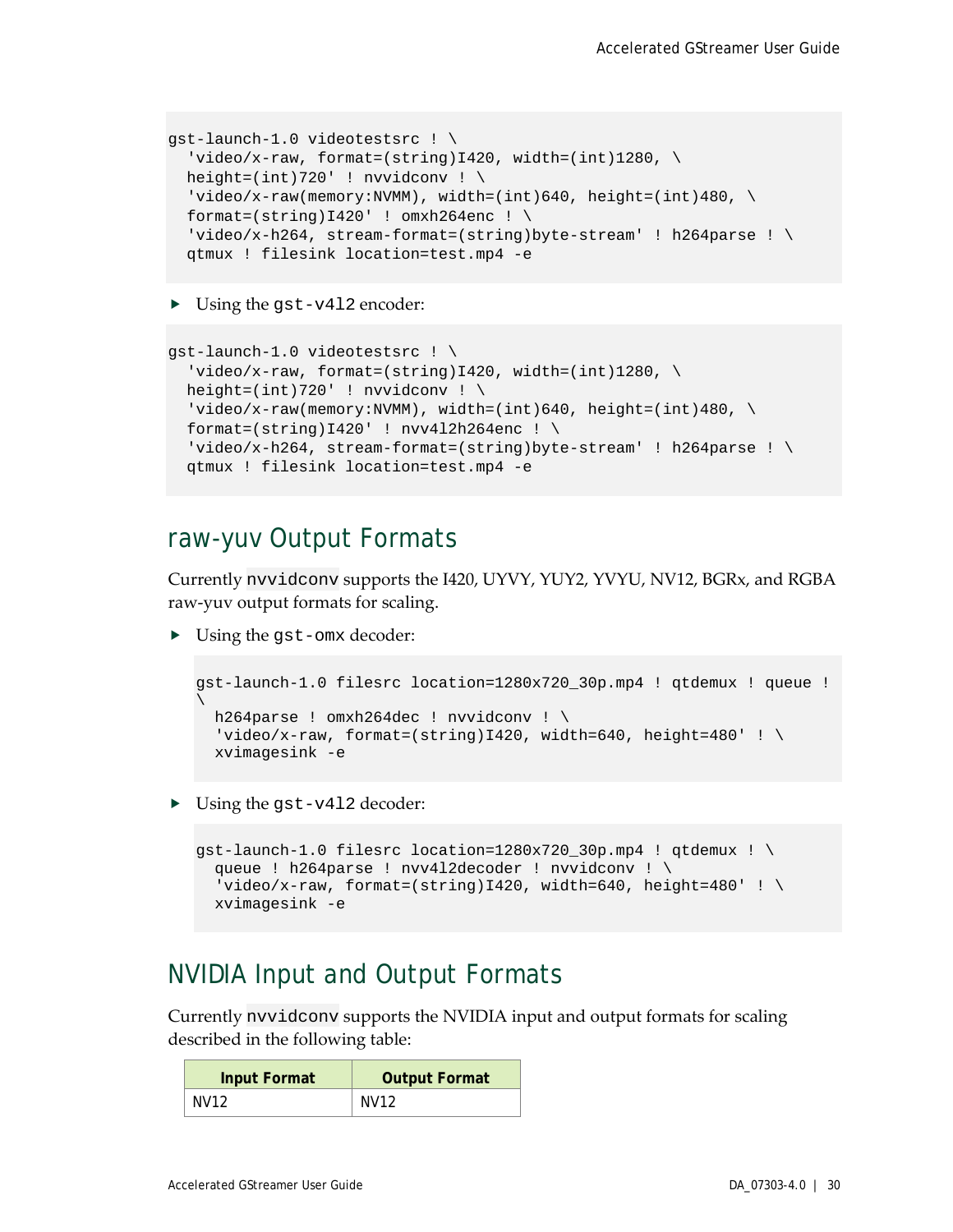| <b>Input Format</b> | <b>Output Format</b> |
|---------------------|----------------------|
| 1420                |                      |
| 1420_10LE           | 1420                 |
| 1420_12LE           | 1420_10LE            |
| P010_10LE           |                      |
| <b>UYVY</b>         | <b>UYVY</b>          |
| YUY2                | YUY <sub>2</sub>     |
| <b>YVYU</b>         | <b>YVYU</b>          |
| <b>BGRx</b>         | <b>BGRx</b>          |
| RGBA                | RGBA                 |

To scale between NVIDIA formats

Using the gst-omx pipeline:

```
gst-launch-1.0 filesrc location=1280x720_30p.mp4 ! qtdemux ! \setminush264parse ! omxh264dec ! nvvidconv ! \
  video/x-raw(memory:NVMM), width=(int)640, height=(int)480, \
   format=(string)NV12' ! nvoverlaysink -e
```
▶ Using the gst-v412 decoder:

```
qst-launch-1.0 filesrc location=1280x720 30p.mp4 ! qtdemux ! \setminush264parse ! nvv4l2decoder ! nvvidconv ! \
  'video/x-raw(memory:NVMM), width=(int)640, height=(int)480, \setminus format=(string)NV12' ! nv3dsink -e
```
▶ Using the gst-omx pipeline:

```
qst-launch-1.0 filesrc location=1280x720 30p.mp4 ! qtdemux ! \setminush264parse ! omxh264dec ! nvvidconv ! \
  'video/x-raw(memory:NVMM), width=(int)640, height=(int)480, \setminus format=(string)RGBA' ! nvoverlaysink -e
```
▶ Using the gst-v412 decoder:

```
gst-launch-1.0 filesrc location=1280x720_30p.mp4 ! qtdemux ! \setminush264parse ! nvv4l2decoder ! nvvidconv ! \
  'video/x-raw(memory:NVMM), width=(int)640, height=(int)480, \setminus format=(string)NV12' ! nvdrmvideosink -e
```
Using the gst-omx pipeline:

```
gst-launch-1.0 nvarguscamerasrc ! \
  'video/x-raw(memory:NVMM), width=(int)1920, height=(int)1080, \
  format=(string)NV12, framerate=(fraction)30/1' ! nvvidconv ! \setminus
```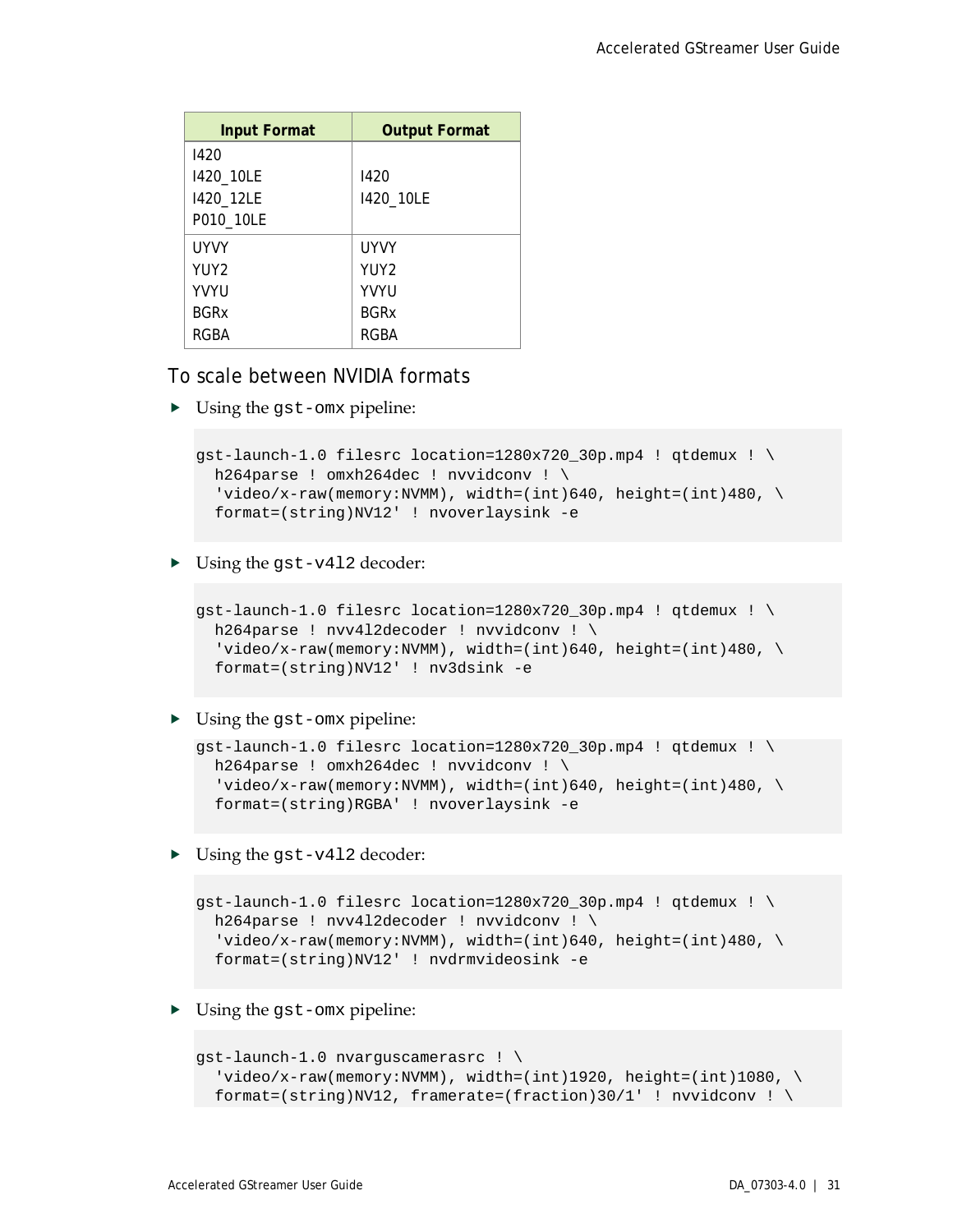```
'video/x-raw(memory:NVMM), width=(int)640, height=(int)480, \setminusformat=(string)NV12' ! omxh264enc ! \
 qtmux ! filesink location=test.mp4 -e
```
▶ Using the gst-v412 encoder:

```
gst-launch-1.0 nvarguscamerasrc ! \
  'video/x-raw(memory:NVMM), width=(int)1920, height=(int)1080, \
  format=(string)NV12, framerate=(fraction)30/1' ! nvvidconv ! \setminus'video/x-raw(memory:NVMM), width=(int)640, height=(int)480, \setminusformat=(string)NV12' ! nvv4l2h264enc ! h264parse ! \setminus qtmux ! filesink location=test.mp4 -e
```
### <span id="page-36-0"></span>VIDEO CROPPING WITH GSTREAMER-1.0

The NVIDIA proprietary nvvidconv GStreamer-1.0 plugin also allows you to perform video cropping.

To crop video

▶ Using the gst-omx decoder:

```
gst-launch-1.0 filesrc location=<filename_1080p.mp4> ! qtdemux ! \
 h264parse ! omxh264dec ! \
 nvvidconv left=400 right=1520 top=200 bottom=880 ! \
 nvoverlaysink display-id=1 -e
```
▶ Using the gst-v412 decoder:

```
gst-launch-1.0 filesrc location=<filename_1080p.mp4> ! qtdemux ! \
 h264parse ! nvv412decoder ! \
  nvvidconv left=400 right=1520 top=200 bottom=880 ! nv3dsink -e
```
### <span id="page-36-1"></span>VIDEO TRANSCODE WITH GSTREAMER-1.0

You can perform video transcoding between the following video formats.

H.264 Decode to VP9 Encode (NVIDIA Accelerated Decode to NVIDIA- Accelerated Encode)

Using the gst-omx pipeline:

```
gst-launch-1.0 filesrc location=<filename.mp4> ! \
  qtdemux name=demux demux.video_0 ! queue ! h264parse ! omxh264dec
\mathbf{I} \setminus
```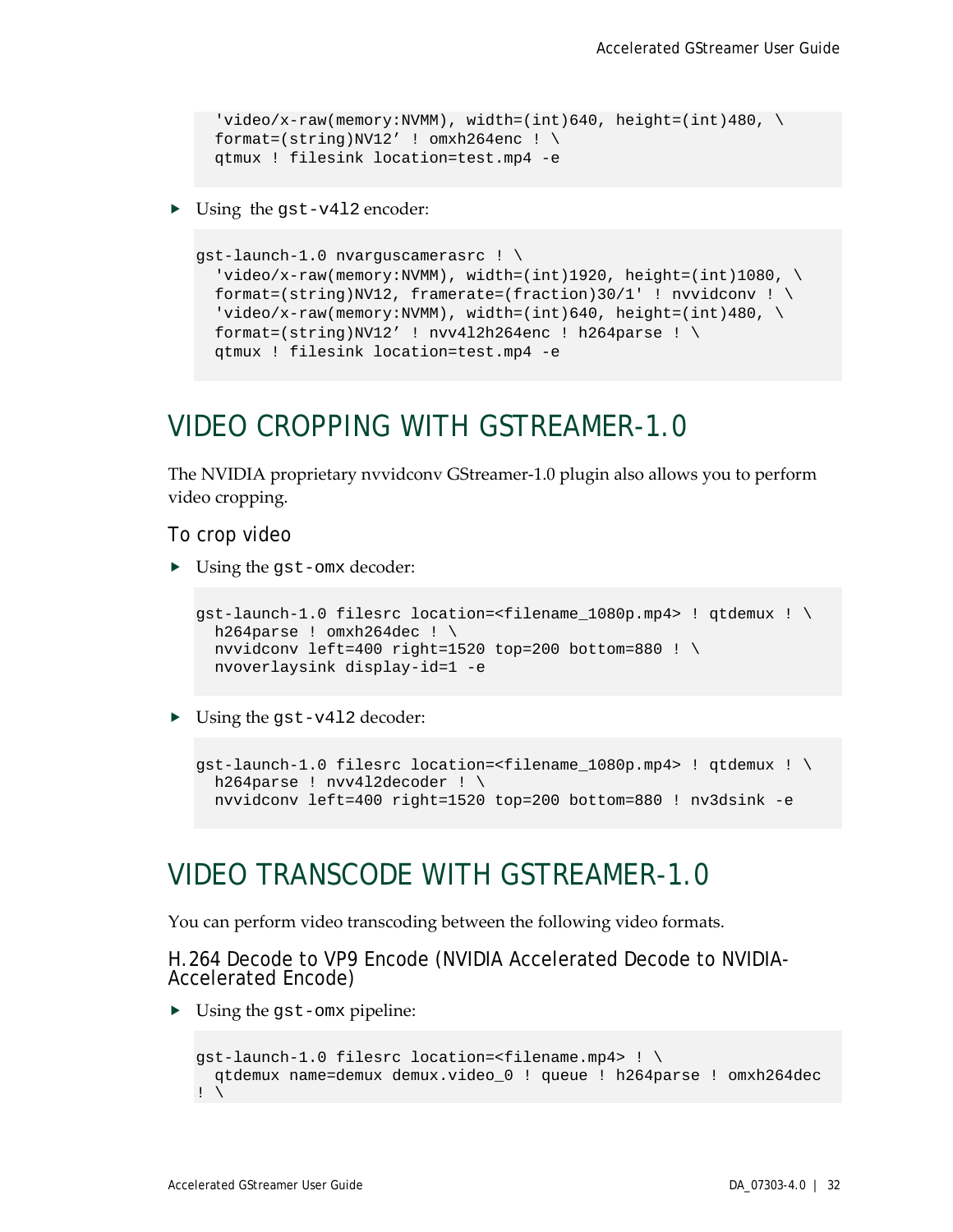omxvp9enc bitrate=20000000 ! matroskamux name=mux ! \ filesink location=<Transcoded\_filename.mkv> -e

▶ Using the gst-v412 pipeline:

```
qst-launch-1.0 filesrc location=<filename 1080p.mp4> ! qtdemux ! \setminush264parse ! nvv412decoder ! \
   nvvidconv left=400 right=1520 top=200 bottom=880 ! nv3dsink -e
```
H.265 Decode to VP9 Encode (NVIDIA Accelerated Decode to NVIDIA- Accelerated Encode)

Using the gst-omx-pipeline:

```
gst-launch-1.0 filesrc location=<filename.mp4> ! \
  qtdemux name=demux demux.video_0 ! queue ! h265parse ! \
   omxh265dec ! omxvp9enc bitrate=20000000 ! matroskamux name=mux ! \
  filesink location=<Transcoded_filename.mkv> -e
```
▶ Using the gst-v412 pipeline:

```
gst-launch-1.0 filesrc location=<filename.mp4> ! \
qtdemux name=demux demux.video_0 ! queue ! h265parse ! 
nvv4l2decoder \ ! nvv4l2vp9enc bitrate=20000000 ! queue ! 
matroskamux name=mux ! \
  filesink location=<Transcoded_filename.mkv> -e
```
VP8 Decode to H.264 Encode (NVIDIA Accelerated Decode to NVIDIA- Accelerated Encode)

Using the gst-omx-pipeline:

```
gst-launch-1.0 filesrc location=<filename.webm> ! \
   matroskademux name=demux demux.video_0 ! queue ! omxvp8dec ! \
  omxh264enc bitrate=20000000 ! qtmux name=mux ! \
  filesink location=<Transcoded_filename.mp4> -e
```
▶ Using the gst-v412 pipeline:

```
gst-launch-1.0 filesrc location=<filename.mebm> ! \
  matroskademux name=demux demux.video_0 ! queue ! nvv4l2decoder ! \
 nvv4l2h264enc bitrate=20000000 ! h264parse ! queue ! \
   qtmux name=mux \ ! filesink location=<Transcoded_filename.mp4> -e
```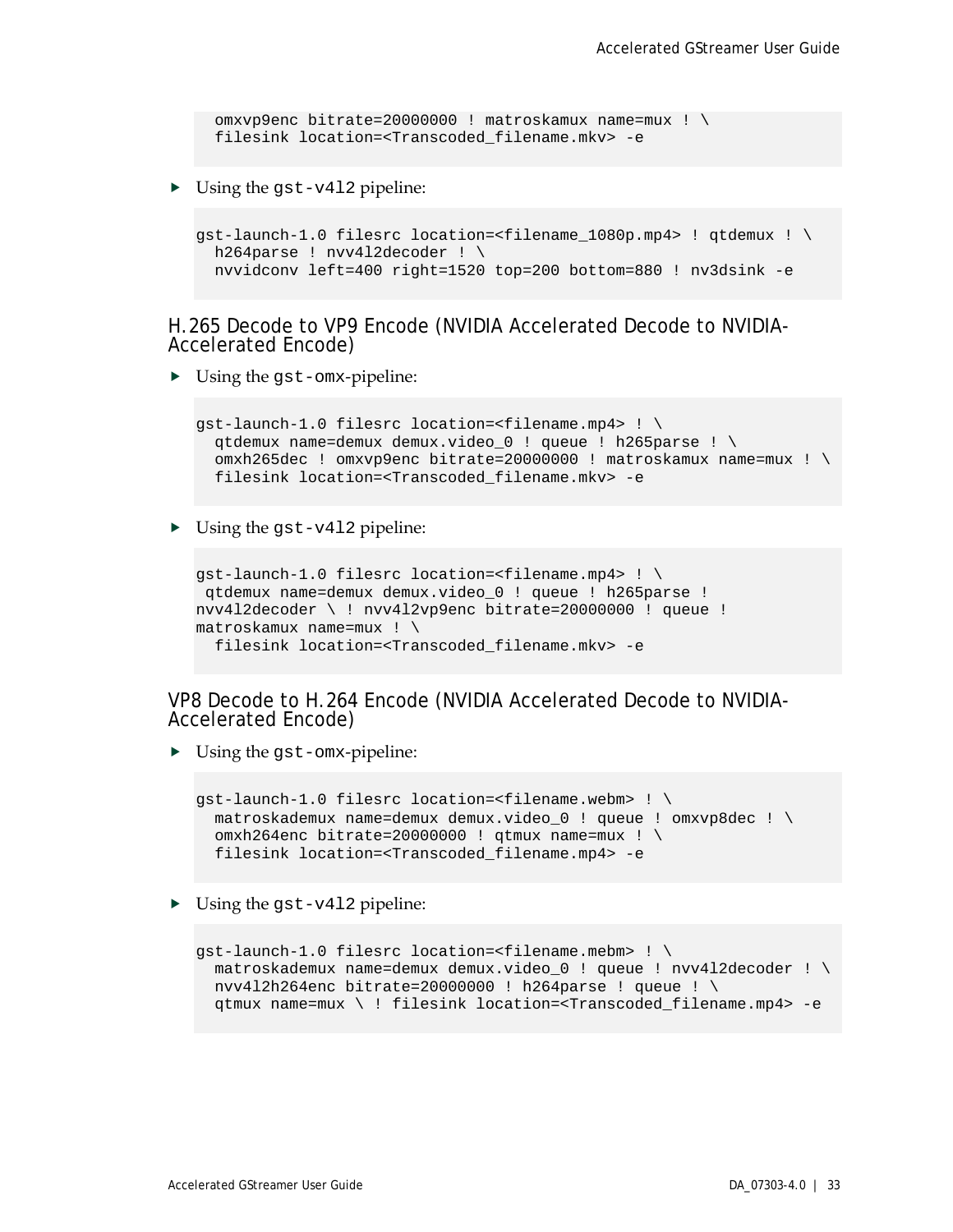VP9 Decode to H.265 Encode (NVIDIA Accelerated Decode to NVIDIA- Accelerated Encode)

Using the gst-omx-pipeline:

```
gst-launch-1.0 filesrc location=<filename.webm> ! \
 matroskademux name=demux demux.video_0 ! queue ! omxvp9dec ! \
  omxh265enc bitrate=20000000 ! qtmux name=mux ! \
  filesink location=<Transcoded_filename.mp4> -e
```
 $\triangleright$  Using the gst-v412 pipeline:

```
gst-launch-1.0 filesrc location=<filename.webm> ! \
  matroskademux name=demux demux.video_0 ! queue ! nvv4l2decoder ! \
 nvv4l2h265enc bitrate=20000000 ! h265parse ! queue ! \
   qtmux name=mux \ ! filesink location=<Transcoded_filename.mp4> -e
```
## MPEG-4 Decode to VP9 Encode (NVIDIA Accelerated Decode to NVIDIA- Accelerated Encode)

Using the gst-omx-pipeline:

```
gst-launch-1.0 filesrc location=<filename.mp4> ! \
 qtdemux name=demux demux.video_0 ! queue ! mpeg4videoparse ! \
 omxmpeg4videodec ! omxvp9enc bitrate=20000000 ! matroskamux \
  name=mux ! filesink location=<Transcoded_filename.mkv> -e
```
▶ Using the gst-v412 pipeline:

```
gst-launch-1.0 filesrc location=<filename.mp4> ! \
  qtdemux name=demux demux.video_0 ! queue ! mpeg4videoparse ! \
  nvv4l2decoder ! nvv4l2vp9enc bitrate=20000000 ! queue ! \
   matroskamux \ name=mux ! filesink \
   location=<Transcoded_filename.mkv> -e
```
MPEG-4 Decode to H.264 Encode (NVIDIA Accelerated Decode to NVIDIA- Accelerated Encode)

Using the gst-omx-pipeline:

```
gst-launch-1.0 filesrc location=<filename.mp4> ! \
  qtdemux name=demux demux.video_0 ! queue ! mpeg4videoparse ! \
  omxmpeg4videodec ! omxh264enc bitrate=20000000 ! \
   qtmux name=mux ! filesink location=<Transcoded_filename.mp4> -e
```
 $\triangleright$  Using the gst-v412 pipeline: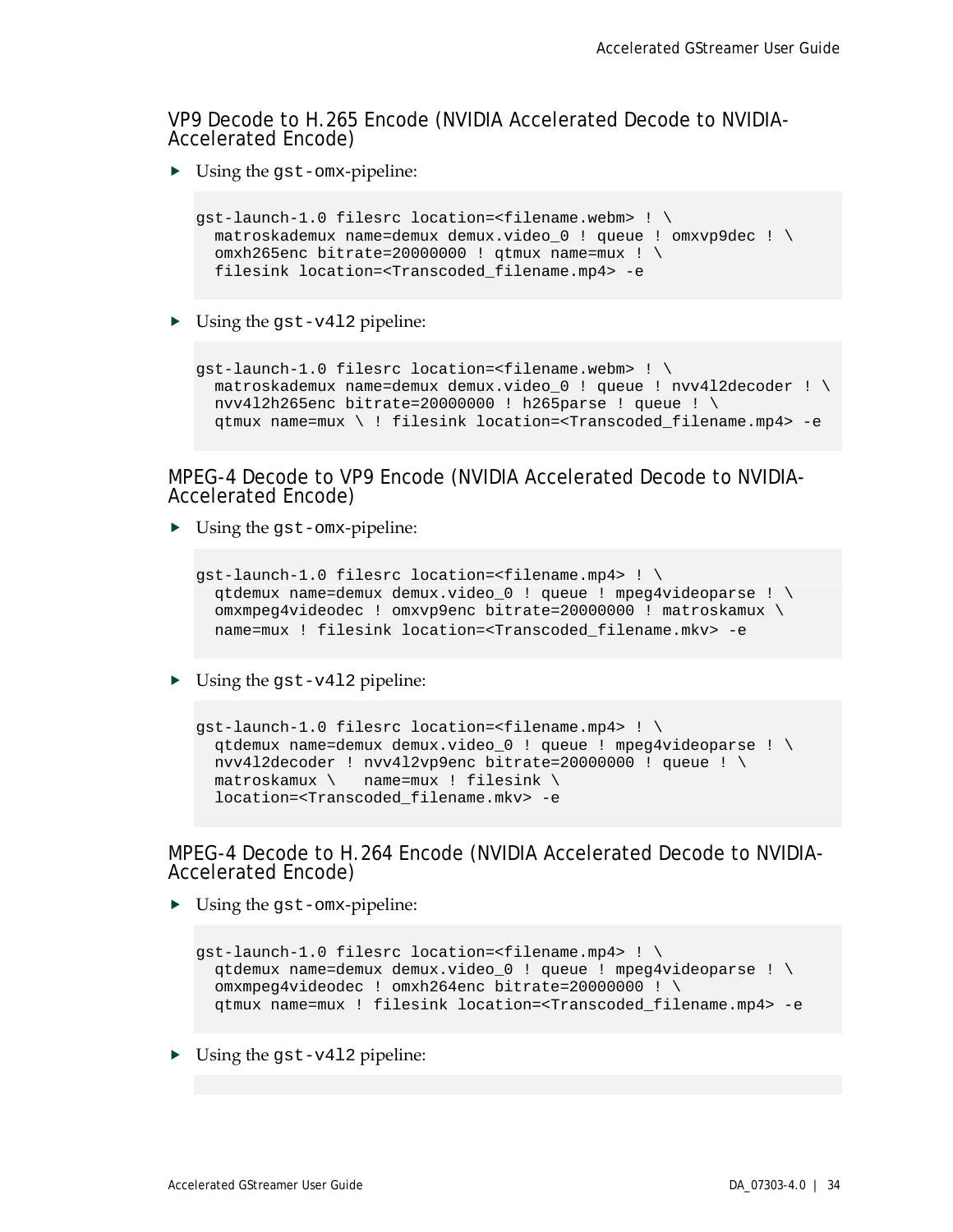```
gst-launch-1.0 filesrc location=<filename.mp4> ! \
  qtdemux name=demux demux.video_0 ! queue ! mpeg4videoparse ! \
  nvv4l2decoder ! nvv4l2h264enc bitrate=20000000 ! h264parse ! \
   queue ! qtmux name=mux ! filesink \
   location=<Transcoded_filename.mp4> -e
```
H.264 Decode to VP8 Encode (NVIDIA Accelerated Decode to NVIDIA- Accelerated Encode)

Using the gst-omx-pipeline:

```
gst-launch-1.0 filesrc location=<filename.mp4> ! \
  qtdemux name=demux demux.video_0 ! queue ! h264parse ! \
   omxh264dec ! omxvp8enc bitrate=20000000 ! queue ! \
   matroskamux name=mux ! \
  filesink location=<Transcoded_filename.mkv> -e
```
▶ Using the gst-v412 pipeline:

```
gst-launch-1.0 filesrc location=<filename.mp4> ! \
 qtdemux name=demux demux.video_0 ! queue ! h264parse ! \
  nvv4l2decoder \ ! nvv4l2vp8enc bitrate=20000000 ! queue ! \
   matroskamux name=mux ! \
  filesink location=<Transcoded_filename.mkv> -e
```
H.265 Decode to VP8 Encode (NVIDIA Accelerated Decode to NVIDIA- Accelerated Encode)

▶ Using the gst-omx-pipeline:

```
gst-launch-1.0 filesrc location=<filename.mp4> ! \
  qtdemux name=demux demux.video_0 ! queue ! h265parse ! \
   omxh265dec ! \ omxvp8enc bitrate=20000000 ! queue ! \
   matroskamux name=mux ! \
  filesink location=<Transcoded_filename.mkv> -e
```
▶ Using the gst-v412 pipeline:

```
gst-launch-1.0 filesrc location=<filename.mp4> ! \
 qtdemux name=demux demux.video_0 ! queue ! h265parse ! \
  nvv4l2decoder \ ! nvv4l2vp8enc bitrate=20000000 ! queue ! \
  matroskamux name=mux ! \
 filesink location=<Transcoded_filename.mkv> -e
```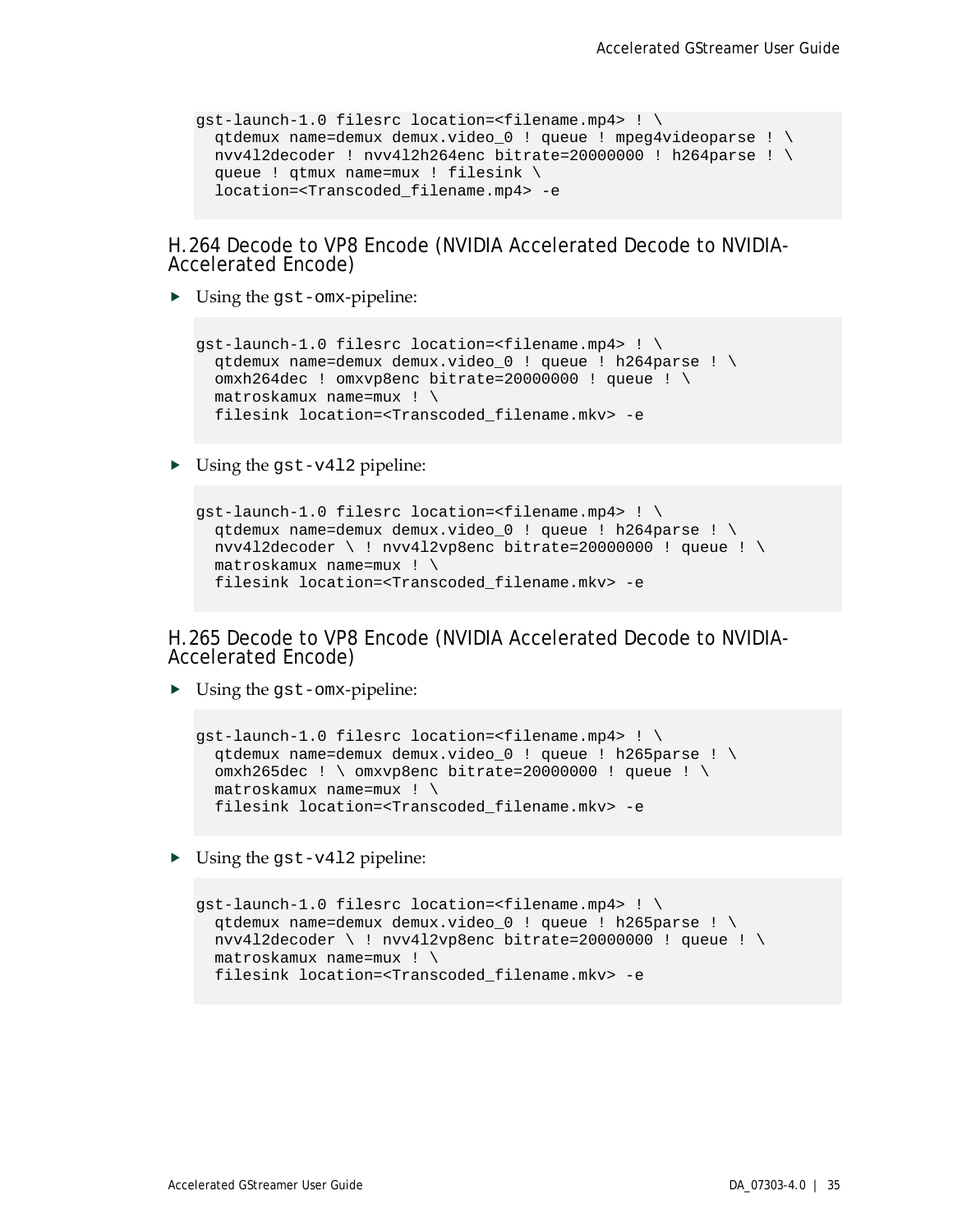VP8 Decode to MPEG-4 Encode (NVIDIA Accelerated Decode to OSS Software Encode)

Using the gst-omx-pipeline:

```
gst-launch-1.0 filesrc location=<filename.mkv> ! \
 matroskademux name=demux demux.video_0 ! queue ! omxvp8dec ! \
  nvvidconv ! avenc_mpeg4 bitrate=4000000 ! queue ! \
   qtmux name=mux ! filesink location=<Transcoded_filename.mp4> -e
```
 $\triangleright$  Using the gst-v412 pipeline:

```
gst-launch-1.0 filesrc location=<filename.mkv> ! \
  matroskademux name=demux demux.video_0 ! queue ! nvv4l2decoder ! \
 nvvidconv ! avenc mpeg4 bitrate=4000000 ! queue ! \setminus qtmux name=mux ! filesink location=<Transcoded_filename.mp4> -e
```
## VP9 Decode to MPEG-4 Encode (NVIDIA Accelerated Decode to OSS<br>Software Encode)

Using the gst-omx-pipeline:

```
gst-launch-1.0 filesrc location=<filename.mkv> ! \
 matroskademux name=demux demux.video_0 ! queue ! omxvp9dec ! \
 nvvidconv ! avenc mpeg4 bitrate=4000000 ! gtmux name=mux ! \setminusfilesink location=<Transcoded_filename.mp4> -e
```
▶ Using the gst-v412 pipeline:

```
gst-launch-1.0 filesrc location=<filename.mkv> ! \
  matroskademux name=demux demux.video_0 ! queue ! nvv4l2decoder ! \
  nvvidconv ! avenc_mpeg4 bitrate=4000000 ! qtmux name=mux ! \
  filesink location=<Transcoded_filename.mp4> -e
```
#### H.264 Decode to Theora Encode (NVIDIA Accelerated Decode to OSS Software Encode)

▶ Using the gst-omx-pipeline:

```
gst-launch-1.0 filesrc location=<filename.mp4> ! \
  qtdemux name=demux demux.video_0 ! queue ! h264parse ! \
   omxh264dec ! nvvidconv ! theoraenc bitrate=4000000 ! \
  oggmux name=mux ! filesink location=<Transcoded_filename.ogg> -e
```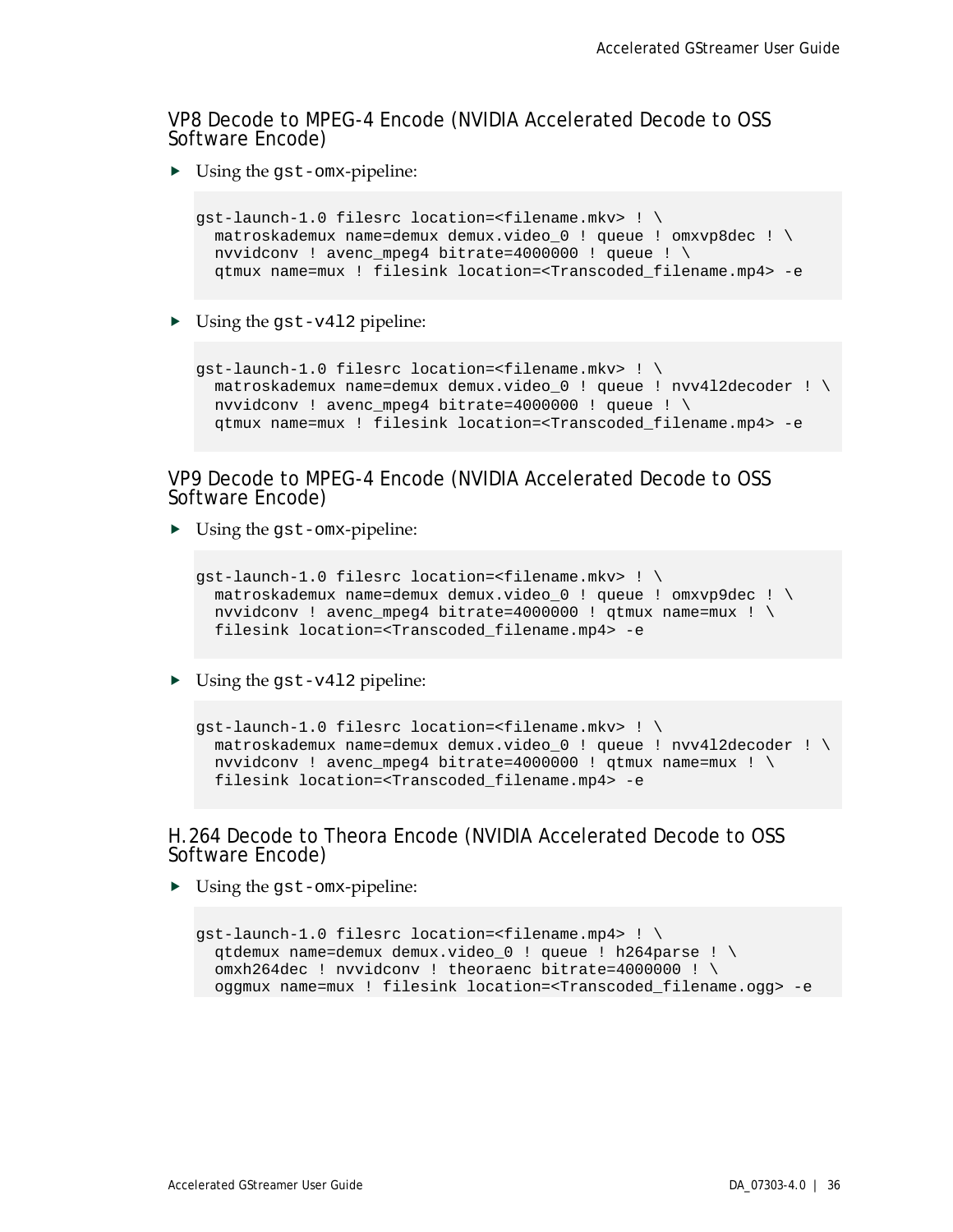$\triangleright$  Using the gst-v412 pipeline:

```
gst-launch-1.0 filesrc location=<filename.mp4> ! \
 qtdemux name=demux demux.video_0 ! queue ! h264parse ! \
  nvv4l2decoder \ ! nvvidconv ! theoraenc bitrate=4000000 ! \
  oggmux name=mux ! filesink location=<Transcoded_filename.ogg> -e
```
H.264 Decode to H.263 Encode (NVIDIA Accelerated Decode to OSS Software Encode)

Using the gst-omx-pipeline:

```
gst-launch-1.0 filesrc location=<filename.mp4> ! \
  qtdemux name=demux demux.video_0 ! queue ! h264parse ! \
  omxh264dec ! nvvidconv ! \
 'video/x-raw, width=(int)704, height=(int)576, \setminusformat=(string)I420' ! avenc_h263 bitrate=4000000 ! qtmux ! \
  filesink location=<Transcoded_filename.mp4> -e
```
▶ Using the gst-v412 pipeline:

```
gst-launch-1.0 filesrc location=<filename.mp4> ! \
  qtdemux name=demux demux.video_0 ! queue ! h264parse ! \
   nvv4l2decoder \ ! nvvidconv ! \
  'video/x-raw, width=(int)704, height=(int)576, \setminusformat=(string)I420' ! avenc_h263 bitrate=4000000 ! qtmux ! \
   filesink location=<Transcoded_filename.mp4> -e
```
### <span id="page-41-0"></span>CUDA VIDEO POST-PROCESSING WITH GSTREAMER-1.0

This section describes GStreamer-1.0 plugins for NVIDIA® CUDA® post-processing operations.

### <span id="page-41-1"></span>gst-videocuda

This GStreamer-1.0 plugin performs CUDA post-processing operations on decoderprovided EGL images and render video using nveglglessink.

The following are sample pipeline creation and application usage commands.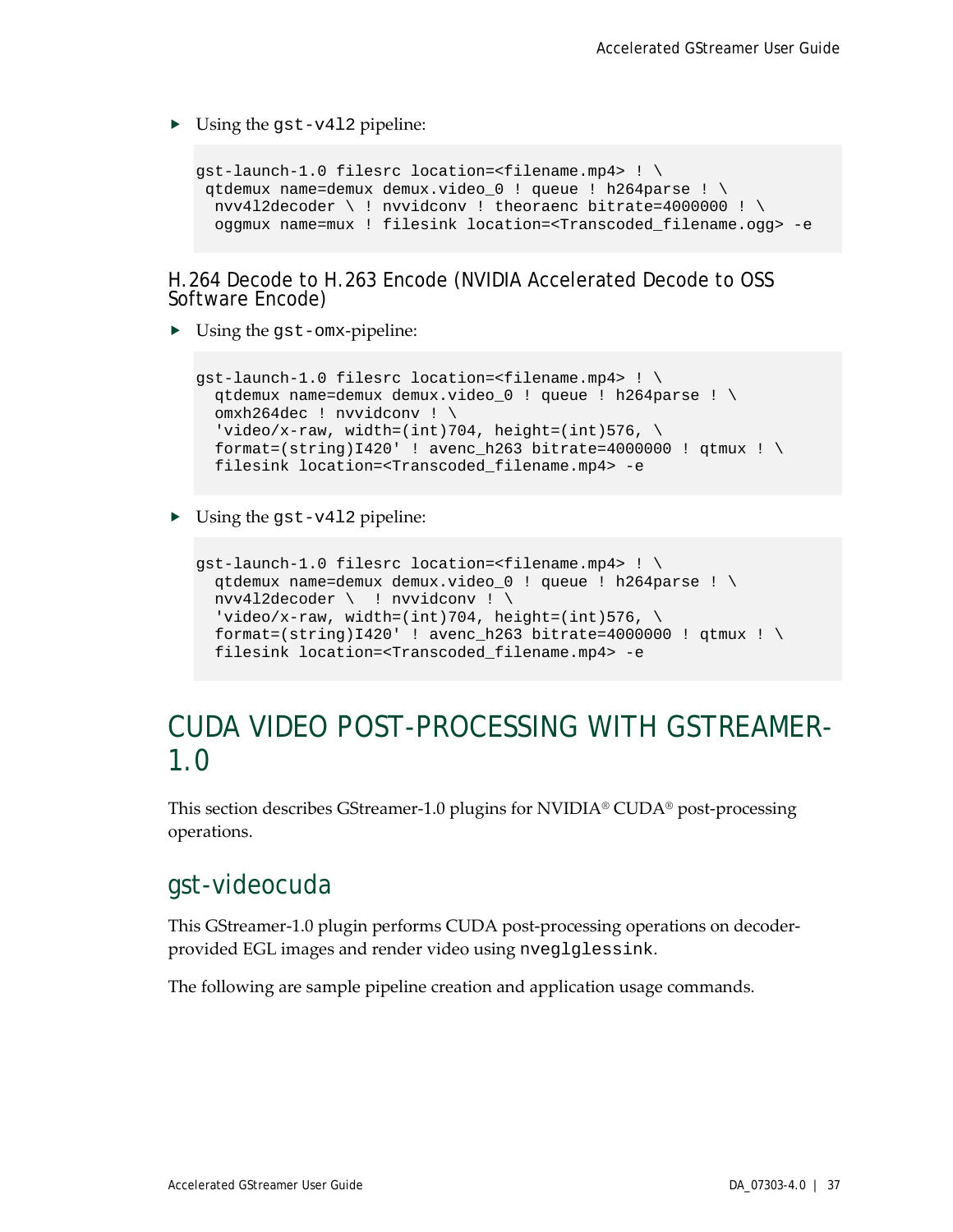#### Sample decode pipeline

```
gst-launch-1.0 filesrc location=<filename_h264_1080p.mp4> ! \
 qtdemux name=demux ! h264parse ! omxh264dec ! videocuda !\
 nveglglessink max-lateness=-1 -e
```
#### Sample decode command

```
nvgstplayer-1.0 -i <filename_h264_1080p.mp4> --svd="omxh264dec" \
 --svc="videocuda" --svs="nveglglessink # max-lateness=-1" \
 --disable-vnative --no-audio --window-x=0 --window-y=0 \
 --window-width=960 --window-height=540
```
### <span id="page-42-0"></span>gst-nvivafilter

This NVIDIA proprietary GStreamer-1.0 plugin performs pre/post and CUDA postprocessing operations on CSI camera captured or decoded frames, and renders video using overlay video sink or video encode.

Sample decode pipeline

▶ Using the gst-omx-decoder:

```
gst-launch-1.0 filesrc location=<filename.mp4> ! qtdemux ! \
 h264parse ! omxh264dec ! nvivafilter cuda-process=true \
 customer-lib-name="libnvsample_cudaprocess.so" ! \
   'video/x-raw(memory:NVMM), format=(string)NV12' ! nvoverlaysink -e
```
▶ Using the gst-v412 decoder:

```
gst-launch-1.0 filesrc location=<filename.mp4> ! qtdemux ! queue ! \
  h264parse ! nvv4l2decoder ! nvivafilter cuda-process=true \
 customer-lib-name="libnvsample_cudaprocess.so" ! \
   'video/x-raw(memory:NVMM), format=(string)NV12' ! nvdrmvideosink -
e
```
#### Sample CSI Camera pipeline

```
gst-launch-1.0 nvarguscamerasrc ! \
  video/x-raw(memory:NVMM), width=(int)3840, height=(int)2160, \
 format=(string)NV12, framerate=(fraction)30/1' ! \
  nvivafilter cuda-process=true \
  customer-lib-name="libnvsample_cudaprocess.so" ! \
  'video/x-raw(memory:NVMM), format=(string)NV12' ! nvoverlaysink -e
```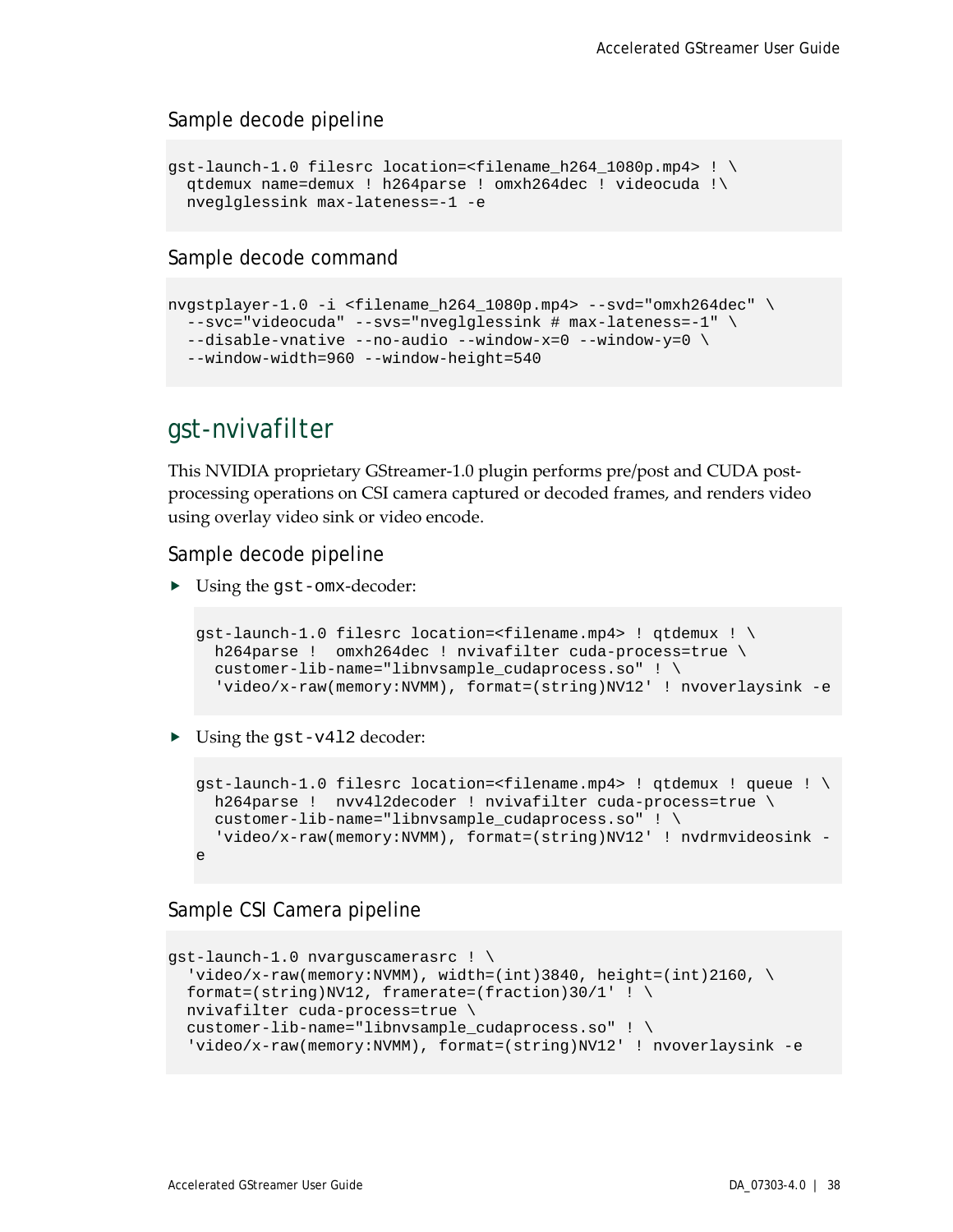Note **See the nvsample\_cudaprocess\_src.tbz2 package for the libnvsample\_cudaprocess.so library sources. A sample CUDA implementation of libnvsample\_cudaprocess.so can be replaced by a custom CUDA implementation.**

### <span id="page-43-0"></span>VIDEO ROTATION WITH GSTREAMER-1.0

The NVIDIA proprietary nvvidconv GStreamer-1.0 plugin also allows you to perform video rotation operations.

The following table shows the supported values for the nvvidconv flip-method property.

| <b>Flip Method</b>               | <b>Property value</b> |
|----------------------------------|-----------------------|
| Identity - no rotation (default) | 0                     |
| Counterclockwise - 90 degrees    | 1                     |
| Rotate - 180 degrees             | 2                     |
| Clockwise - 90 degrees           | 3                     |
| Horizontal flip                  | 4                     |
| Upper right diagonal flip        | 5                     |
| Vertical flip                    | 6                     |
| Upper-left diagonal              | 7                     |

Note **Get information on the nvvidconv flip-method property with the gst-inspect-1.0 nvvidconv command.**

To rotate video 90 degrees counterclockwise

To rotate video 90 degrees in a counterclockwise direction, enter the following command.

With the gst-omx-decoder:

```
gst-launch-1.0 filesrc location=<filename.mp4> ! \
   qtdemux name=demux ! h264parse ! omxh264dec ! \
  nvvidconv flip-method=1 ! \
   'video/x-raw(memory:NVMM), format=(string)I420' ! nvoverlaysink -e
```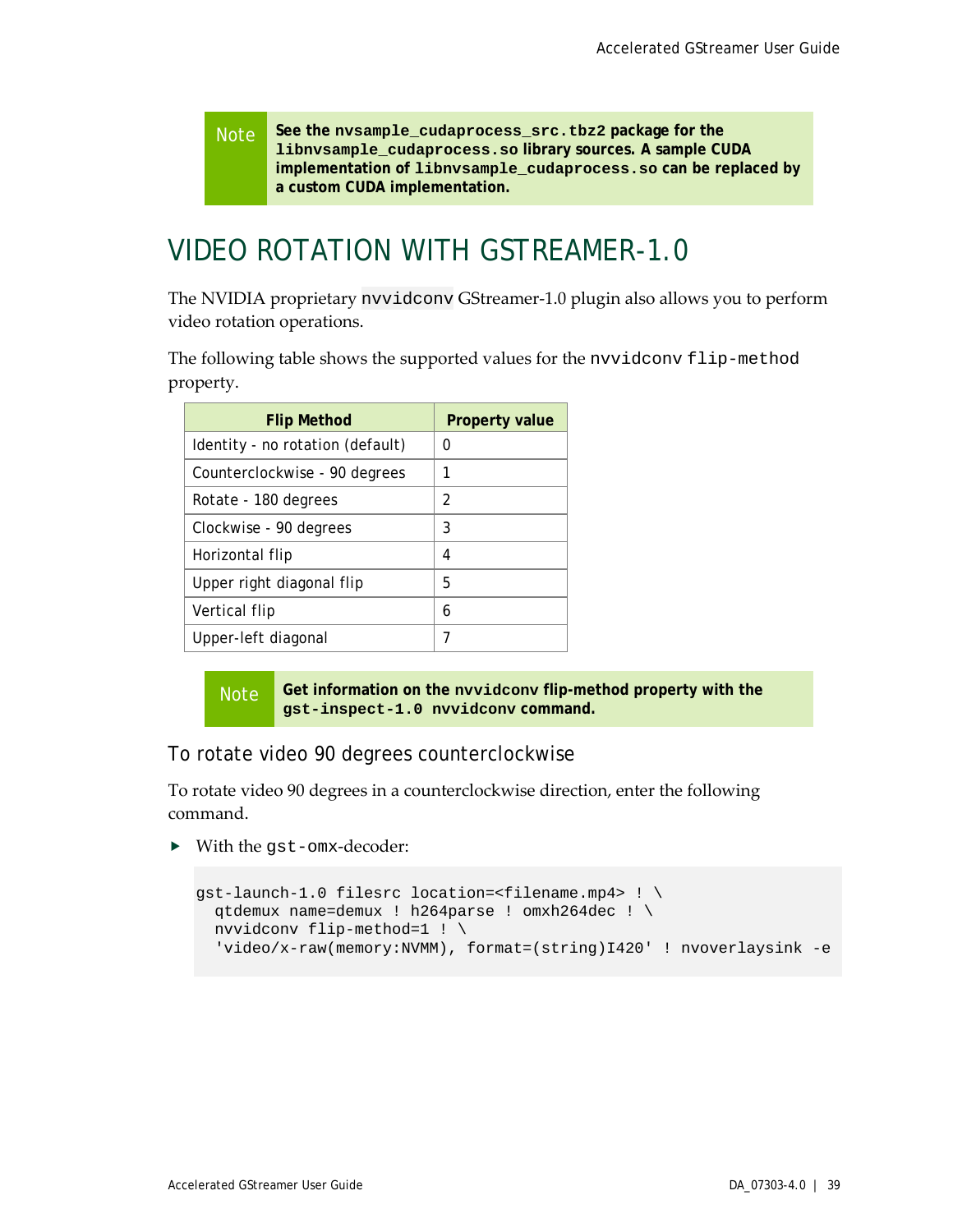▶ With the qst-v412 decoder:

```
gst-launch-1.0 filesrc location=<filename.mp4> ! \
   qtdemux name=demux ! h264parse ! nvv4l2decoder ! \
   nvvidconv flip-method=1 ! \
 'video/x-raw(memory:NVMM), format=(string)I420' ! \
   nvdrmvideosink -e
```
#### To rotate video 90 degrees clockwise

To rotate video 90 degrees in a clockwise direction, enter the following command:

```
gst-launch-1.0 filesrc location=<filename.mp4> ! qtdemux name=demux ! \
 h264parse ! omxh264dec ! nvvidconv flip-method=3 ! \setminus'video/x-raw(memory:NVMM), format=(string)I420' ! \
  omxh264enc ! qtmux ! filesink location=test.mp4 -e
```
#### To rotate 180 degrees

To rotate video 180 degrees, enter the following command:

```
gst-launch-1.0 nvarguscamerasrc! \
  video/x-raw(memory:NUMM), width=(int)1920, height=(int)1080, \
 format=(string)NV12, framerate=(fraction)30/1' ! \
 nvvidconv flip-method=2 ! \
  'video/x-raw(memory:NVMM), format=(string)I420' ! nvoverlaysink -e
```
#### To scale and rotate video 90 degrees counterclockwise

To scale and rotate video 90 degrees counterclockwise, enter the following command:

▶ Using the gst-omx-decoder:

```
qst-launch-1.0 filesrc location=<filename 1080p.mp4> ! qtdemux ! \setminush264parse ! omxh264dec ! nvvidconv flip-method=1 ! \
  video/x-raw(memory:NVMM), width=(int)480, height=(int)640, \
   format=(string)I420' ! nvoverlaysink -e
```
▶ Using the gst-v412 decoder:

```
gst-launch-1.0 filesrc location=<filename_1080p.mp4> ! qtdemux ! \
 h264parse ! nvv4l2decoder ! nvvidconv flip-method=1 ! \
  'video/x-raw(memory:NVMM), width=(int)480, height=(int)640, \setminus format=(string)I420' ! nvdrmvideosink -e
```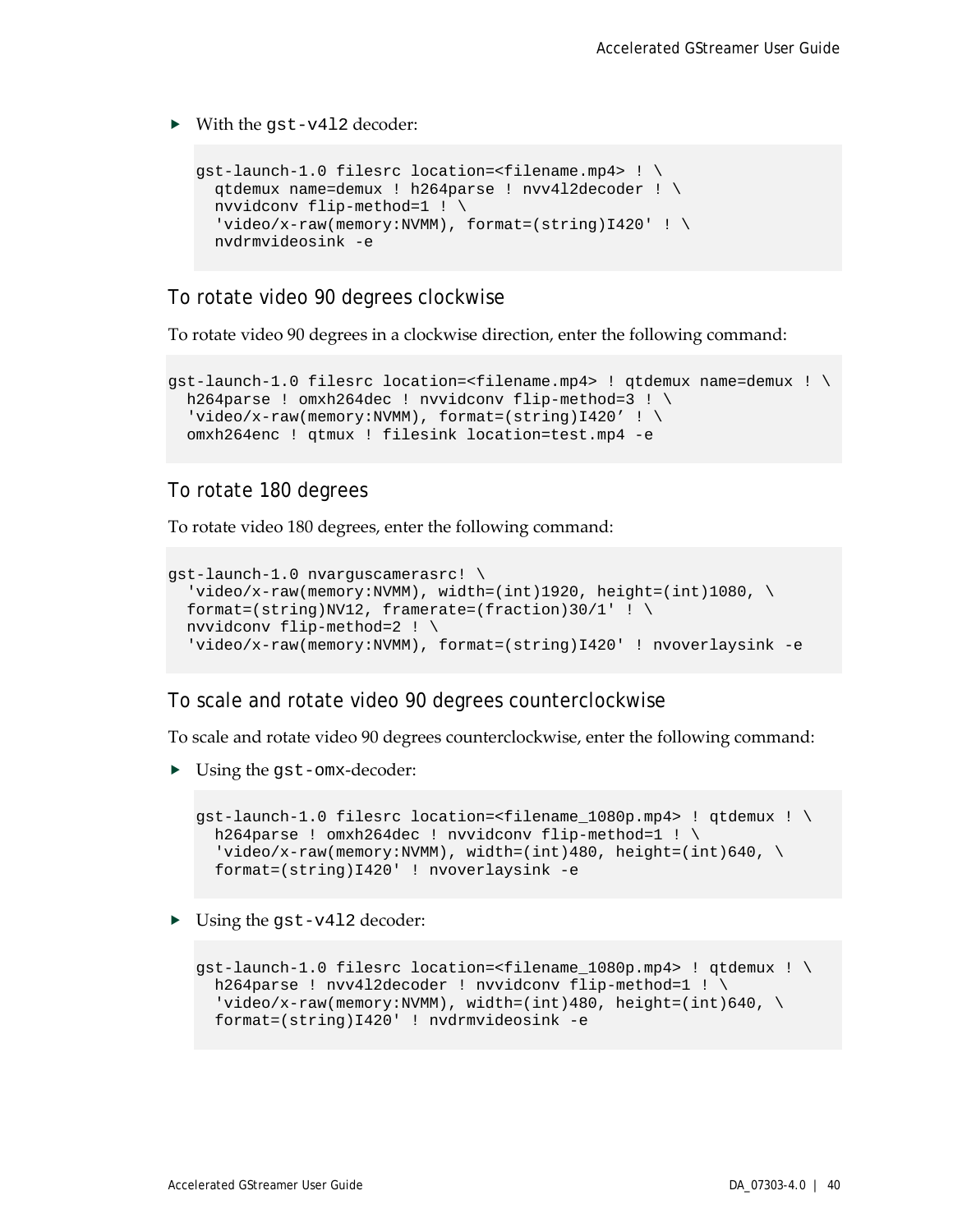#### To scale and rotate video 90 degrees clockwise

To scale and rotate video 90 degrees clockwise, enter the following command:

```
gst-launch-1.0 nvarguscamerasrc ! \
  'video/x-raw(memory:NVMM), width=(int)1920, height=(int)1080, \
 format=(string)NV12, framerate=(fraction)30/1' ! \
 nvvidconv flip-method=3 ! 'video/x-raw(memory:NVMM), \
 width=(int)480, height=(int)640, format=(string)I420' ! \setminusnvoverlaysink -e
```
#### To scale and rotate video 180 degrees

To scale and rotate video 180 degrees, enter the following command:

▶ Using the gst-omx decoder:

```
qst-launch-1.0 filesrc location=<filename 1080p.mp4> ! \setminusqtdemux ! h264parse ! omxh264dec ! nvvidconv flip-method=2 ! \
  'video/x-raw(memory:NVMM), width=(int)640, height=(int)480, \backslash format=(string)I420' ! nvoverlaysink -e
```
▶ Using the gst-v412 decoder:

```
gst-launch-1.0 filesrc location=<filename_1080p.mp4> ! \
 qtdemux ! h264parse ! nvv4l2decoder ! nvvidconv flip-method=2 ! \
  video/x-raw(memory:NVMM), width=(int)640, height=(int)480, \
  format=(string)I420' ! nvdrmvideosink -e
```
### <span id="page-45-0"></span>VIDEO COMPOSITION WITH GSTREAMER-1.0

With the NVIDIA proprietary nvcompositor GStreamer-1.0 plugin, you can perform video composition operations on gst-omx video decoded streams.



#### Prerequisites

**F** Install the following dependent GStreamer package.

```
$ sudo apt-get install gstreamer1.0-plugins-bad
```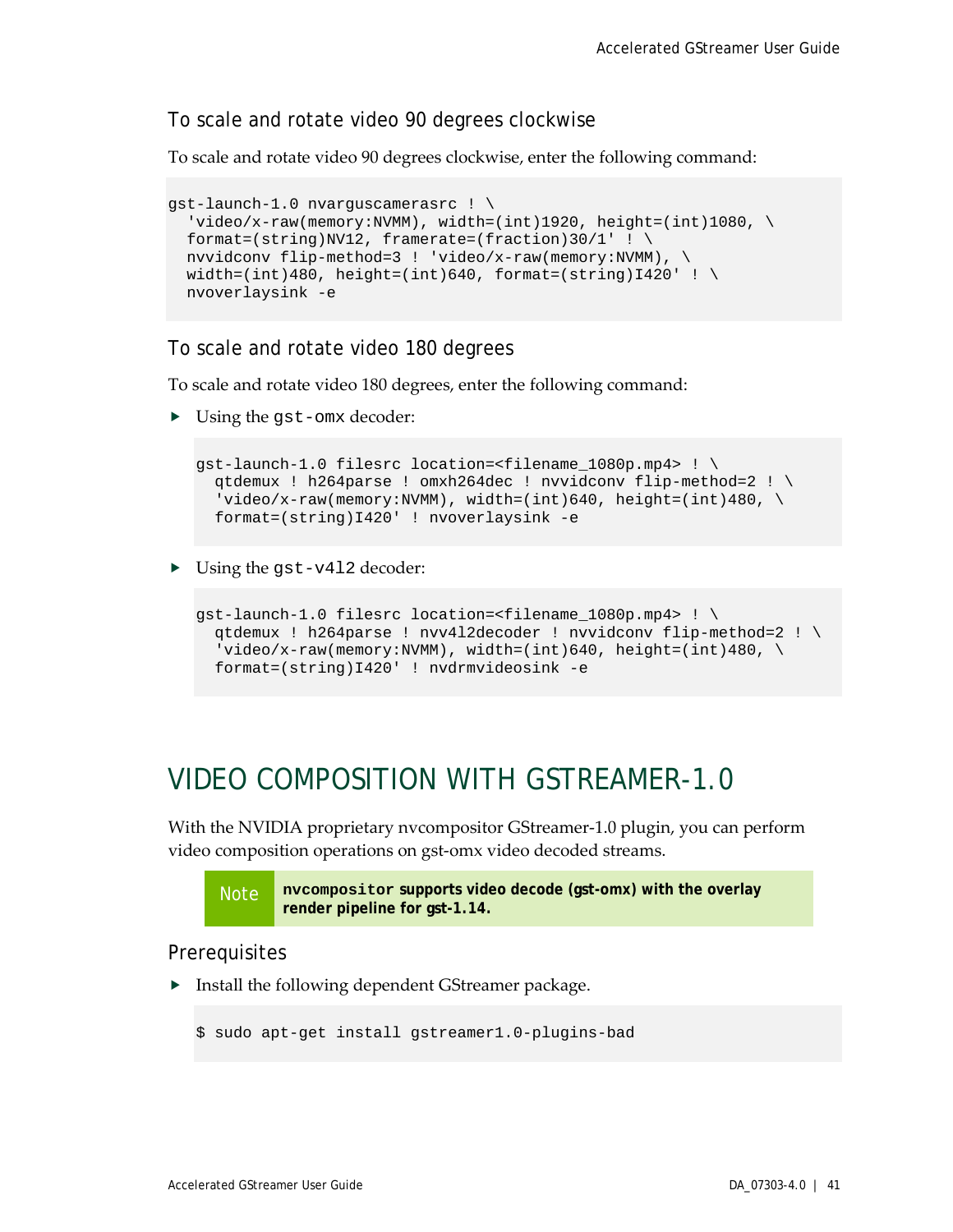$\triangleright$  Clear the registry cache file, in case there is an issue with gst-inspect-1.0 nvcompositor.

```
$ rm .cache/gstreamer-1.0/registry.aarch64.bin
```
To composite different formats decoded streams

Enter the following command:

```
gst-launch-1.0 nvcompositor \
  name=comp sink_0::xpos=0 sink_0::ypos=0 sink_0::width=1920 \
  sink 0::height=1080 sink 1::xpos=0 sink 1::ypos=0 \setminussink 1:width=1600 sink 1:height=1024 sink 2:ixpos=0 \setminussink_2::ypos=0 sink_2::width=1366 sink_2::height=768 \
 sink 3::xpos=0 sink 3::ypos=0 sink 3::width=1024 \
 sink_3::height=576 ! nvoverlaysink display-id=1 \
 filesrc location=<filename_h264_1080p_30fps.mp4> ! qtdemux ! \
 h264parse ! omxh264dec ! comp. filesrc \
  location=< filename_h265_1080p_30fps.mp4> ! qtdemux ! h265parse ! \
  omxh265dec ! comp. filesrc \
  location=< filename_vp8_1080p_30fps.webm> matroskademux ! \
  omxvp8dec ! \
  comp. filesrc location=<filename_vp9_1080p_30fps.webm> ! \
  matroskademux ! omxvp9dec ! comp. -e
```
### <span id="page-46-0"></span>INTERPOLATION METHODS FOR VIDEO SCALING

The NVIDIA proprietary nvvidconv GStreamer-1.0 plugin allows you to choose the interpolation method used for scaling.

The following table shows the supported values for the nvvidconv interpolation-method property.

| <b>Interpolation Method</b> | <b>Property Value</b> |
|-----------------------------|-----------------------|
| <b>Nearest</b>              | O                     |
| <b>Bilinear</b>             |                       |
| 5-tap                       | 2                     |
| $10$ -tap                   | 3                     |
| Smart (default)             | 4                     |
| <b>Nicest</b>               | 5                     |

Note **Get information on the nvvidconv interpolation-method property with the gst-inspect-1.0 nvvidconv command.**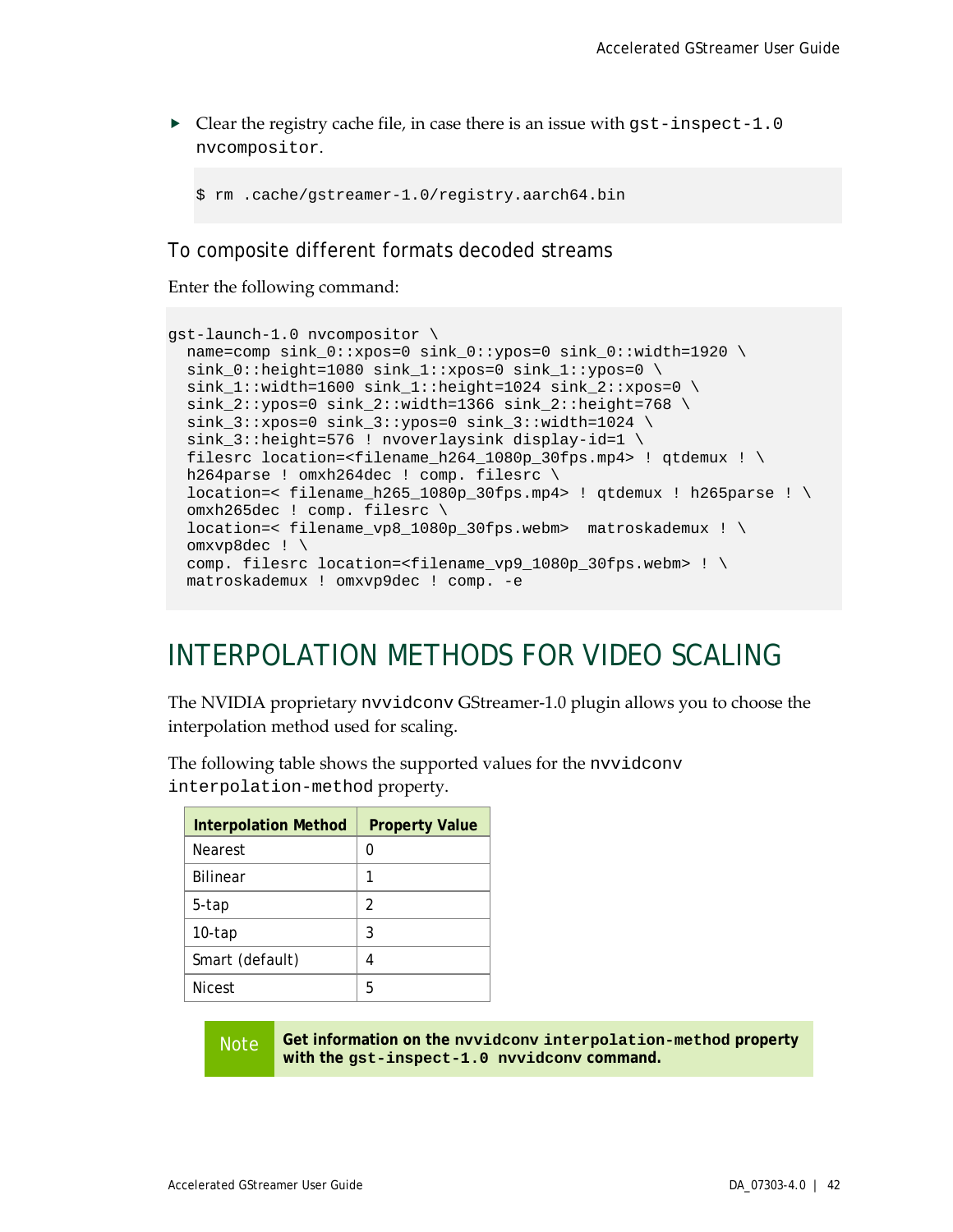### To use bilinear interpolation method for scaling

Enter the following command:

▶ Using the gst-omx pipeline:

```
gst-launch-1.0 filesrc location=<filename_1080p.mp4>! \
 qtdemux name=demux ! h264parse ! omxh264dec ! \
 nvvidconv interpolation-method=1 ! \
 'video/x-raw(memory:NVMM), format=(string)I420, width=1280, \setminus height=720' ! nvoverlaysink -e
```
▶ Using the gst-v412 pipeline:

```
gst-launch-1.0 filesrc location=<filename_1080p.mp4>! \
  qtdemux name=demux ! h264parse ! nvv4l2decoder ! \
  nvvidconv interpolation-method=1 ! \
 'video/x-raw(memory:NVMM), format=(string)I420, width=1280, \
  height=720' ! nvdrmvideosink -e
```
### <span id="page-47-0"></span>EGLSTREAM PRODUCER EXAMPLE

The NVIDIA-proprietary nveglstreamsrc and nvvideosink GStreamer-1.0 plugins allow simulation of an EGLStream producer pipeline (for preview only.)

To simulate an EGLStream producer pipeline

Enter the following command:

```
nvgstcapture-1.0 --camsrc=3
```
### <span id="page-47-1"></span>EGL IMAGE TRANSFORM EXAMPLE

The NVIDIA proprietary nvegltransform GStreamer-1.0 plugin allows simulation of an EGLImage transform pipeline.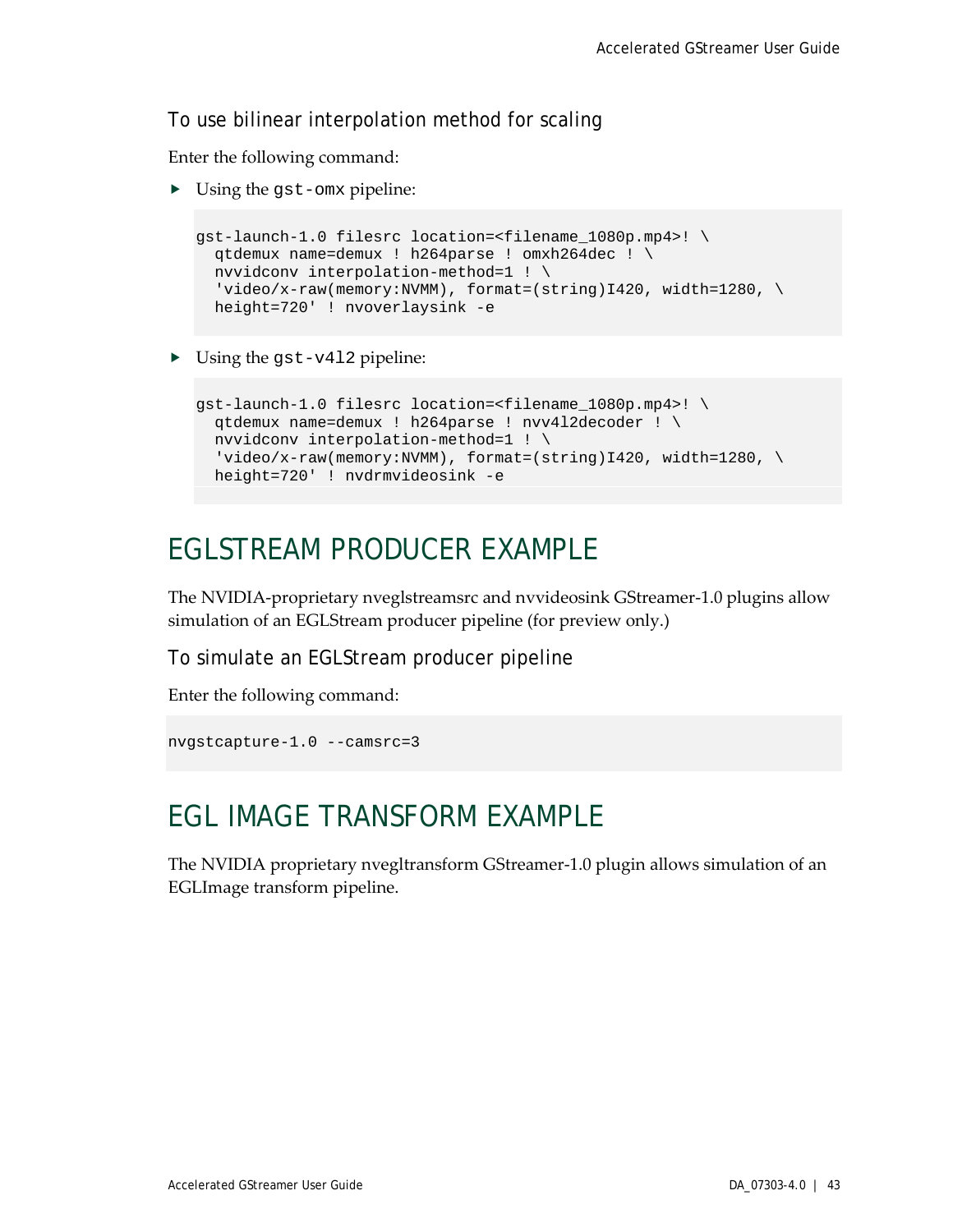#### To simulate an EGL Image transform pipeline

Enter the following command:

Using the gst-omx pipeline:

```
gst-launch-1.0 filesrc location=<filename_h264_1080p.mp4> ! \
  qtdemux ! h264parse ! omxh264dec ! nvvidconv ! \
  'video/x-raw(memory:NVMM), width=(int)1280, height=(int)720, \setminus format=(string)NV12' ! nvegltransform ! nveglglessink -e
```
▶ Using the gst-v412 pipeline:

```
gst-launch-1.0 filesrc location=<filename_h264_1080p.mp4> ! \
 qtdemux ! h264parse ! nvv4l2decoder ! nvegltransform ! 
nveglglessink -e
```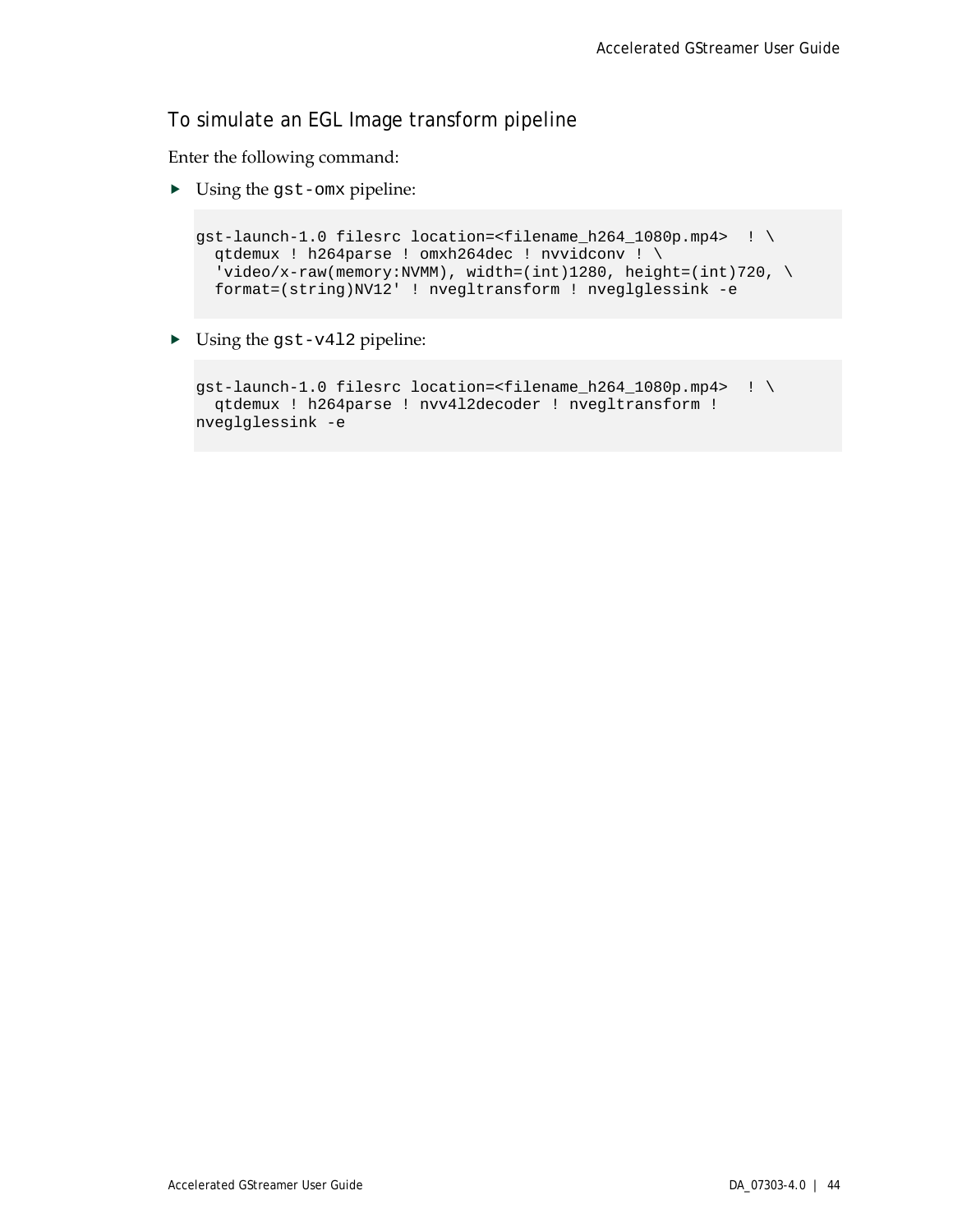## <span id="page-49-0"></span>GSTREAMER BUILD INSTRUCTIONS

This release contains the gst-install script to install a specific GStreamer version. This section provides a procedure for building current versions of GStreamer.

To build GStreamer using gst-install

1. Execute the following command:

gst-install [--prefix=<install\_path>] [--version=<version>]

Where <install\_path> is the location where you are installing GStreamer and <version> is the GStreamer version. For example:

gst-install --prefix=/home/ubuntu/gst-1.15.2 --version=1.15.2

2. Export environment variables with the following command:

export LD\_LIBRARY\_PATH=<install\_path>/lib/aarch64-linux-gnu export PATH=<install\_path>/bin:\$PATH

Where <install\_path> is the location where you are installing GStreamer. For example:

export LD\_LIBRARY\_PATH=/home/ubuntu/gst-1.15.2/lib/aarch64-linux-gnu export PATH=/home/ubuntu/gst-1.15.2/bin:\$PATH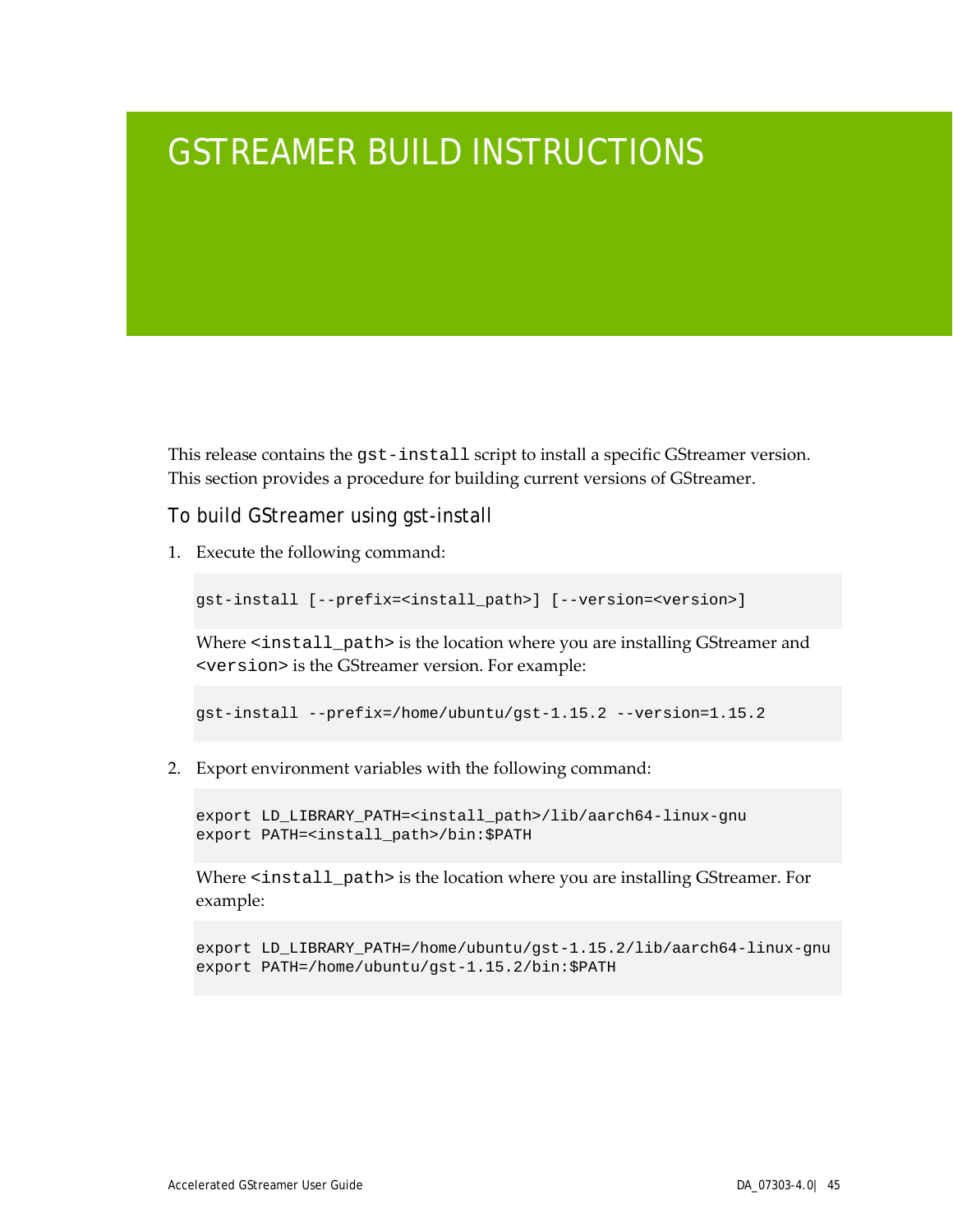### To build GStreamer manually

1. Download the latest version of gstreamer available at:

<http://gstreamer.freedesktop.org/src/>

The following are the files you need from version 1.15.2:

- gstreamer-1.15.2.tar.xz
- gst-plugins-base-1.15.2.tar.xz
- gst-plugins-good-1.15.2.tar.xz
- gst-plugins-bad-1.15.2.tar.xz
- gst-plugins-ugly-1.15.2.tar.xz
- 2. Install needed packages with the following command:

```
sudo apt-get install build-essential dpkg-dev flex bison \
  autotools-dev automake liborc-dev autopoint libtool \
  gtk-doc-tools libgstreamer1.0-dev
```
- 3. In the  $\sim$  / directory, create a gst\_ $\lt$ version $>$  directory, where  $\lt$ version $\gt$  is the version number of gstreamer you are building.
- 4. Copy the downloaded tar.xz files to the gst  $\leq$  version alrectory.
- 5. Uncompress the tar.xz files in the gst\_<version> directory.
- 6. Set the PKG\_CONFIG\_PATH environment variable with the following command:

export PKG\_CONFIG\_PATH=/home/ubuntu/gst\_1.15.2/out/lib/pkgconfig

7. Build gstreamer (in this example, gstreamer-1.15.2) with the following commands:

```
./configure --prefix=/home/ubuntu/gst_1.15.2/out
make
make install
```
8. Build gst-plugins-base-1. 15.2 with the following commands:

```
sudo apt-get install libxv-dev libasound2-dev libtheora-dev \
  libogg-dev libvorbis-dev
./configure --prefix=/home/ubuntu/gst_1.15.2/out
make
make install
```
9. Build gst-plugins-good-1.15.2 with the following commands:

```
sudo apt-get install libbz2-dev libv4l-dev libvpx-dev \
  libjack-jackd2-dev libsoup2.4-dev libpulse-dev
./configure --prefix=/home/ubuntu/gst_1.15.2/out
```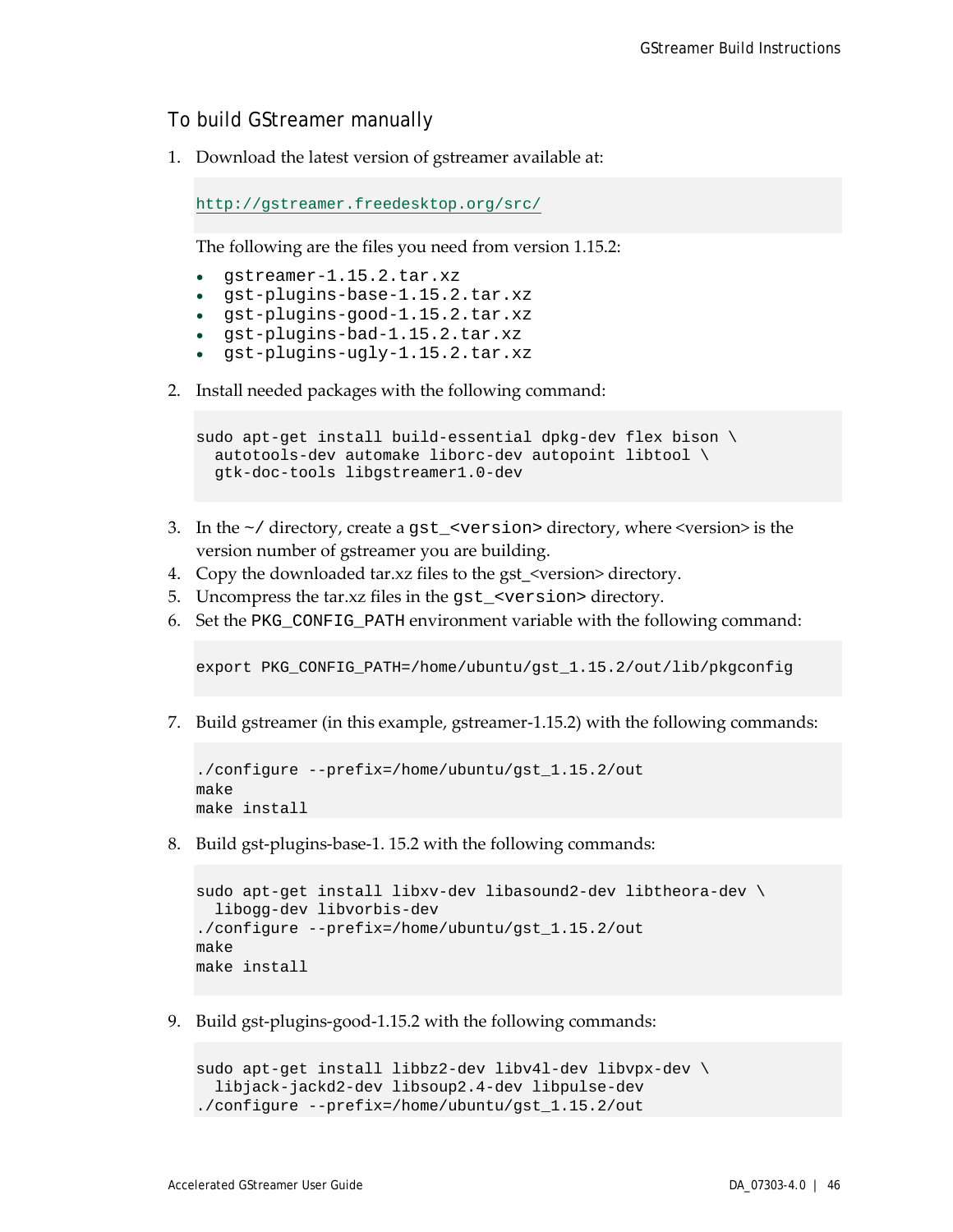```
make
make install
```
10. Obtain and build gst-plugins-bad-1.15.2 with the following commands:

```
sudo apt-get install faad libfaad-dev libfaac-dev
./configure --prefix=/home/ubuntu/gst_1.15.2/out
make
make install
```
11. Obtain and build gst-plugins-ugly-1.15.2 with the following commands:

```
sudo apt-get install libx264-dev libmad0-dev
./configure --prefix=/home/ubuntu/gst_1.15.2/out
make
make install
```
12. Set the LD\_LIBRARY\_PATH environment variable with the following command:

export LD\_LIBRARY\_PATH=/home/ubuntu/gst\_1.15.2/out/lib/

13. Copy the nvidia gstreamer-1.0 libraries to the gst\_1.15.2 plugin directory using the following command:

```
cd /usr/lib/aarch64-linux-gnu/gstreamer-1.0/
cp libgstnv* libgstomx.so \
   ~/gst_1.15.2/out/lib/gstreamer-1.0/
```
The nvidia gstreamer-1.0 libraries include:

```
libgstnvarguscamera.so
libgstnvcompositor.so
libgstnvdrmvideosink.so
libgstnveglglessink.so
libgstnveglstreamsrc.so
libgstnvegltransform.so
libgstnvivafilter.so
libgstnvjpeg.so
libgstnvtee.so
libgstnvvidconv.so
libgstnvvideo4linux2.so
libgstnvvideocuda.so
libgstnvvideosink.so
libgstnvvideosinks.so
libgstomx.so
```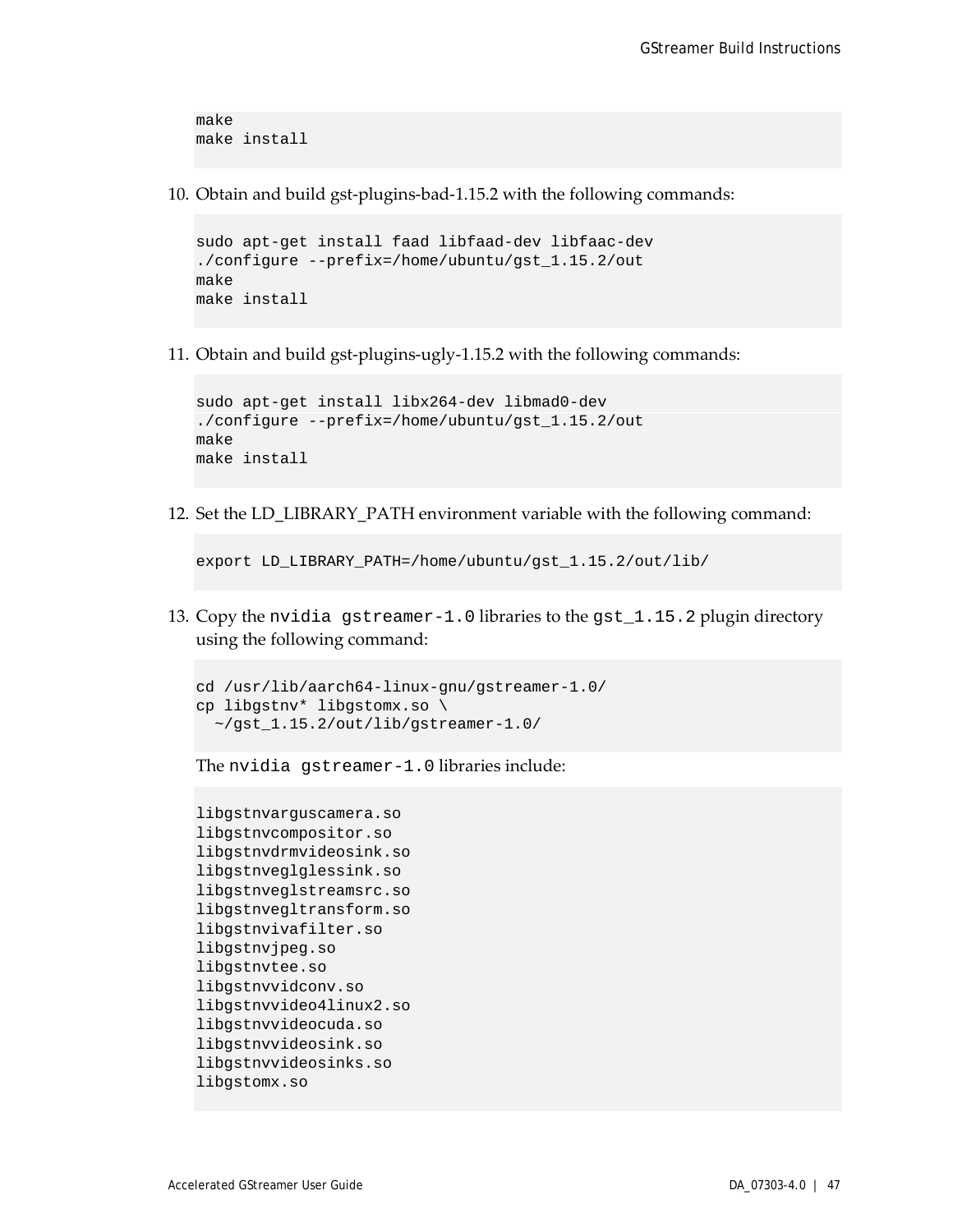## <span id="page-52-0"></span>NVGSTCAPTURE-1.0 REFERENCE

This section describes the nvgstcapture-1.0 application.

**Note: By default, the nvgstcapture-1.0 application only supports the ARGUS API using the nvarguscamerasrc plugin. The legacy nvcamerasrc plugin is no longer supported.**

## <span id="page-52-1"></span>COMMAND LINE SWITCHES

The nvgstcapture-1.0 application can display information about its own command line switches. To display command line switch information, run the application with one of these command line switches:

| "Help" Command Line Switches |                          |  |
|------------------------------|--------------------------|--|
| Option                       | Description              |  |
| -h<br>--help                 | Show help switches.      |  |
| --help-all                   | Show all help switches.  |  |
| --help-gst                   | Show GStreamer switches. |  |

This table describes the application's other command-line switches.

| <b>Other Command Line Switches</b> |                                                  |                                           |
|------------------------------------|--------------------------------------------------|-------------------------------------------|
| Option                             | Description                                      | <b>Notes</b><br><b>Examples</b>           |
| --prev_res                         | Preview width and height.                        | Range: 2 to 8 (3840x2160)<br>--prev_res=3 |
| --cus-prev-res                     | Custom preview width and<br>height for CSI only. | --cus-prev-res=1920x1080                  |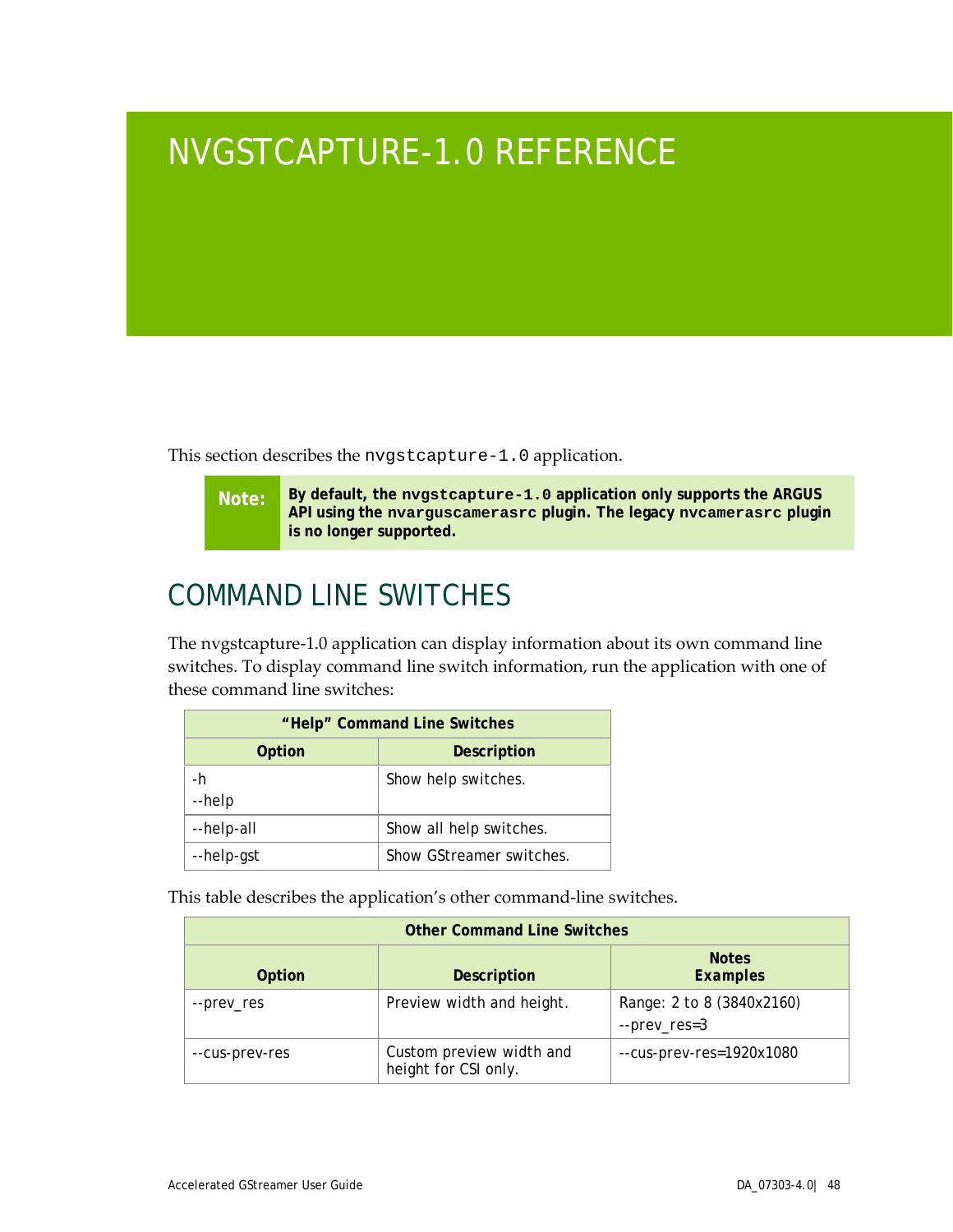| <b>Other Command Line Switches</b> |                                                      |                                                                                                       |
|------------------------------------|------------------------------------------------------|-------------------------------------------------------------------------------------------------------|
| Option                             | <b>Description</b>                                   | <b>Notes</b><br><b>Examples</b>                                                                       |
| --image_res                        | Image width and height,                              | Range: 2 to 12 (5632x4224)<br>--image_res=3                                                           |
| --video-res                        | Video width and height.                              | Range: 2 to 9 (3896x2192)<br>$-$ video-res=3                                                          |
| --camsrc                           | Camera source to use                                 | $0=V4L2$<br>1=csi[default]<br>2=videotest<br>3=eglstream                                              |
| -m, --mode                         | Capture mode.                                        | 1-Still<br>2-Video                                                                                    |
| -v, --video_enc                    | Video encoder type.                                  | 0=h264[HW]<br>1=vp8[HW, not supported on<br>Jetson AGX Xavier]<br>2=h265[HW]<br>$3 = vp9$ [HW]        |
| -p, --hw-enc-path                  | Framework Type.                                      | $0 = O$ MX<br>$1 = V4L2$                                                                              |
| -b, --enc-bitrate                  | Video encoding Bit-rate (in<br>bytes)                | --enc-bitrate=4000000                                                                                 |
| --enc-controlrate                  | Video encoding bit-rate<br>control method.           | $0 = Disable$<br>$1 =$ variable (Default)<br>$2 = constant$<br>--enc-controlrate=1                    |
| --enc-EnableTwopassCBR             | Enable two pass CBR while<br>encoding.               | $0 = Disable$<br>$1 =$ Enable<br>--enc-EnableTwopassCBR=1                                             |
| --enc-profile                      | Video encoder profile (only for<br>$H.264$ ).        | 0-Baseline<br>1-Main<br>2-High                                                                        |
| $-i$ , $-i$ mage_enc               | Image encoder type.                                  | 0-jpeg_SW[jpegenc]<br>1-jpeg_HW[nvjpegenc]                                                            |
| -k, --file_type                    | Container file type.                                 | $0-MP4$<br>$1-3GP$<br>2-MKV                                                                           |
| --file-name                        | Captured file name.<br>nvcamtest is used by default. |                                                                                                       |
| --color-format                     | Color format to use.                                 | $0=1420$<br>1=NV12[For CSI only and<br>default for CSI]<br>2=YUY2[For V4L2 only, default<br>for V4L2] |
| --orientation                      | Camera sensor orientation<br>value.                  |                                                                                                       |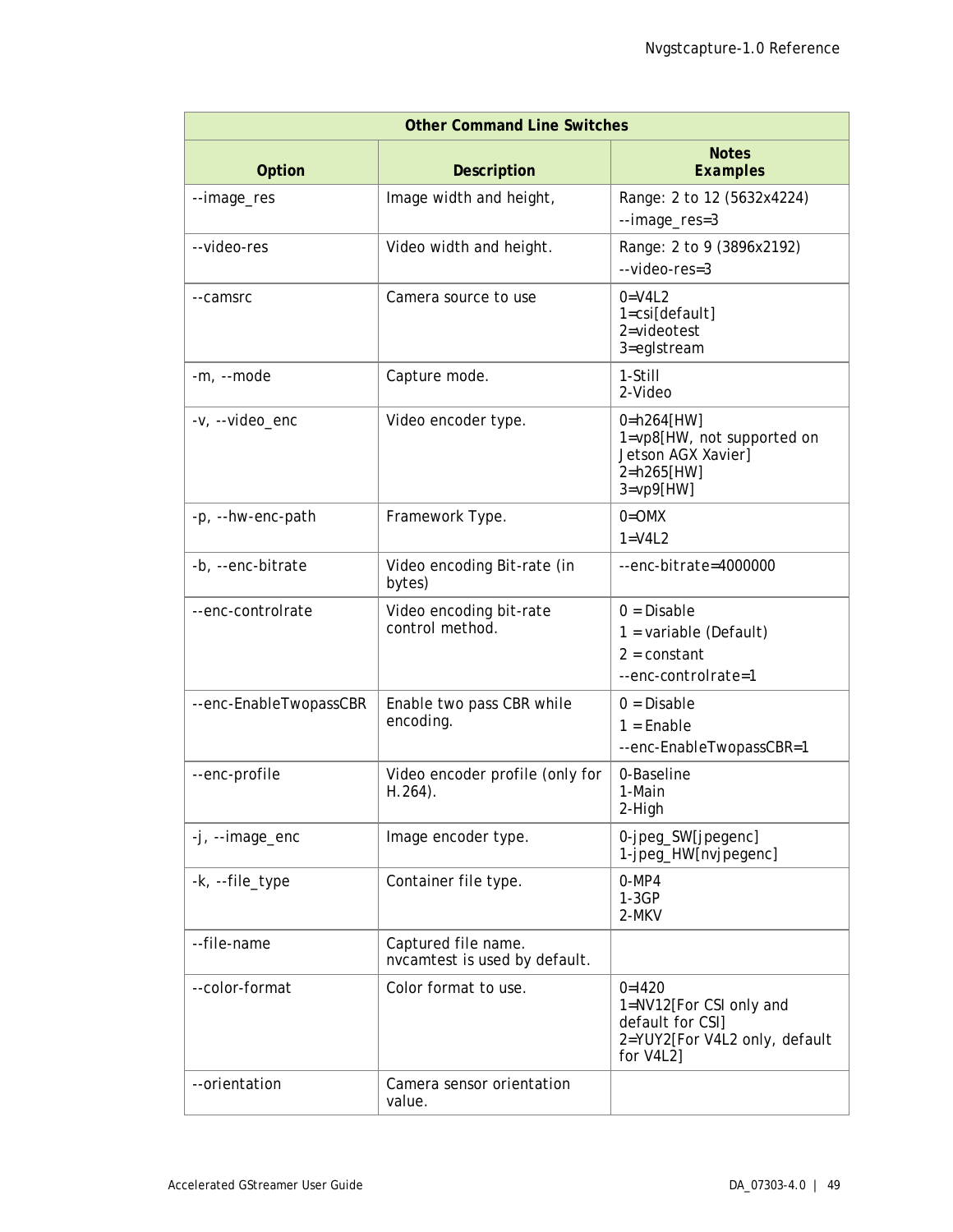| <b>Other Command Line Switches</b> |                                                                                                                    |                                                             |  |
|------------------------------------|--------------------------------------------------------------------------------------------------------------------|-------------------------------------------------------------|--|
| Option                             | <b>Description</b>                                                                                                 | <b>Notes</b><br><b>Examples</b>                             |  |
| --eglConfig                        | <b>EGL window Coordinates</b><br>(x_pos y_pos) in that order.                                                      | $-$ -eglConfig="50 100"                                     |  |
| -w, --whitebalance                 | Capture whitebalance value.                                                                                        |                                                             |  |
| --timeout                          | Capture timeout value.                                                                                             |                                                             |  |
| --saturation                       | Camera saturation value.                                                                                           |                                                             |  |
| --sensor-id                        | Camera Sensor ID value.                                                                                            |                                                             |  |
| --display-id                       | [For nvoverlaysink only]<br>Display ID value.                                                                      |                                                             |  |
| --overlayConfig                    | <b>Overlay Configuration Options</b><br>index and coordinates in<br>(index, x_pos, y_pos, width,<br>height) order. | $-overlayConfig="0, 0, 0, 1280,$<br>720"                    |  |
| --cap-dev-node                     | Video capture device node.                                                                                         | 0=/dev/video0[default]<br>1=/dev/video1                     |  |
|                                    |                                                                                                                    | $2 = /dev/video2$<br>--cap-dev-node=0                       |  |
| $-SVS$                             | [For USB] (=) chain for video<br>preview.<br>[For CSI only] use<br>nvoverlaysink Or<br>nvdrmvideosink.             |                                                             |  |
| --exposuretimerange                | Property to adjust exposure<br>time range in nanoseconds.                                                          | --exposuretimerange="34000<br>358733000"                    |  |
| --gainrange                        | Property to adjust gain range                                                                                      | --gainrange="1 16                                           |  |
| --ispdigitalgainrange              | Property to adjust digital gain<br>range.                                                                          | --ispdigitalgainrange="18"<br>Range value from 1 to 256     |  |
| --aelock                           | Enable AE Lock.                                                                                                    | Default is disabled.                                        |  |
| -awblock                           | Enable AWB Lock.                                                                                                   | Default is disabled.                                        |  |
| --exposurecompensation             | Property to adjust exposure<br>compensation.                                                                       | Range value from -2.0 to 2.0.<br>--exposurecompensation=0.5 |  |
| --aeantibanding                    | Property to set the auto<br>exposure antibanding mode.                                                             | Range value from 0 to 3.<br>--aeantibanding=2               |  |
| --tnr-mode                         | Property to select temporal<br>noise reduction mode.                                                               | $-tnr$ - $mode$ = $2$                                       |  |
| --tnr-strength                     | Property to adjust temporal<br>noise reduction strength.                                                           | --tnr-strength=0.5                                          |  |
| --ee-mode                          | Property to select edge<br>enhancement mode.                                                                       | $-ee$ -mode=2                                               |  |
| --ee-strength                      | Property to adjust edge<br>enhancement strength.                                                                   | --ee-strength=0.5                                           |  |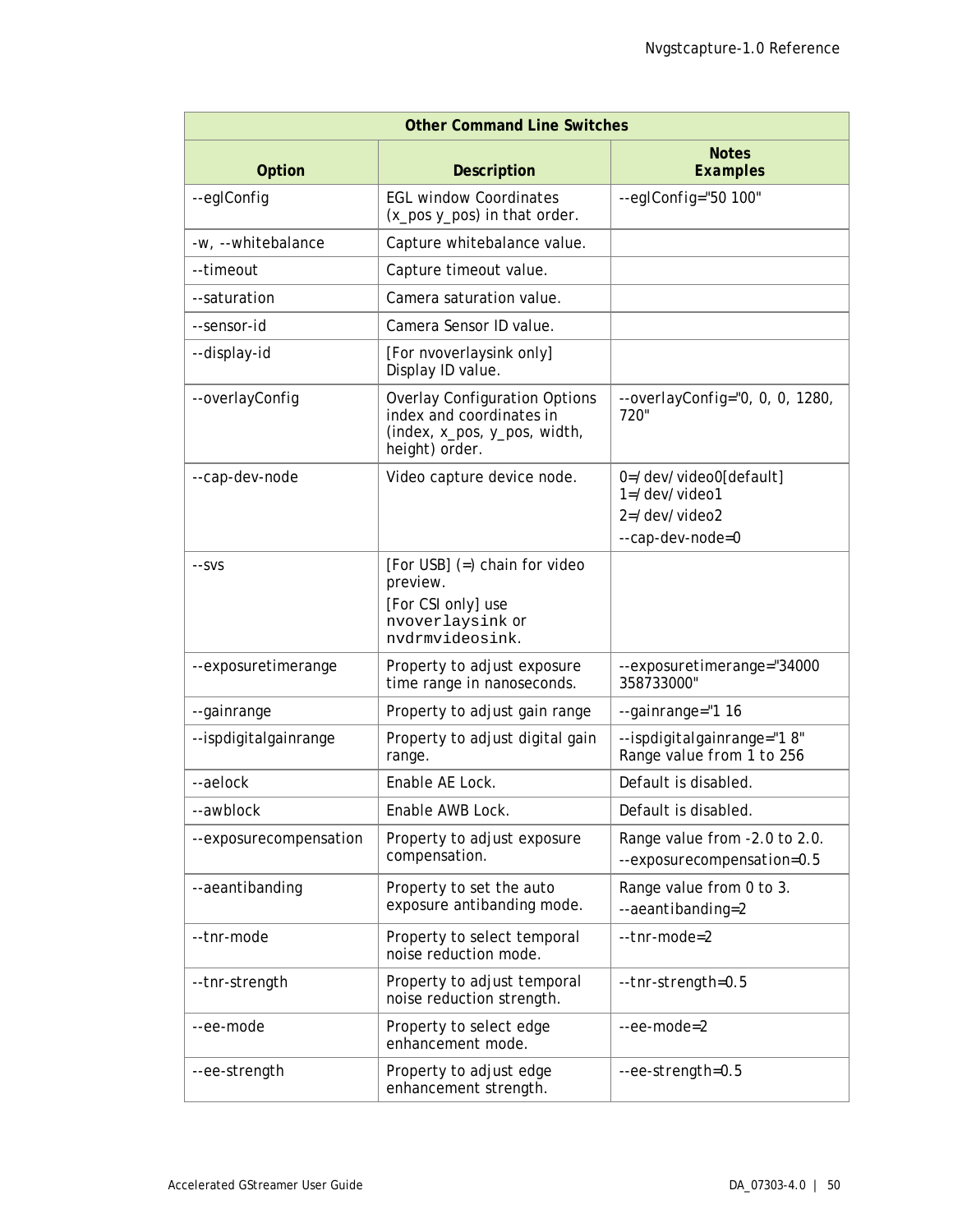## <span id="page-55-0"></span>CSI CAMERA SUPPORTED RESOLUTIONS

CSI camera supports the following image resolutions for Nvarguscamera:

- $\triangleright$  640x480
- $\blacktriangleright$  1280x720
- $\blacktriangleright$  1920x1080
- $\blacktriangleright$  2104x1560
- $\blacktriangleright$  2592x1944
- $\blacktriangleright$  2616x1472
- $\blacktriangleright$  3840x2160
- $\blacktriangleright$  3896x2192
- $\blacktriangleright$  4208x3120
- $\blacktriangleright$  5632x3168
- $\blacktriangleright$  5632x4224

### <span id="page-55-1"></span>CSI CAMERA RUNTIME COMMANDS

### Options for Nvarguscamera

CSI camera runtime commands options for Nvarguscamera are described in the following table.

| Command             | <b>Description</b>     | <b>Notes</b>                                                                                                                                        |
|---------------------|------------------------|-----------------------------------------------------------------------------------------------------------------------------------------------------|
| h.                  | Help                   |                                                                                                                                                     |
| q                   | Quit                   |                                                                                                                                                     |
| mo: <value></value> | Set capture mode       | 1-image<br>$2-video$                                                                                                                                |
| gmo                 | Get capture mode       |                                                                                                                                                     |
| $so: <$ val         | Set sensor orientation | 0-none<br>1-Rotate counter-clockwise 90<br>degrees<br>2-Rotate 180 degrees<br>3-Rotate clockwise 90 degrees                                         |
| gso                 | Get sensor orientation |                                                                                                                                                     |
| wb: < value>        | Set white balance mode | $0$ -off<br>1-auto<br>2-incandescent<br>3-fluorescent<br>4-warm-fluorescent<br>5-daylight<br>6-cloudy-daylight<br>7-twilight<br>8-shade<br>9-manual |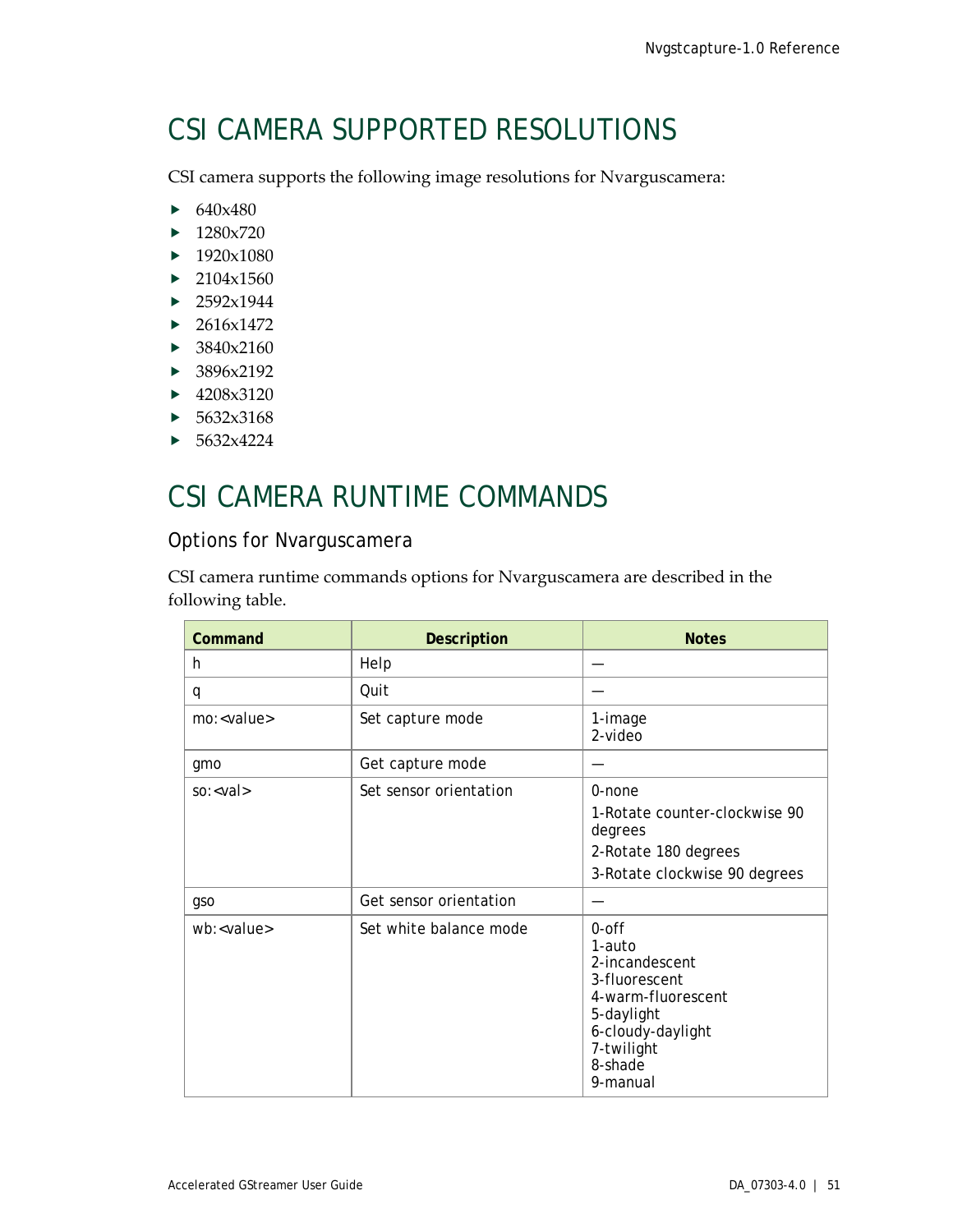| Command             | <b>Description</b>                                                                                  | <b>Notes</b>          |
|---------------------|-----------------------------------------------------------------------------------------------------|-----------------------|
| gwb                 | Get white balance mode                                                                              |                       |
| st: <value></value> | Set saturation                                                                                      | $0-2$ , e.g., st:1.25 |
| gst                 | Get saturation                                                                                      |                       |
|                     | Capture one image.                                                                                  |                       |
| jx <delay></delay>  | Capture after a delay of<br><delay>, e.g., jx5000 to<br/>capture after a 5-second<br/>delay</delay> |                       |
| j: <value></value>  | Capture <count> number of<br/>images in succession, e.g., j:6<br/>to capture 6 images.</count>      |                       |
| $\Omega$            | Stop recording video                                                                                |                       |
| 1                   | Start recording video                                                                               |                       |
| $\overline{2}$      | Video snapshot (while<br>recording video)                                                           |                       |
| gpcr                | Get preview resolution                                                                              |                       |
| gicr                | Get image capture resolution                                                                        |                       |
| gvcr                | Get video capture resolution                                                                        |                       |

### <span id="page-56-0"></span>USB CAMERA RUNTIME COMMANDS

### USB Camera Runtime Commands

USB camera runtime commands are described in the following table.

| Command             | <b>Description</b>                                                                                  | <b>Notes</b>       |
|---------------------|-----------------------------------------------------------------------------------------------------|--------------------|
| h                   | Help                                                                                                |                    |
| q                   | Quit                                                                                                |                    |
| mo: <value></value> | Set capture mode                                                                                    | 1-image<br>2-video |
| gmo                 | Get capture mode                                                                                    |                    |
|                     | Capture one image.                                                                                  |                    |
| jx <delay></delay>  | Capture after a delay of<br><delay>, e.g., jx5000 to<br/>capture after a 5-second<br/>delay</delay> |                    |
| j: <value></value>  | Capture <count> number of<br/>images in succession, e.g., j:6<br/>to capture 6 images.</count>      |                    |
| 1                   | Start recording video                                                                               |                    |
| O                   | Stop recording video                                                                                |                    |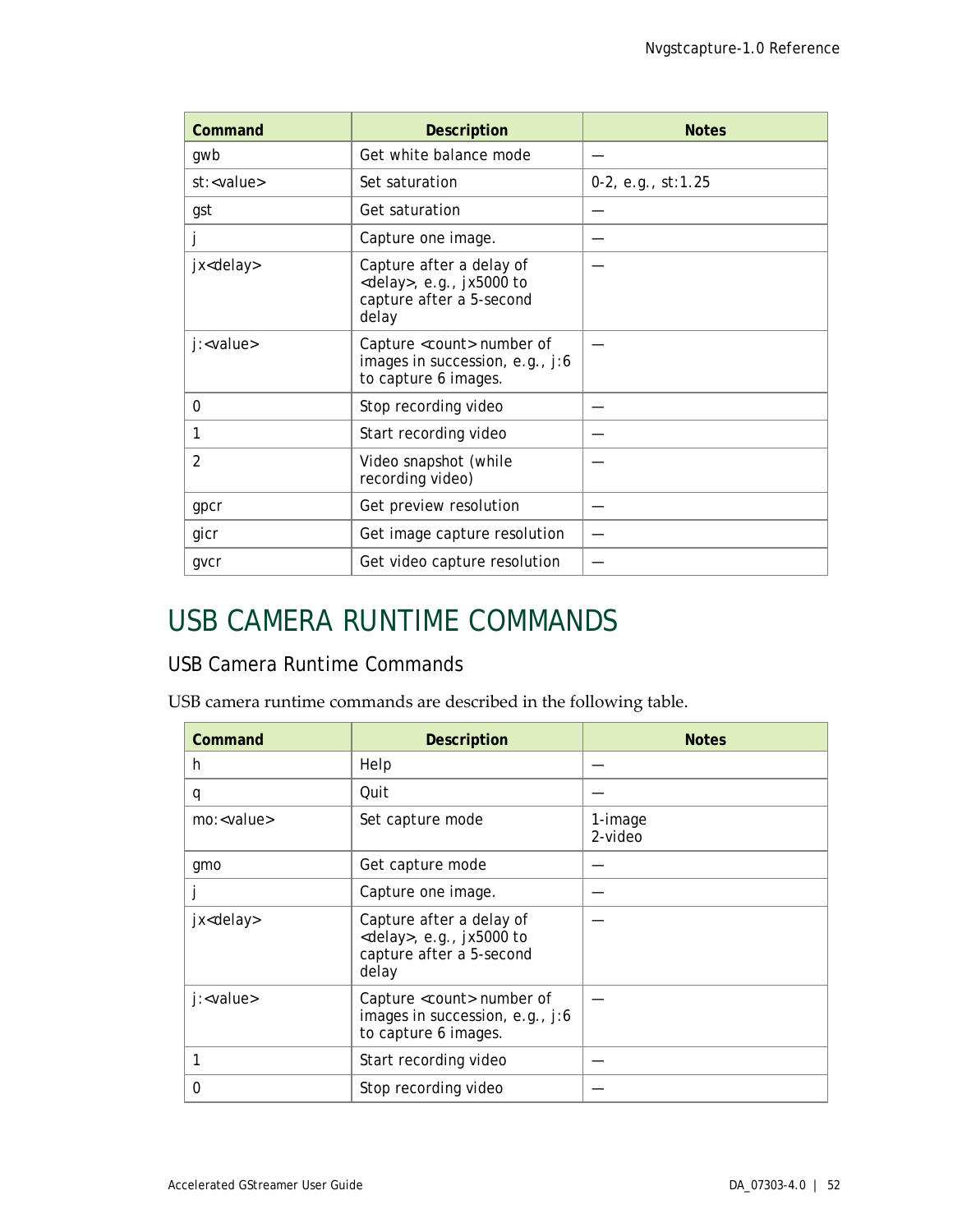| Command              | <b>Description</b>                  | <b>Notes</b>                                      |
|----------------------|-------------------------------------|---------------------------------------------------|
| pcr: <value></value> | Set preview resolution              | 0-176x144<br>1-320x240<br>2-640x480<br>3-1280x720 |
| gpcr                 | Get preview resolution              |                                                   |
| gicr                 | Get image capture resolution        |                                                   |
| gvcr                 | Get video capture resolution        |                                                   |
| br: < value>         | Set encoding bit rate (in<br>bytes) | e.g., $br:4000000$                                |
| gbr                  | Get encoding bit rate               |                                                   |
| cdn: <value></value> | Set capture device node             | 0-/dev/video0<br>1-/dev/video1<br>2-/dev/video2   |
| gcdn                 | Get capture device node             |                                                   |

### Runtime Video Encoder Configuration Options

The following table describes runtime video encoder configuration options supported for Nvarguscamera.

| Command         | <b>Description</b>                                    | <b>Notes</b>                                                      |
|-----------------|-------------------------------------------------------|-------------------------------------------------------------------|
| $br: < val$     | Sets encoding bit-rate (in<br>bytes)                  | Example: br:4000000                                               |
| gbr             | Gets encoding bit-rate (in<br>bytes)                  |                                                                   |
| ep: <val></val> | Sets encoding profile (for<br>$H.264$ only)           | Example: ep:1<br>$(0)$ : Baseline<br>$(1)$ : Main<br>$(2)$ : High |
| gep             | Gets encoding profile (for<br>$H.264$ only)           |                                                                   |
| Enter 'f'       | Forces IDR frame on video<br>encoder (for H.264 only) |                                                                   |

### <span id="page-57-0"></span>**NOTES**

- The nvgstcapture-1.0 application generates image and video output files in the same directory as the application itself.
- Filenames for image and video content are in the formats, respectively:
	- nvcamtest\_<pid>\_<sensor\_id>\_<counter>.jpg
	- nvcamtest\_<pid>\_<sensor\_id>\_<counter>.mp4

Where: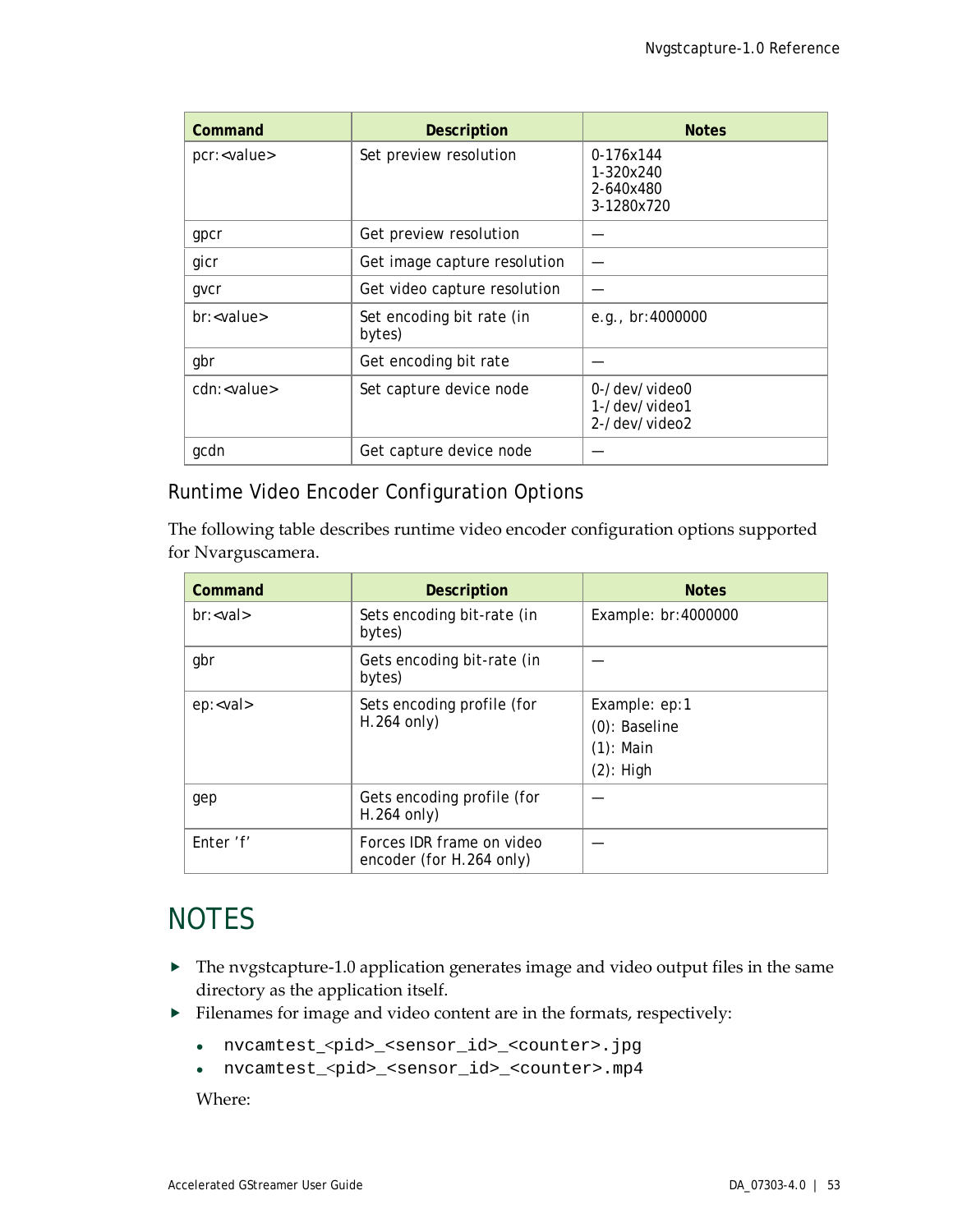- <pid> is the process ID.
- <sensor\_id> is the sensor ID.
- <counter> is a counter starting from 0 every time you run the application.

Rename or move files between runs to avoid overwriting results you want to save.

- $\blacktriangleright$  The nvgstcapture-1.0 application supports native capture(video only) mode by default.
- Advance features, like setting zoom, brightness, exposure, and whitebalance levels, are not supported for USB camera.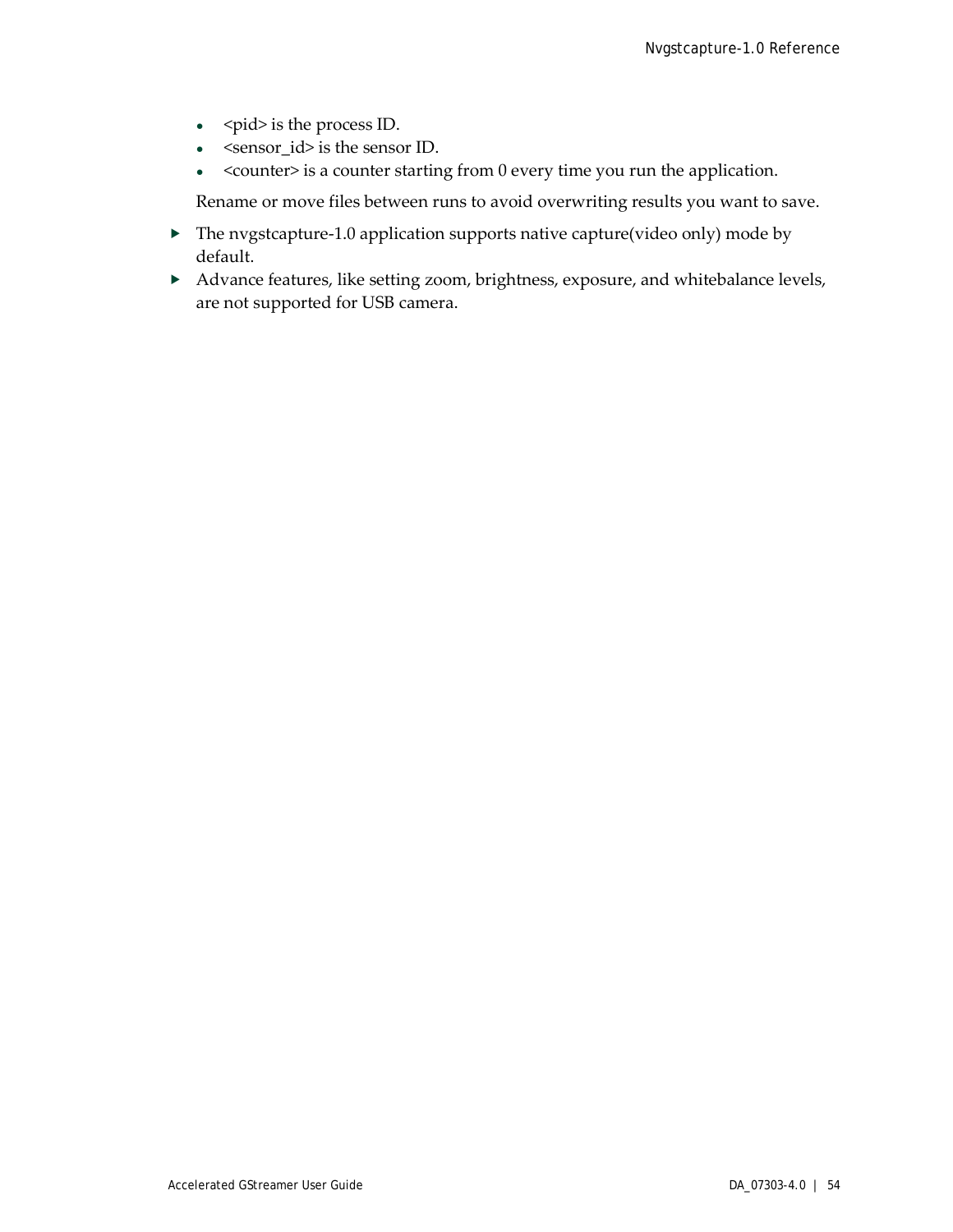## <span id="page-59-0"></span>NVGSTPLAYER-1.0 REFERENCE

This section describes the operation of the the nvgstplayer-1.0 application.

### <span id="page-59-1"></span>NVGSTPLAYER COMMAND LINE SWITCHES

**Note: To list supported options, enter the command:**

**nvgstplayer-1.0 --help**

This table describes nvgstplayer-1.0 command-line switches:

| Switch                                                 | Description                                                                   |
|--------------------------------------------------------|-------------------------------------------------------------------------------|
| -u <path><br/>--urifile <path></path></path>           | Path of the file containing the URIs.                                         |
| -I <uri><br/>--uri <uri></uri></uri>                   | Input URI.                                                                    |
| -e <path><br/>--elemfile <path></path></path>          | Element(s) (Properties) file.                                                 |
| -х<br>--CXpr                                           | Command sequence expression.                                                  |
| $-n \lt n$<br>$-$ loop $\langle n \rangle$             | Number of times to play the media.                                            |
| $-C \lt P$<br>$-$ audio-track $\langle n \rangle$      | If a stream has multiple audio tracks, specifies the track<br>number to play. |
| $-V < n$<br>$-$ video-track $\langle n \rangle$        | If a stream has multiple video tracks, specifies the track<br>number to play. |
| -a <seconds><br/>--start <seconds></seconds></seconds> | Start of the segment in media in seconds.                                     |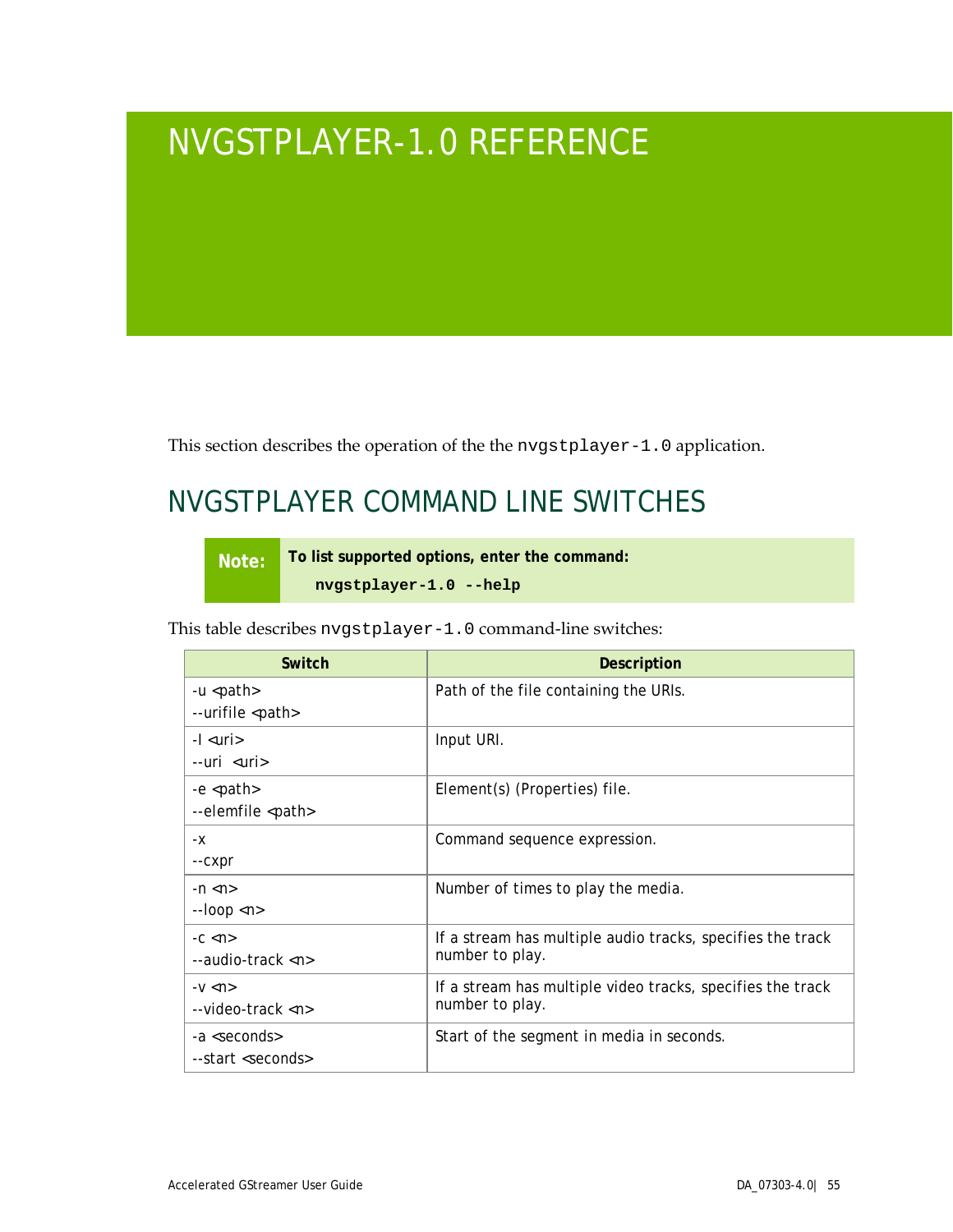| <b>Switch</b>                                                       | <b>Description</b>                                                                  |  |
|---------------------------------------------------------------------|-------------------------------------------------------------------------------------|--|
| -d <seconds></seconds>                                              | Play duration of the segment in media in seconds.                                   |  |
| --duration <seconds></seconds>                                      |                                                                                     |  |
| --no-sync                                                           | Disable AV sync.                                                                    |  |
| --disable-dpms                                                      | Unconditionally disable DPMS/ScreenBlanking during<br>operation; re-enable on exit. |  |
| --stealth                                                           | Operate in stealth mode, staying alive even when no<br>media is playing.            |  |
| $-$ bg                                                              | Operate in background mode, ignoring keyboard input.                                |  |
| --use-playbin                                                       | Use Playbin.                                                                        |  |
| --no-audio                                                          | Disable audio.                                                                      |  |
| --no-video                                                          | Disable video.                                                                      |  |
| --disable-anative                                                   | Disable native audio rendering.                                                     |  |
| --disable-vnative                                                   | Disable native video rendering.                                                     |  |
| --use-buffering                                                     | Use buffering.                                                                      |  |
| -I <percent><br/>--low-percent <percent></percent></percent>        | Low threshold for buffering to start, in percent.                                   |  |
| -j <percent><br/>--high-percent <percent></percent></percent>       | High threshold for buffering to finish, in percent.                                 |  |
| --loop-forever                                                      | Play the URI(s) in an endless loop.                                                 |  |
| -t <seconds><br/>--max-size-time <seconds></seconds></seconds>      | Maximum time in queue, in seconds (0=automatic).                                    |  |
| $-y$ $\langle n \rangle$<br>--max-size-bytes <n></n>                | Maximum amount of memory in the queue, in bytes<br>(0=automatic).                   |  |
| -b $\langle n \rangle$<br>--max-size-buffers <n></n>                | Maximum number of buffers in the queue (0=automatic).                               |  |
| $-$ window- $x < n$                                                 | X coordinate for player window (for non-overlay<br>rendering).                      |  |
| --window-y <n></n>                                                  | Y coordinate for player window (for non-overlay<br>rendering).                      |  |
| --window-width <n></n>                                              | Window width (for non-overlay rendering).                                           |  |
| --window-height <n></n>                                             | Window height (for non-overlay rendering).                                          |  |
| --disable-fullscreen                                                | Play video in non-full-screen mode (for<br>nveglglessink).                          |  |
| -k <seconds><br/>--image-display-time <seconds></seconds></seconds> | Image display time, in seconds.                                                     |  |
| --show-tags                                                         | Shows tags (metadata), if available.                                                |  |
| --stats                                                             | Shows stream statistics, if enabled.                                                |  |
| --stats-file                                                        | File to dump stream statistics, if enabled.                                         |  |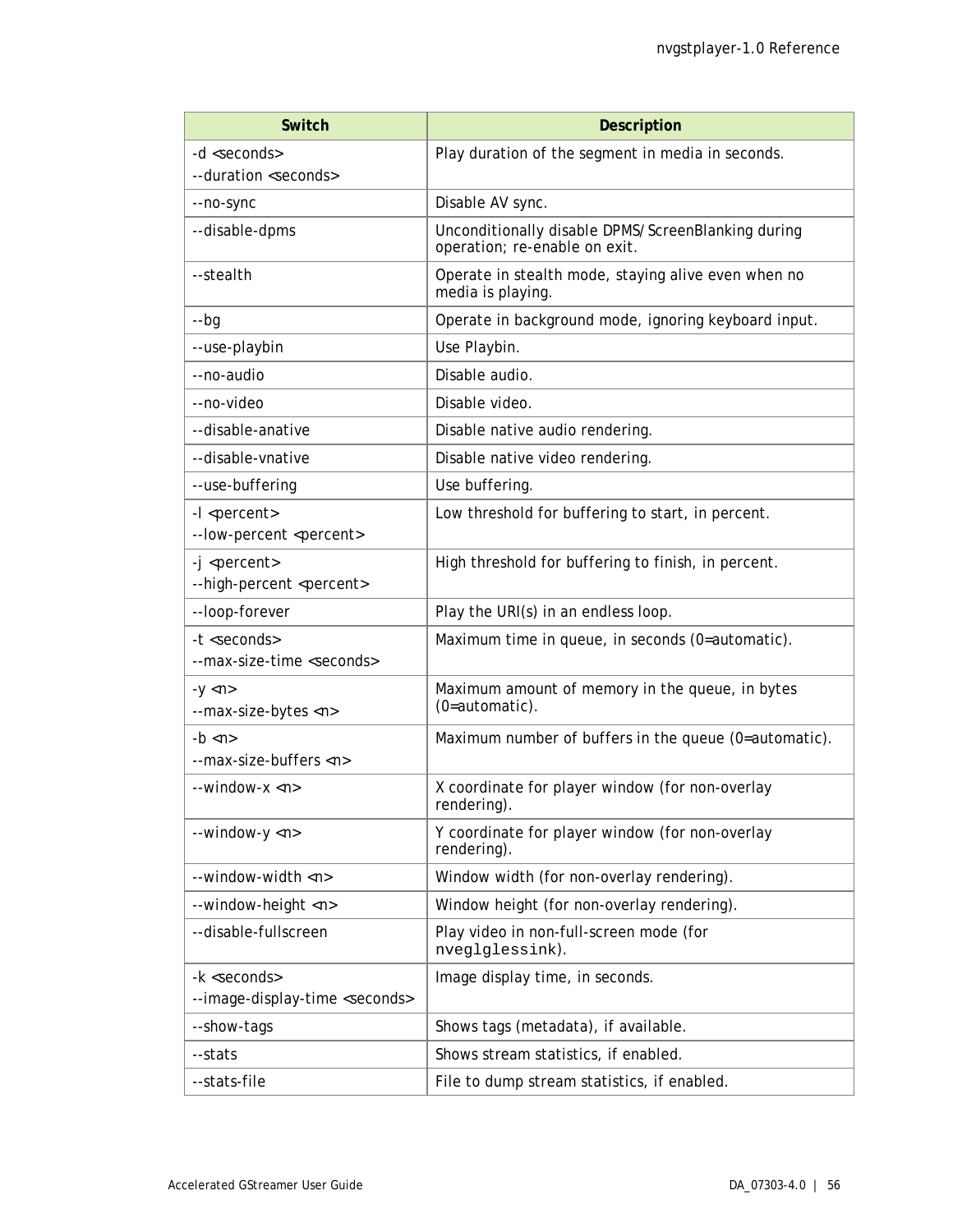| Switch  | <b>Description</b>                     |  |
|---------|----------------------------------------|--|
| --svd   | $($ =) chain for video decoding.       |  |
| --sad   | $($ =) chain for audio decoding.       |  |
| --SVC   | (=) chain for video postprocessing.    |  |
| --sac   | $($ =) chain for audio postprocessing. |  |
| --SVS   | $($ =) chain for video rendering.      |  |
| --sas   | $($ =) chain for audio rendering.      |  |
| --shttp | $($ =) chain for http source.          |  |
| --srtsp | (=) chain for rtsp source.             |  |
| --sudp  | $($ =) chain for udp source.           |  |
| --sfsrc | $($ =) chain for file source.          |  |

### <span id="page-61-0"></span>NVGSTPLAYER RUNTIME COMMANDS

This table describes nvgstplayer runtime commands.

| Command                 | <b>Description</b><br>Example                                          |
|-------------------------|------------------------------------------------------------------------|
| h                       | Help                                                                   |
| q                       | Ouit                                                                   |
| Up Arrow                | Go to next track.                                                      |
| C                       | Restart current track.                                                 |
| Down Arrow              | Go to previous track.                                                  |
| spos                    | Query for position (time from start).                                  |
| sdur                    | Query for duration.                                                    |
| s < n >                 | Seek to $\langle n \rangle$ seconds from start.<br>e.g. s5.120         |
| $v<$ pct $>$            | Seek to <pct> percent of the duration.<br/>e.g. <math>v54</math></pct> |
| $f<$ val $>$            | Shift <n> seconds relative to current position.<br/>e.g. f23.901</n>   |
| Left Arrow<br>≺         | Seek backward 10 seconds.                                              |
| <b>Right Arrow</b><br>> | Seek forward 10 seconds.                                               |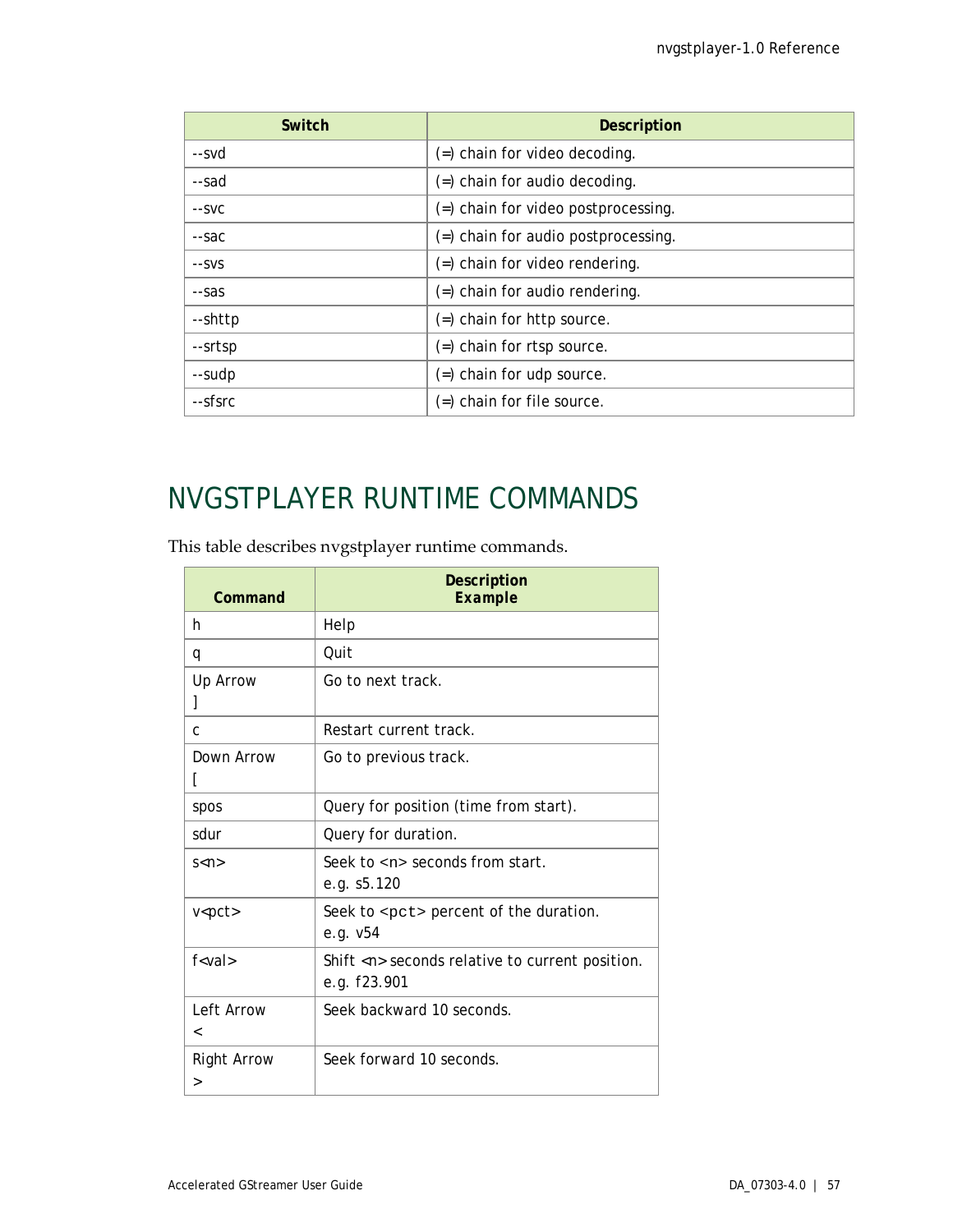| Command                        | <b>Description</b><br>Example |
|--------------------------------|-------------------------------|
|                                | Pause playback.               |
|                                | Start/resume playback.        |
|                                | Stop playback.                |
| $i:$ <uri<math>&gt;</uri<math> | Enter a single URI.           |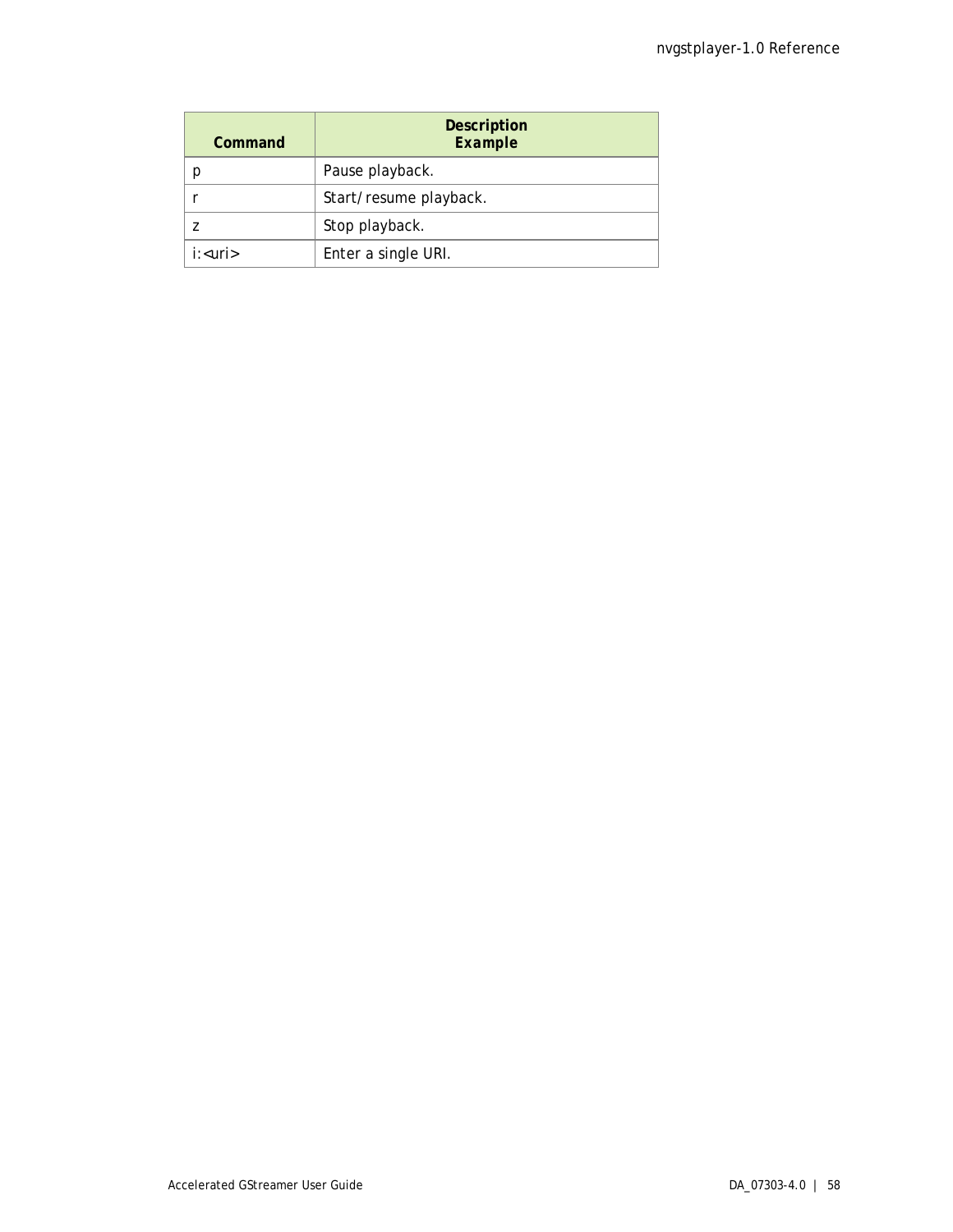# <span id="page-63-0"></span>VIDEO ENCODER FEATURES

The GStreamer-1.0-based gst-omx video encoders support the following features, respectively:

| <b>Video Encoder Feature</b>     | H <sub>264</sub> enc | H <sub>265enc</sub> | Vp8enc       | Vp9enc       |
|----------------------------------|----------------------|---------------------|--------------|--------------|
| profile (Baseline / Main / High) | $\checkmark$ (all)   | $\checkmark$ (Main) | ✓            | ✓            |
| level                            | $\checkmark$         | $\checkmark$        |              |              |
| bitrate                          | $\checkmark$         | ✓                   | ✓            | ✓            |
| peak bitrate                     | ✓                    | ✓                   |              |              |
| stringent bitrate                | ✓                    | ✓                   |              |              |
| insert-spsppsatidr               | $\checkmark$         | $\checkmark$        | $\checkmark$ | ✓            |
| control-rate                     | $\checkmark$         | ✓                   | ✓            | ✓            |
| iframeinterval                   | $\checkmark$         | $\checkmark$        | $\checkmark$ | ✓            |
| qp-range                         | $\checkmark$         | ✓                   | ✓            | ✓            |
| temporal-tradeoff                | $\checkmark$         | ✓                   | $\checkmark$ | ✓            |
| bit-packetization                | ✓                    | ✓                   | ✓            | ✓            |
| preset-level                     | $\checkmark$         | ✓                   | ✓            | $\checkmark$ |
| low-latency                      | ✓                    | ✓                   | ✓            | ✓            |
| slice-header spacing             | ✓                    | ✓                   |              |              |
| force-IDR                        | $\checkmark$         | ✓                   | ✓            | ✓            |
| vbv-size                         | ✓                    | ✓                   | ✓            | ✓            |
| sliceintrarefreshenable          | $\checkmark$         | ✓                   |              |              |
| sliceintrarefreshinterval        | ✓                    | ✓                   |              |              |
| EnableTwoPassCBR                 | $\checkmark$         | ✓                   | ✓            | ✓            |
| num-B-Frames                     | ✓                    |                     |              |              |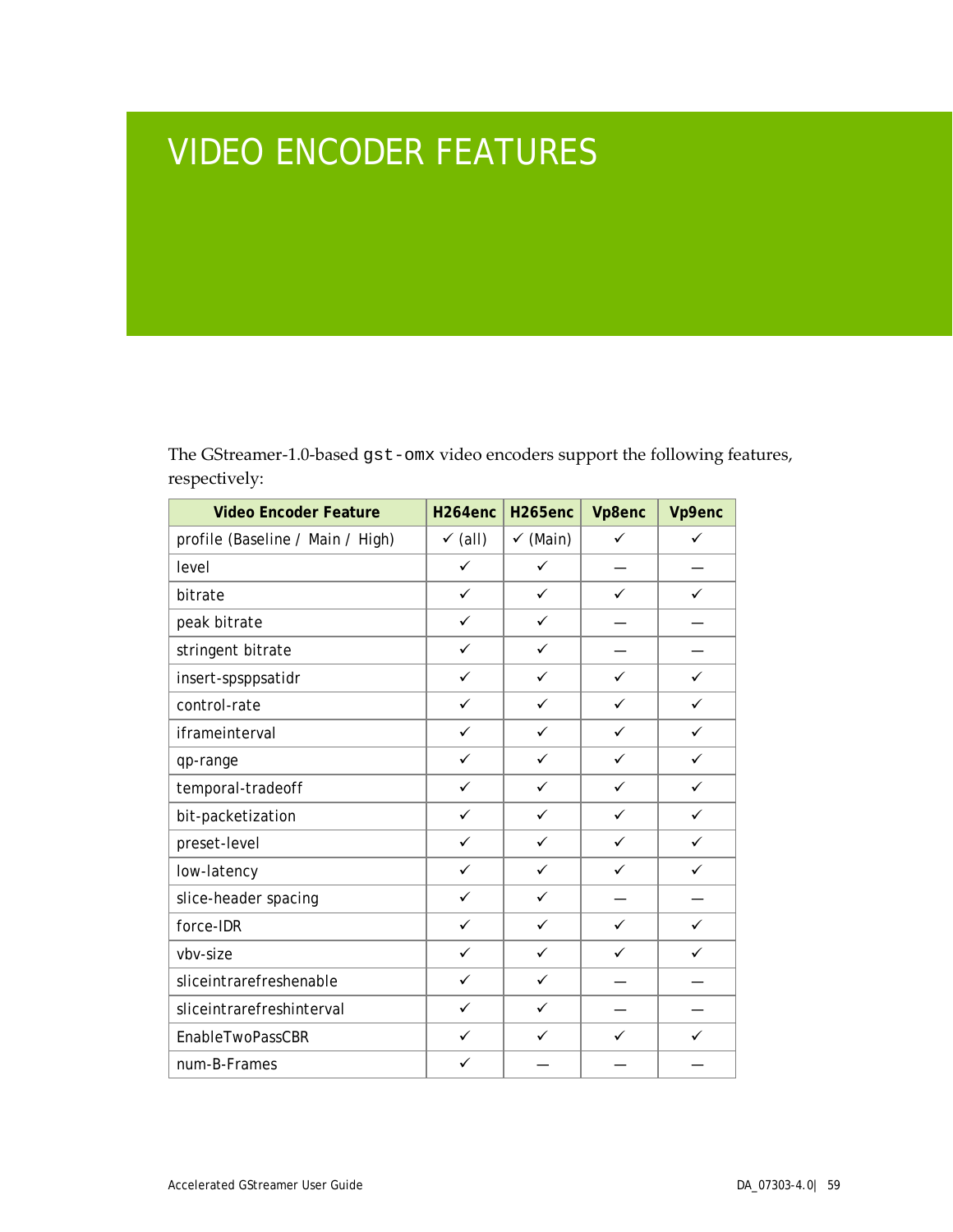| <b>Video Encoder Feature</b>               | H <sub>264enc</sub> | <b>H265enc</b>      | Vp8enc | Vp9enc |
|--------------------------------------------|---------------------|---------------------|--------|--------|
| profile (Baseline / Main / High)           | $\checkmark$ (all)  | $\checkmark$ (Main) | ✓      | ✓      |
| control-rate                               | $\checkmark$        | ✓                   | ✓      | ✓      |
| bitrate                                    | $\checkmark$        | ✓                   | ✓      |        |
| insert-spsppsatidr                         | $\checkmark$        |                     |        |        |
| profile                                    | $\checkmark$        |                     |        |        |
| quantization range for I, P and B<br>frame | ✓                   | ✓                   |        |        |
| iframeinterval                             | $\checkmark$        | $\checkmark$        | ✓      | ✓      |
| qp-range                                   | $\checkmark$        | $\checkmark$        |        |        |
| bit-packetization                          | $\checkmark$        | $\checkmark$        |        |        |
| preset-level                               | $\checkmark$        | $\checkmark$        | ✓      | ✓      |
| slice-header spacing                       | $\checkmark$        | $\checkmark$        |        |        |
| force-IDR                                  | $\checkmark$        | $\checkmark$        | ✓      | ✓      |
| EnableTwoPassCBR                           | $\checkmark$        | ✓                   |        |        |
| Enable cabac-entropy-coding                | ✓                   |                     |        |        |
| Enable MVBufferMeta                        | $\checkmark$        | ✓                   |        |        |
| Insert aud                                 | $\checkmark$        | ✓                   |        |        |
| Insert vui                                 | $\checkmark$        | ✓                   |        |        |
| num-B-Frames                               | $\checkmark$        |                     |        |        |

The GStreamer-1.0-based gst-v4l2 video encoders support the following features, respectively :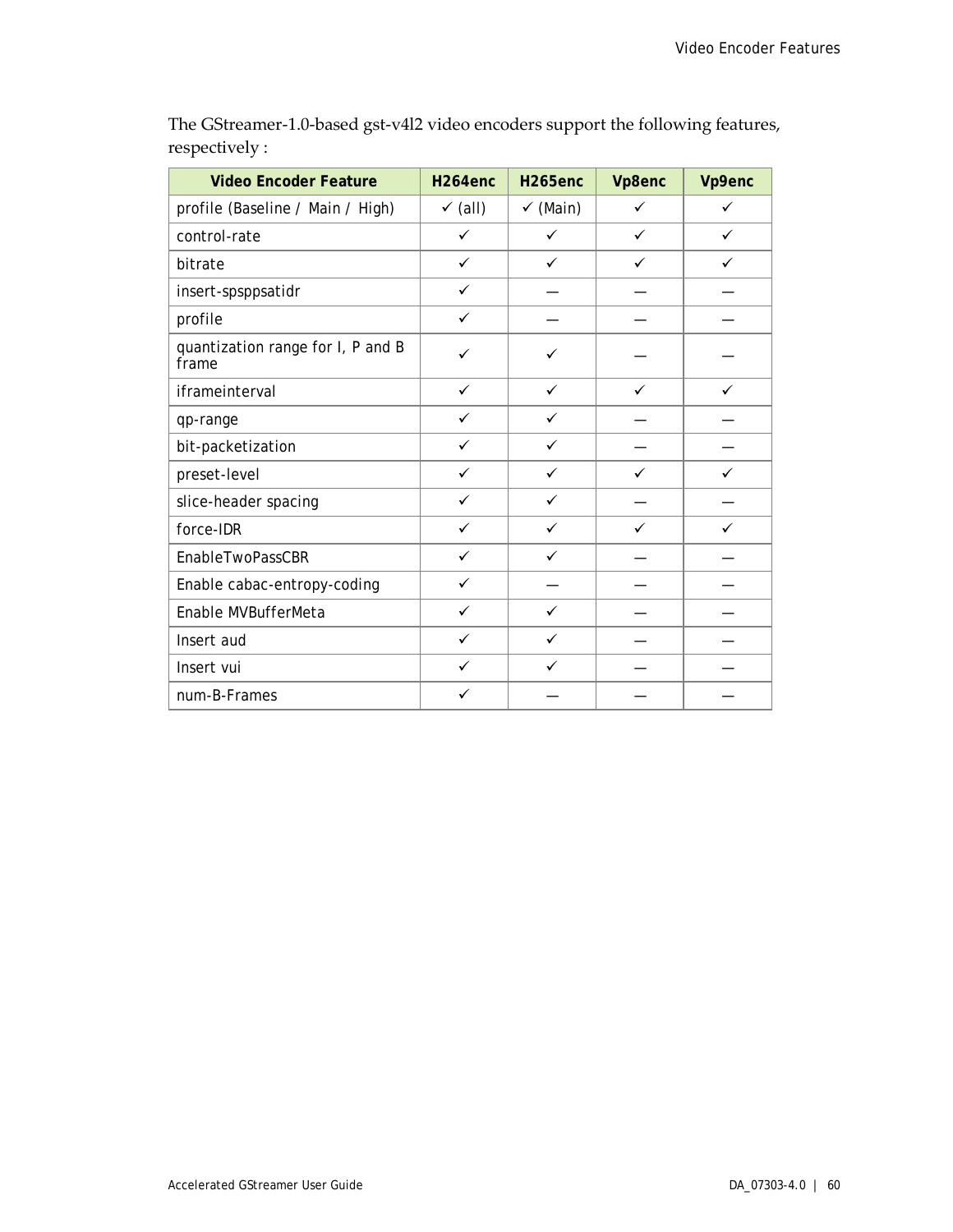## <span id="page-65-0"></span>SUPPORTED CAMERAS

This section describes the supported cameras.

### <span id="page-65-1"></span>CSI CAMERAS

- NVIDIA® Jetson Nano™, NVIDIA® Jetson AGX Xavier™, and NVIDIA® Jetson™ TX2 can capture camera images via CSI interface.
- Jetson Nano, Jetson AGX Xavier, and Jetson TX2 all support both YUV and RAW Bayer capture data.
- GStreamer supports simultaneous capture from multiple CSI cameras. Suppoert is validated using the nvgstcapture application.
- Capture is validated for SDR, PWL HDR and DOL HDR modes for various sensors using the nvgstcapture application.

### <span id="page-65-2"></span>USB 2.0 CAMERAS

The following camera has been validated on Tegra platforms running L4T with USB 2.0 ports. This camera is UVC compliant.

▶ Logitech C920

<http://www.logitech.com/en-in/product/hd-pro-webcam-c920>

### <span id="page-65-3"></span>INDUSTRIAL CAMERA DETAILS

The following USB 3.0 industrial camera is validated on Jetson AGX Xavier under L4T:

▶ See3CAM\_CU130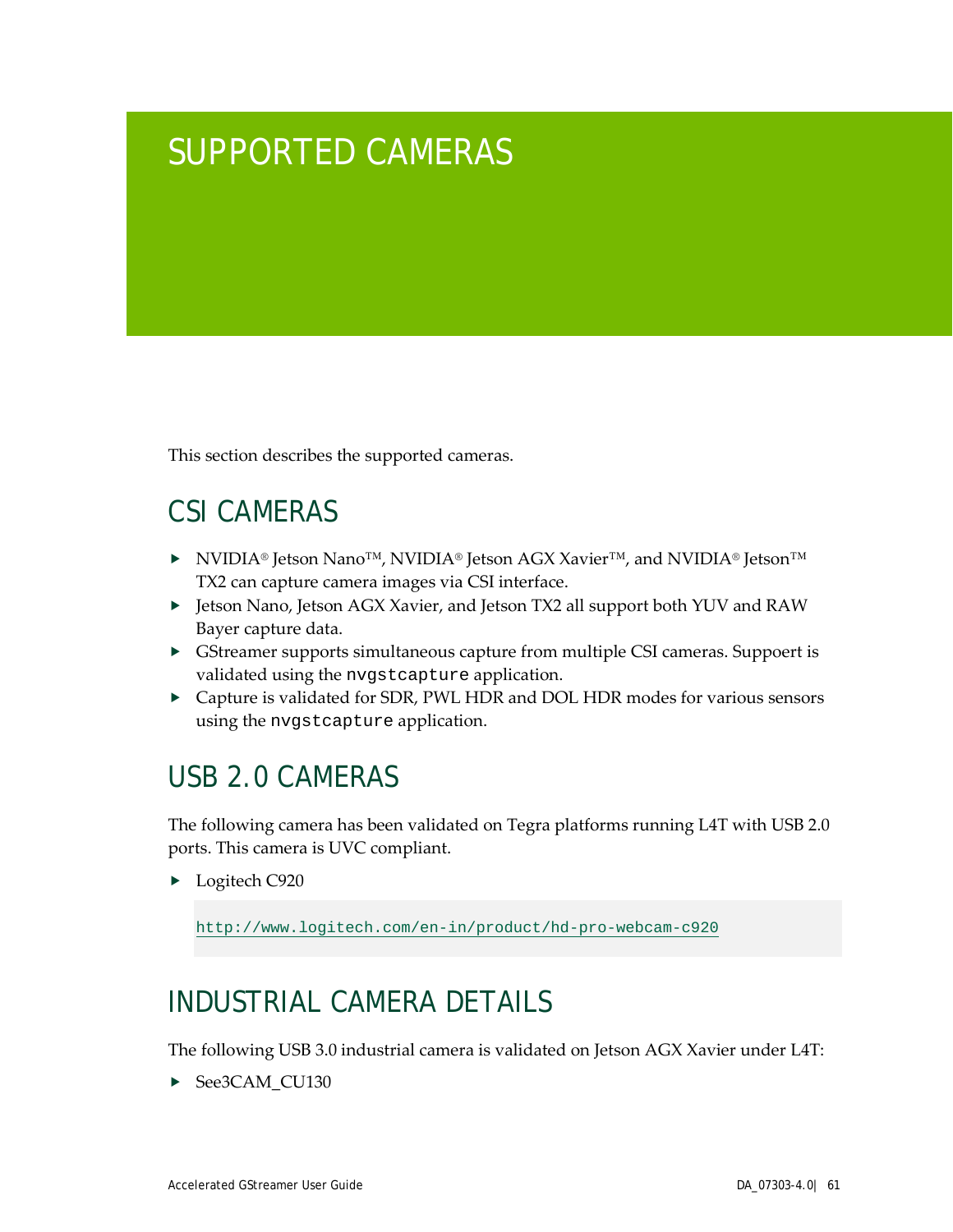<http://www.e-consystems.com/UltraHD-USB-Camera.asp>

- USB 3.0
- UVC compliant
- 3840 x 2160 at 30 FPS | 4224 x 3156 at 13 FPS
- Purpose Embedded Navigation
- Test using the nvgstcapture app.
- Issues encountered:
	- **―** FPS cannot be fixed. Changes based on exposure.
	- **―** FPS cannot be changed. Needs payment to vendor to get the support added to their firmware.